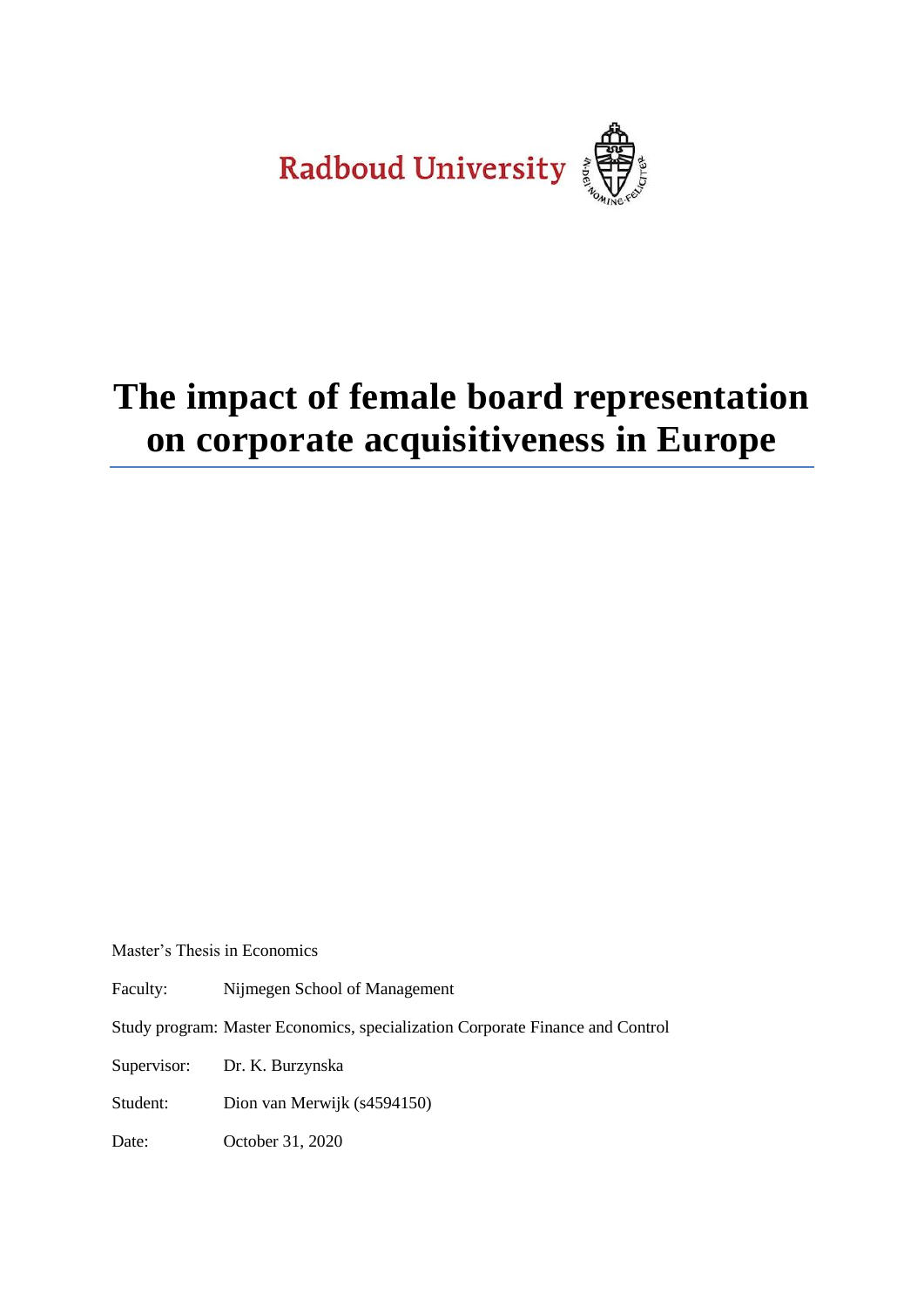#### **Abstract:**

This study investigates whether women in boardrooms influence the acquisitiveness of European firms. Using a sample of 45,932 firm-year observations from 2,821 publicly listed companies during the period 1999 – 2019, it is found that board gender diversity does not significantly influence a firm's acquisitiveness. This result is robust to two alternative measures of corporate acquisitiveness as well as to various sub-samples and does not support the claim that women tend to be less overconfident and more risk-averse than men. However, when low value deals are excluded, it is found that a 10% increase in the proportion of female directors significantly decreases the number of acquisition deals by 5.45%. It is also demonstrated that a 10% increase in the tenure of female relative to male directors significantly decreases the number of acquisition deals by 2.87%. No significant difference in corporate acquisitiveness is found between firms with and without at least 30% or 3 female directors. Hence, no support is found for the critical mass theory in either relative or absolute terms for women on corporate boards. Finally, it is demonstrated that firms with at least one female director are associated with 4.53% less acquisition deals.

**Keywords:** mergers and acquisitions, corporate acquisitiveness, board gender diversity, female directors, overconfidence, risk-aversion, critical mass theory, social identity theory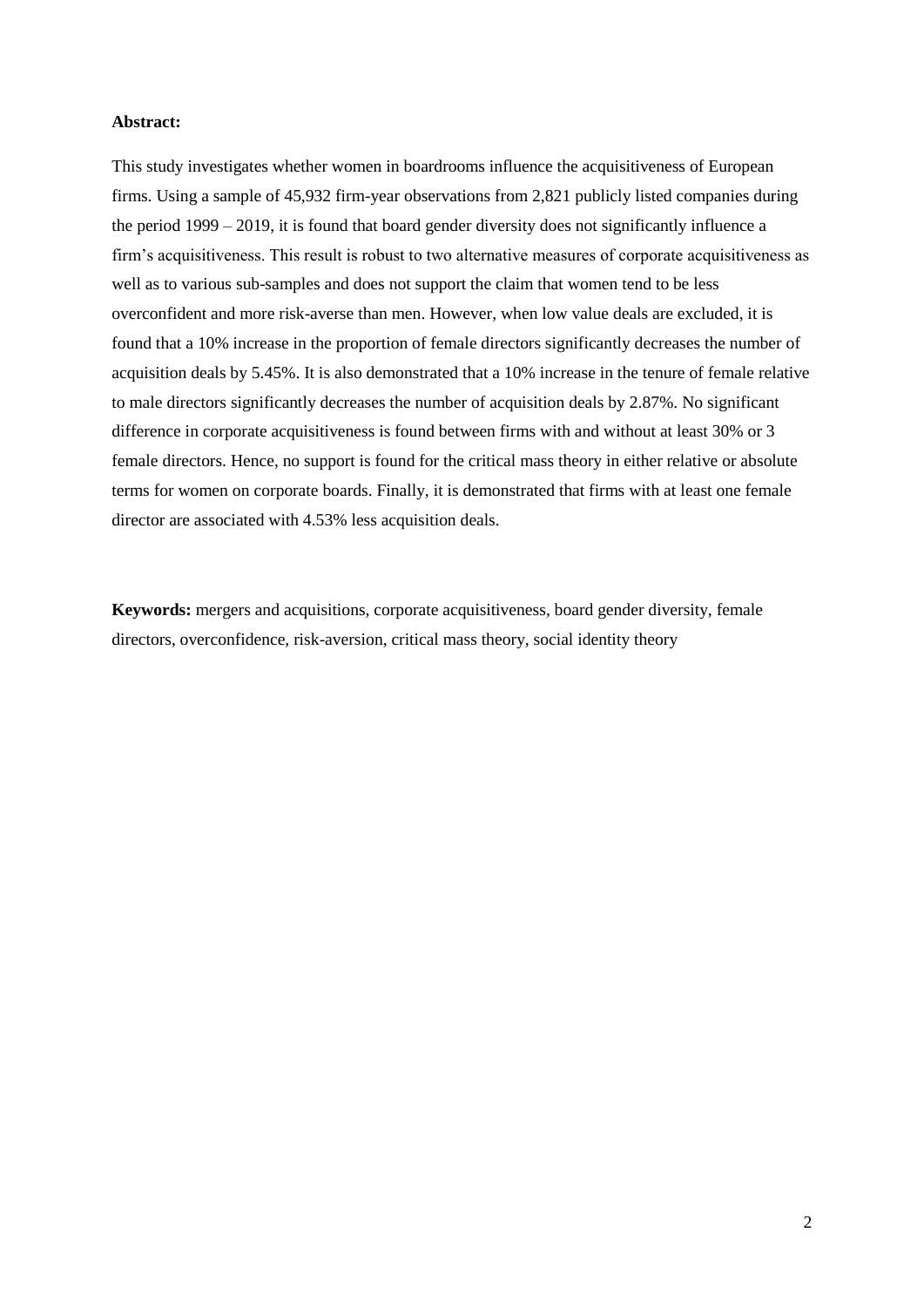# **Table of contents**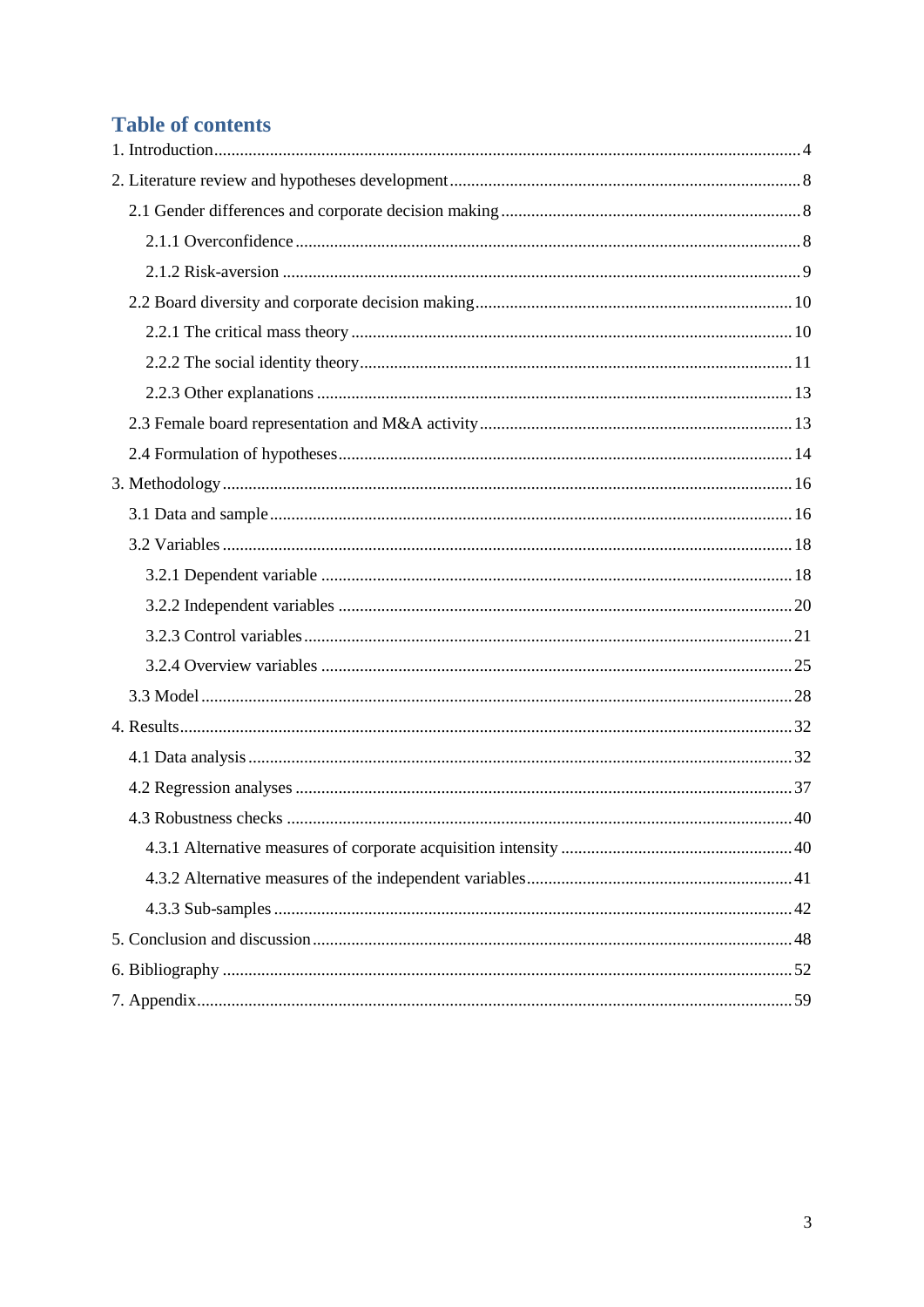# <span id="page-3-0"></span>**1. Introduction**

-

Stimulated by the 2012 proposal of the European Commission (EC) on improving gender balances among non-executive directors of listed companies, national governments of European countries are pursuing gender equality on the board of directors (hereinafter referred to as the board) and trying to close the gender gap by e.g. introducing quotas. This resulted in a significant increase in the number and proportion of women on corporate boards amongst firms in the European Union (EU). Where at the end of 2009 the average percentage of women on boards was 10.9% for the largest publicly listed companies<sup>1</sup> in the current European Union, so excluding the United Kingdom, this percentage increased to 28.4% at the end of 2019 (EIGE, 2020). Despite the significant progress in female presence on corporate boards over the last decade, they continue to be dominated by men. Also, between European countries there is still a lot of difference. Whereas the largest publicly listed firms in Iceland, France and Norway currently have over 40% of female directors on their boards, for firms located in Malta, Cyprus and Estonia this proportion is below 10%. In contrast to the welldocumented developments of female directors in European boardrooms, much less is yet known about its consequences on corporate matters.

Just like in society, the attention for female executives, directors and managers is growing in the economics and finance literature as well. Motivated by the psychological findings that there are significant gender differences with respect to risk preference and thus decision making, academic literature studying the effects and predictors of women on corporate boards has increased substantially during recent years. Men are found to be more competitive, more (over)confident and less risk-averse than women (see Croson & Gneezy (2009) for an extensive literature review on gender differences in economic experiments). This has led to papers investigating the effects of gender differences in corporate leadership on decision making, policies, activities and outcomes of firms. Papers such as Carter, Simkins and Simpson (2003), Erhardt, Werbel and Shrader (2003), Adams and Ferreira (2009) and Krishnan and Parsons (2008) for example find that female directors are positively associated with a firm's value measured by Tobin's Q, higher firm performance in terms of ROA and ROI, better monitoring and earnings quality, respectively.

One of the most prominent and impactful corporate activities carried out by firms are considered to be mergers and acquisitions (hereinafter referred to as M&As). Most M&A-related literature points to the fact that M&As are risky activities with a high chance of failure (Bazel-Shoham, Lee, Rivera & Shoham, 2017), meaning that they do not increase shareholder value. Since prior research has shown that gender influences risk attitudes and corporate decision making, there might be gender differences with respect to M&As as well. In other words, the characteristics of male

 $<sup>1</sup>$  Here, the largest publicly listed companies means the largest companies that are constituents of the primary</sup> blue-chip index of a national stock exchange. These companies are usually the largest in terms of market capitalization and/or volume of market trades. For each EU member state, the largest publicly listed companies are taken into account with a maximum of 50 (EC DG JUST, 2019).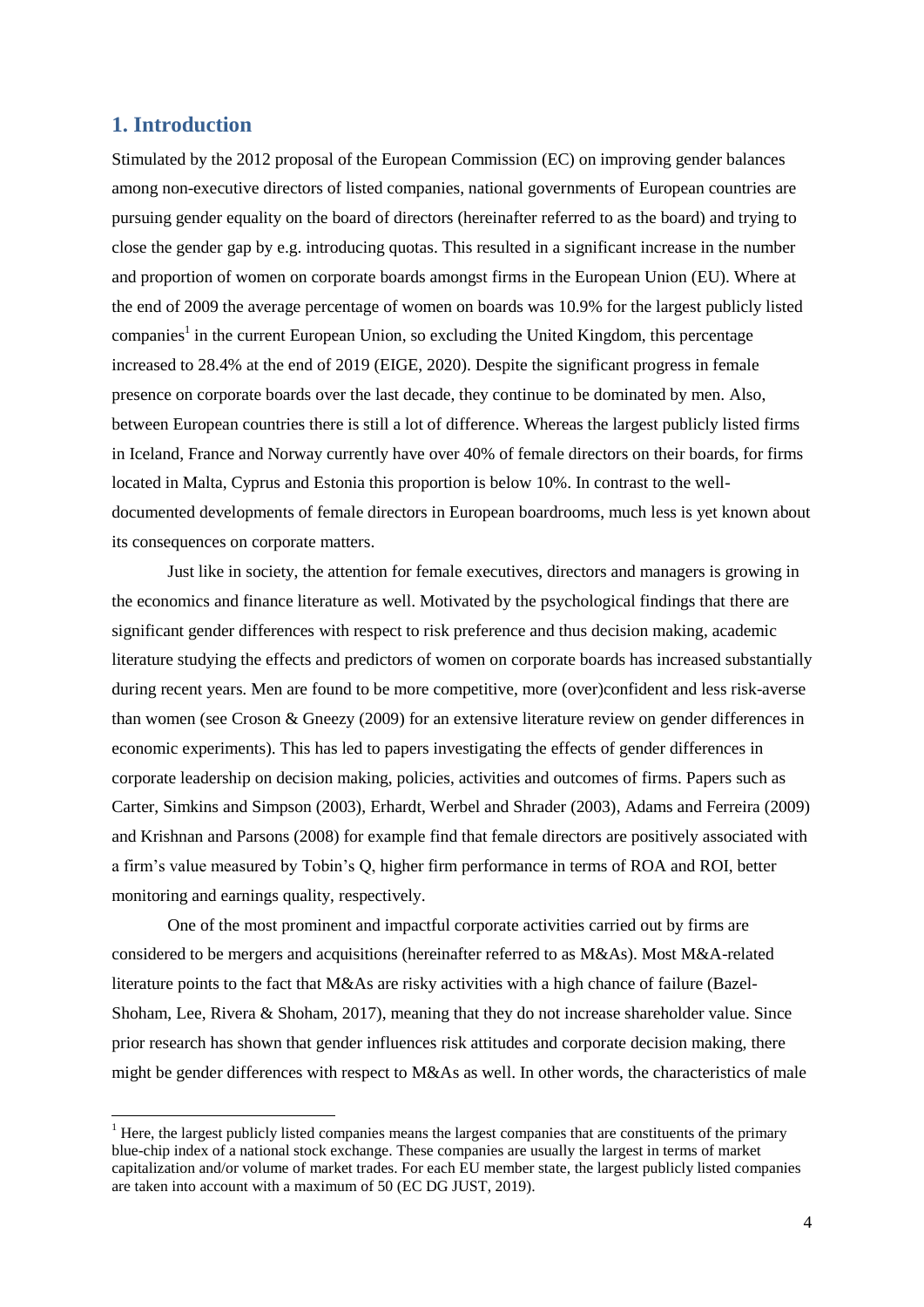and female directors and consequently the composition of boards might influences the corporate acquisitiveness of firms. Corporate acquisitiveness or corporate acquisition intensity indicates the frequency a firm engages in M&As. To my knowledge, the relationship between female board representation and the number of corporate acquisitions of firms has been the main study in four papers prior to this thesis<sup>2</sup>. However, none of these papers have studied this relationship for a sample of firms from purely European countries. Therefore, this thesis investigates the relationship between women on the board and corporate acquisition intensity for firms within Europe. This leads to the following central research question: *"What impact do female directors have on the acquisitiveness of publicly listed firms within Europe?"*.

Using a sample of 45,932 firm-year observations from 2,821 publicly listed companies in Europe during the period 1999 – 2019, this study has five main findings. (1) It is demonstrated that women on corporate boards do not significantly influence a firm's acquisitiveness, as measured by the number of acquisition deals. This result is robust to two alternative measures of corporate acquisitiveness as well as to various sub-samples and does not support the claim that women tend to be less overconfident and more risk-averse than men. (2) However, when low value deals are excluded, it is found that a 10% increase in the proportion of female directors decreases the number of acquisition deals by 5.45%, which is found to be a significant effect. (3) Also, it is demonstrated that a 10% increase in the tenure of female relative to male directors decreases the number of acquisition deals by 2.87%. Again, this is found to be a significant effect. (4) No significant difference in corporate acquisitiveness is found between firms with and without at least 30% or 3 female directors. Hence, no support is found for the critical mass theory in either relative or absolute terms for women on corporate boards. (5) Finally, it is demonstrated that firms with at least one female director are associated with 4.53% less acquisition deals. This finding supports the social identity theory. These results are found using random effects negative binomial models and controlling for board and financial characteristics of firms as well as for year, industry and country fixed effects.

This thesis contributes to the literature on gender diversity on corporate boards and M&A activity in two distinctive ways. First, as mentioned before, it is the first to study the relationship between female board representation and acquisitiveness for firms in Europe. Therefore, this thesis fills up a research gap in the existing literature by adopting a sample of merely European firms. Filling this research gap is academically relevant since differences in for example institutional quality (e.g. Hyun & Kim, 2010), corporate governance regime (e.g. Rossi & Volpin, 2004) or the type of financial system (e.g. Di Giovanni, 2005) between European countries and e.g. the US might cause the relationship between board gender diversity and corporate acquisitiveness to be different as well. According to Hyun and Kim (2010) a country's institutional quality, assessed by the strength of the

1

 $2$  These four papers are: Bazel-Shoham et al. (2017), Chen, Crossland and Huang (2016), Dowling and Aribi (2013) and Levi, Li and Zhang (2014). Each of these papers will be discussed in the literature review (section 2.3).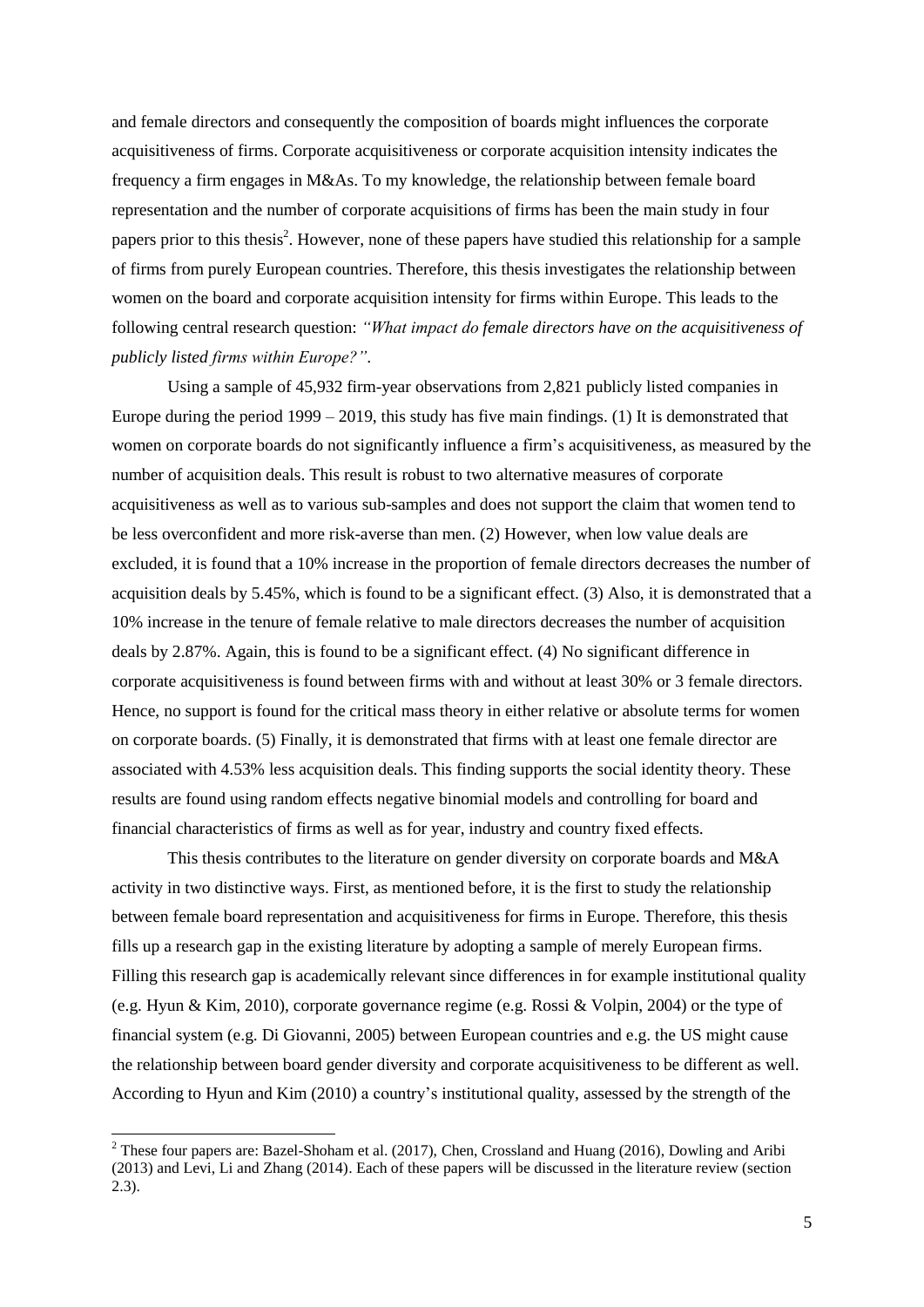legal system and observance of the law, has a positive impact on M&A activity. Rossi and Volpin (2004) state that M&A activity is higher in countries with better accounting standards and stronger shareholder protection as a corporate governance regime. Di Giovanni (2005) finds that the development of financial markets, measured by the stock market capitalization to GDP ratio, has a positive effect on cross-border M&A activity. This effect is more pronounced in countries with a market-based financial system, such as the US and the UK, compared to bank-based financial systems, which most European countries have. All three studies report their findings using a global sample. Thus, there is reason to believe that there are differences in M&A activity between European and non-European firms and as Moschieri and Campa (2009) states: "this raises questions about the generalizability of current research on North American M&As to the European context" (p. 71). As a consequence, the findings of related studies might be limited in their external validity (generalizability), which this thesis aims to extent by studying European firms.

The second contribution of this thesis is that it, next to the main results, tests whether the relationship between female board representation and corporate acquisitiveness differs between firms from European countries with binding, non-binding and no board gender quotas. These additional results contribute to the existing literature regarding the impact of board gender quotas on M&A activity, which to my knowledge has only been studied twice in a relatively limited context: by Ahern and Dittmar (2012) and by Matsa and Miller (2013). Ahern and Dittmar (2012) study the difference in M&A activity before and after the introduction of the board gender quota in Norway. They find that the quota led to significantly more acquisitions and the effect being the strongest for firms which were most affected by the quota. Matsa and Miller (2013) study the difference in M&A activity between Norwegian firms, which are bound to a board gender quota since 2006, and firms in Denmark, Sweden and Finland. Even though M&A activity by Norwegian firms modestly increased after the quota, the authors do not find a significant difference in M&A activity between Norwegian firms and firms from these other Nordic countries, which are not bound to such board gender quotas. Thus, since the existing literature on the impact of board gender quotas on M&A activity is relatively limited, this thesis wishes to extent this research area.

With respect to practical relevance, the findings of this thesis have practical implications for all parties involved in the market of corporate control (M&As). These parties are predominantly companies, both acquirers and potential targets, but also legislators such as national governments. For example, an implication for companies is that they might want to alter their M&A activities/policy and can do so by changing the (tenure-weighted) female representation on their boards. Reasoning the other way around, companies wanting to, or having to due to a quota, change the number of female directors might automatically and unintentionally affect their acquisitiveness. Likewise, this thesis has implications for national governments and other policymakers since an increasing amount of European countries is introducing board gender quotas, both binding and non-binding. This thesis shows the possible effects of such quotas, and consequently the (forced) increase of women on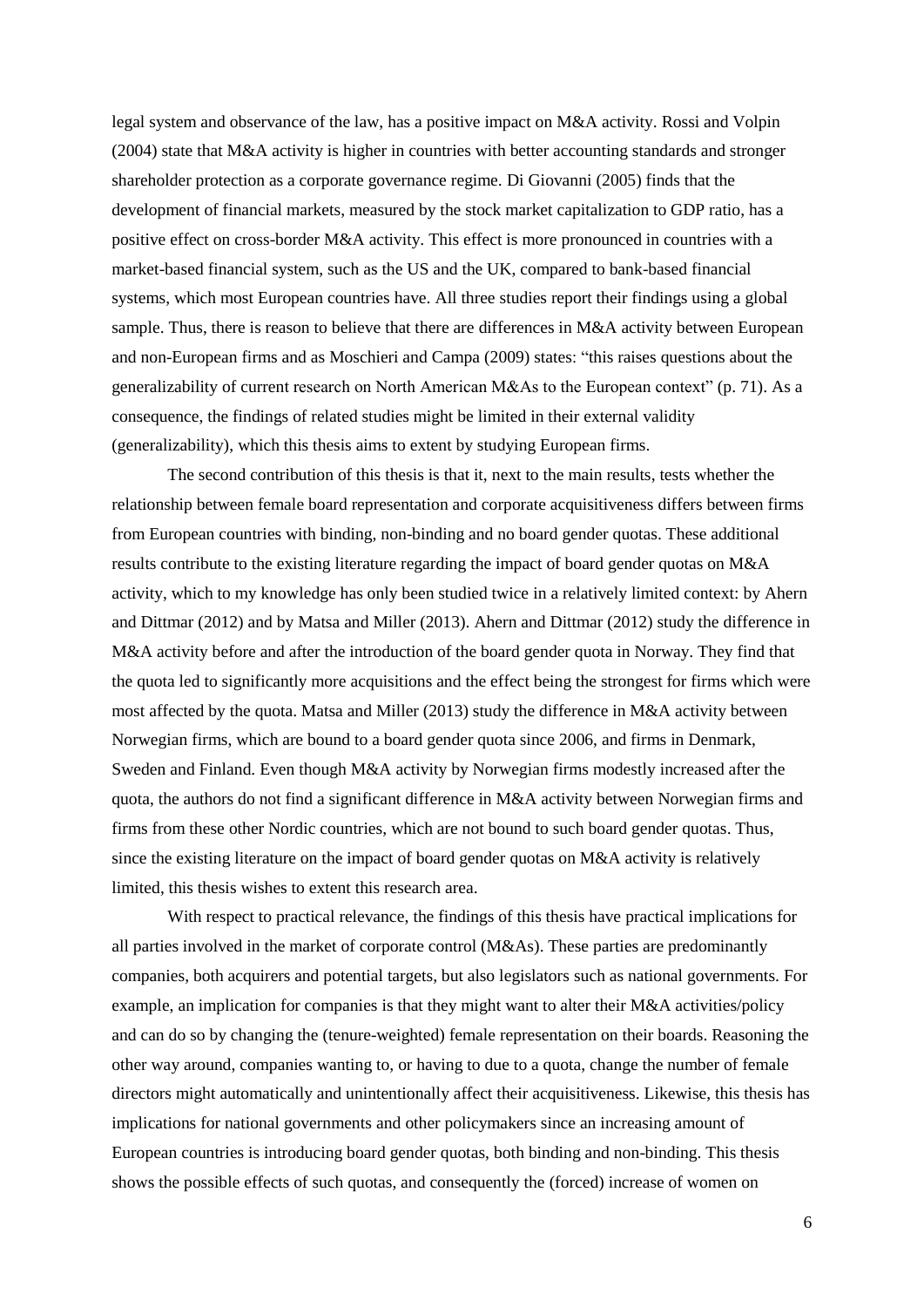corporate boards, on M&A activity in Europe. In addition, it is indicated how this effect differs between countries with different board gender quota legislation.

The remainder of the thesis is organized as follows. The next section reviews the relevant prior literature which leads to the development of hypotheses. Section 3 discusses the methodology, including the data, sample, variables and econometric model of this thesis. Section 4 presents the empirical results and several robustness checks. The thesis ends with a concluding remark and discussion.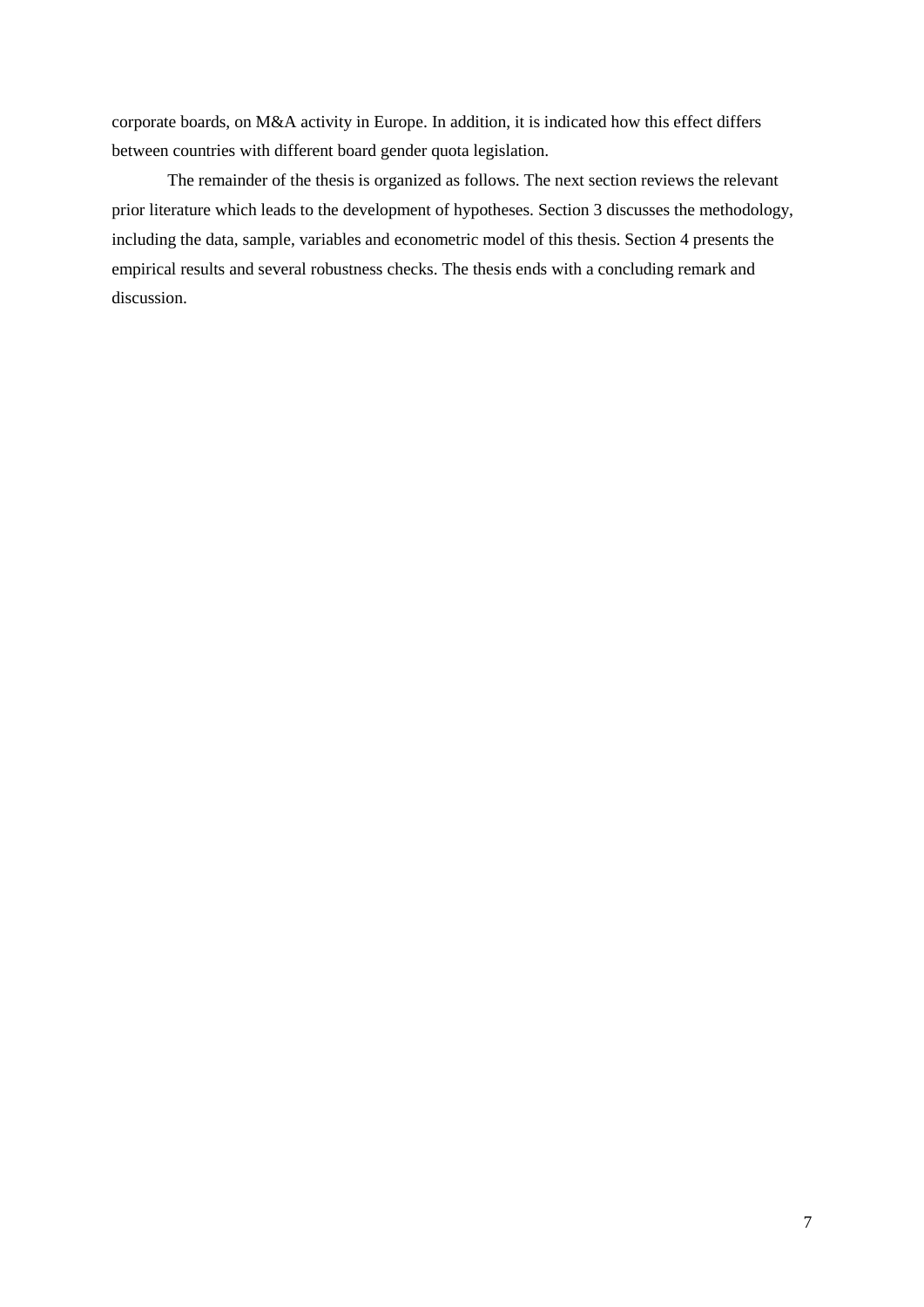# <span id="page-7-0"></span>**2. Literature review and hypotheses development**

This chapter gives an overview of the relevant literature related to the research topic of this thesis. The literature review begins by elaborating on two prominent gender differences: overconfidence and risk-aversion. Then, two theories and three other potential effects regarding group diversity, such as gender diversity on corporate boards, are reviewed. Both the gender differences and diversity theories will be discussed in the context of corporate boards, corporate decision making and M&As. Thereafter, the findings of prior studies about the relationship between female board representation and M&A activity are analyzed. Finally, hypotheses are developed based on what has been discussed in this chapter.

### <span id="page-7-1"></span>**2.1 Gender differences and corporate decision making**

Two prominent behavioral differences between men and women that affect the (corporate) decision making process are overconfidence and risk-aversion. Both these gender differences will be discussed and linked to corporate boards, directors and  $M&As^3$ .

# <span id="page-7-2"></span>**2.1.1 Overconfidence**

1

The existing literature suggests that, in general, men are more overconfident than women (e.g. Johnson et al., 2006; Barber & Odean, 2001), increasing the likelihood of taking excessive risks and making worse financial decisions (Doukas & Petmezas, 2007). Overconfidence expresses itself in two forms. The first form is about the perceived accuracy of beliefs regarding the future, which means that overconfident investors overestimate the precision of their knowledge concerning uncertain future events. Research has shown that men tend to estimate their future predictions as more accurate compared to women. See for example the paper by Barber and Odean (2001), who show that men overestimate the precision of their own information more than women and hence are more overconfident, because they trade common stocks more frequently and consequently reduce the returns on their investments. The second form of overconfidence is about the level of expectations regarding the future, which indicates that overconfident investors overestimate the success of future outcomes. Malmendier and Tate (2005) e.g. show that overconfident CEOs overestimate the returns on their investment projects. Generally speaking, men tend to see the future in a more favorable way compared to women (Levi, Li & Zhang, 2014).

The fact that men tend to be more overconfident than women is partly because men are more sensitive to the self-attribution bias than women (Lundeberg, Fox, & Punćcohaŕ, 1994). The selfattribution bias, originally uncovered by Heider (1958), is the tendency of individuals to attribute successful decision outcomes to their own abilities and actions, while attributing unsuccessful decision outcomes to external factors or persons. The self-attribution bias has also been examined in

 $3$  However, just like Levi et al. (2014), this thesis is unable to disentangle the effects of overconfidence and riskaversion on corporate acquisitiveness. The reason is that neither overconfidence nor risk-aversion are measured directly.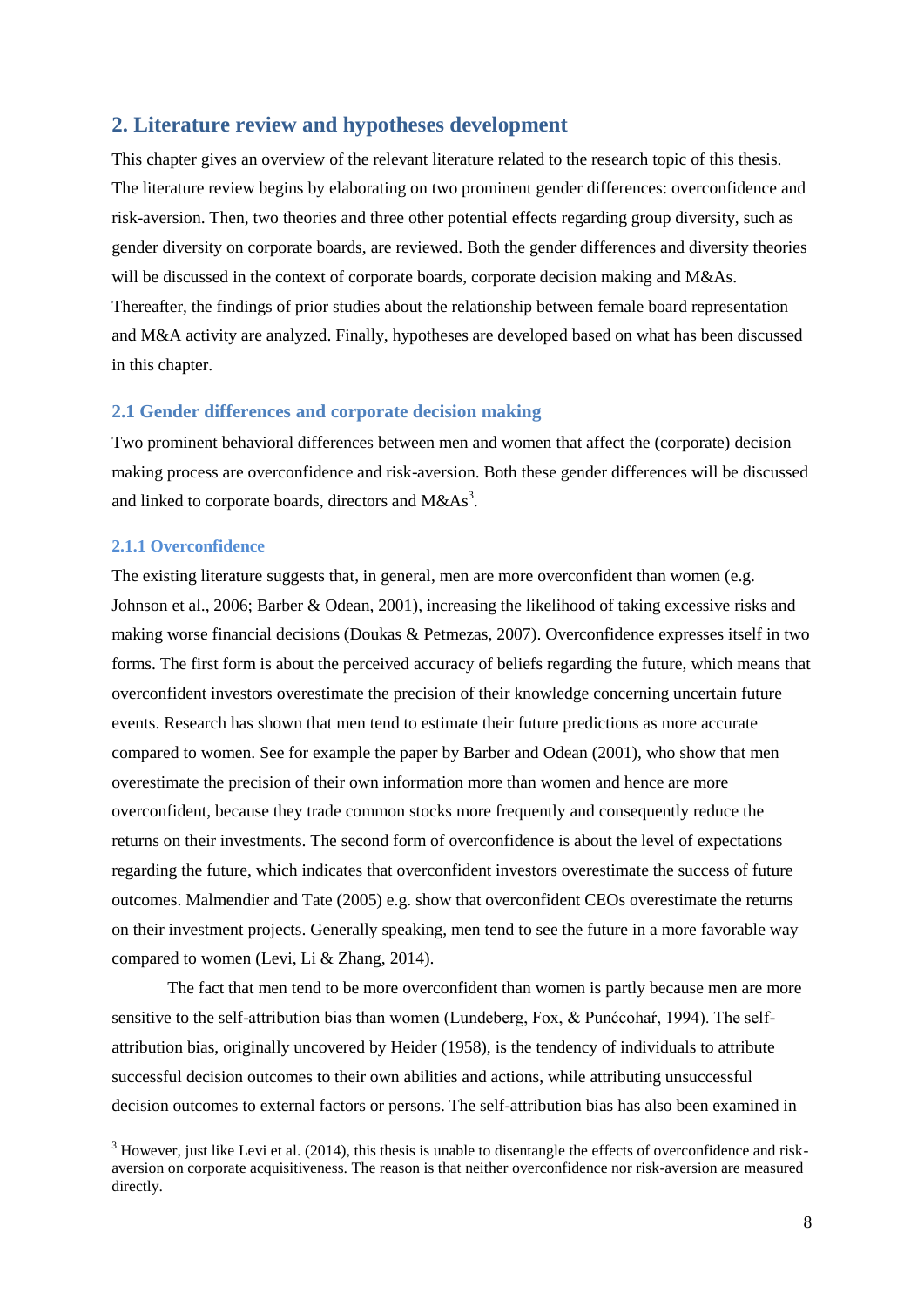the context of M&As by for example Billett and Qian (2008) and Doukas and Petmezas (2007). Both papers conclude that managerial overconfidence stems from the self-attribution bias.

Since both forms of overconfidence are stronger for men than for women, men are associated with more risk taking in corporate decision making relative to women. In the case of M&As, male directors commonly overestimate their expectations and the precision of their estimates concerning for example the valuation of a target company, the stock returns of the acquirer or the synergies of an acquisition. Due to this, male directors are more likely to engage in acquisitions than female directors and hence firms with a greater proportion of women on their boards are expected to be less acquisitive.

#### <span id="page-8-0"></span>**2.1.2 Risk-aversion**

Related to, but different from, overconfidence is risk-aversion. Risk-aversion is the tendency for people to prefer outcomes that are certain over outcomes that are uncertain or unknown, even when the expected pay-off may be lower (Kahneman & Tversky, 1979). The opposite of risk-aversion is risk-seeking. Earlier studies have conclusively shown that, in general, women are relatively more riskaverse than men (Croson & Gneezy, 2009; Eckel & Grossman,  $2008)^4$ . Croson and Gneezy (2009) provides three potential explanations for this: (1) women experience heavier emotional reactions of outcomes, (2) women are less (over)confident than men in uncertain situations and (3) women are more likely to interpret risky situations as threats that cause avoidance while men are more likely to see it as challenges that stimulate participation.

Two alternative explanations for why women exhibit more risk aversion than men can be found in the socio-biological and the neuro-biological domain. The socio-biological explanation is that women adapt towards more risk-averse behavior due to their greater responsibility in reproduction and child rearing (Witt, 1994). The neuro-biological explanation is that men have higher levels of testosterone than women and are therefore less risk-averse (Sapienza, Zingales, & Maestripieri, 2009). Testosterone is a hormone that drives dominance seeking behavior by men in competitive situations (Levi, Li & Zhang, 2010). This explanation has also been examined in the domain of corporate boards, executives and M&As. Levi et al. (2010) and Yim (2013), for example, show that CEO age is negatively and significantly related to corporate acquisitiveness. Hence, they suggest that the testosterone effect is especially pronounced for young male directors and executives.

Since research has shown that that, in general, women are relatively more risk-averse than men and M&As are risky activities with a high chance of failure (Bazel-Shoham et al., 2017), it is hypothesized that women are less likely to engage in such activities. Hence, one would expect that firms with a greater proportion of female directors are associated with a lower acquisition intensity.

<sup>&</sup>lt;sup>4</sup> See Croson and Gneezy (2009) and Eckel and Grossman (2008) for extensive reviews of the recent literature on gender differences with respect to preferences in economic experiments and risk behavior, respectively.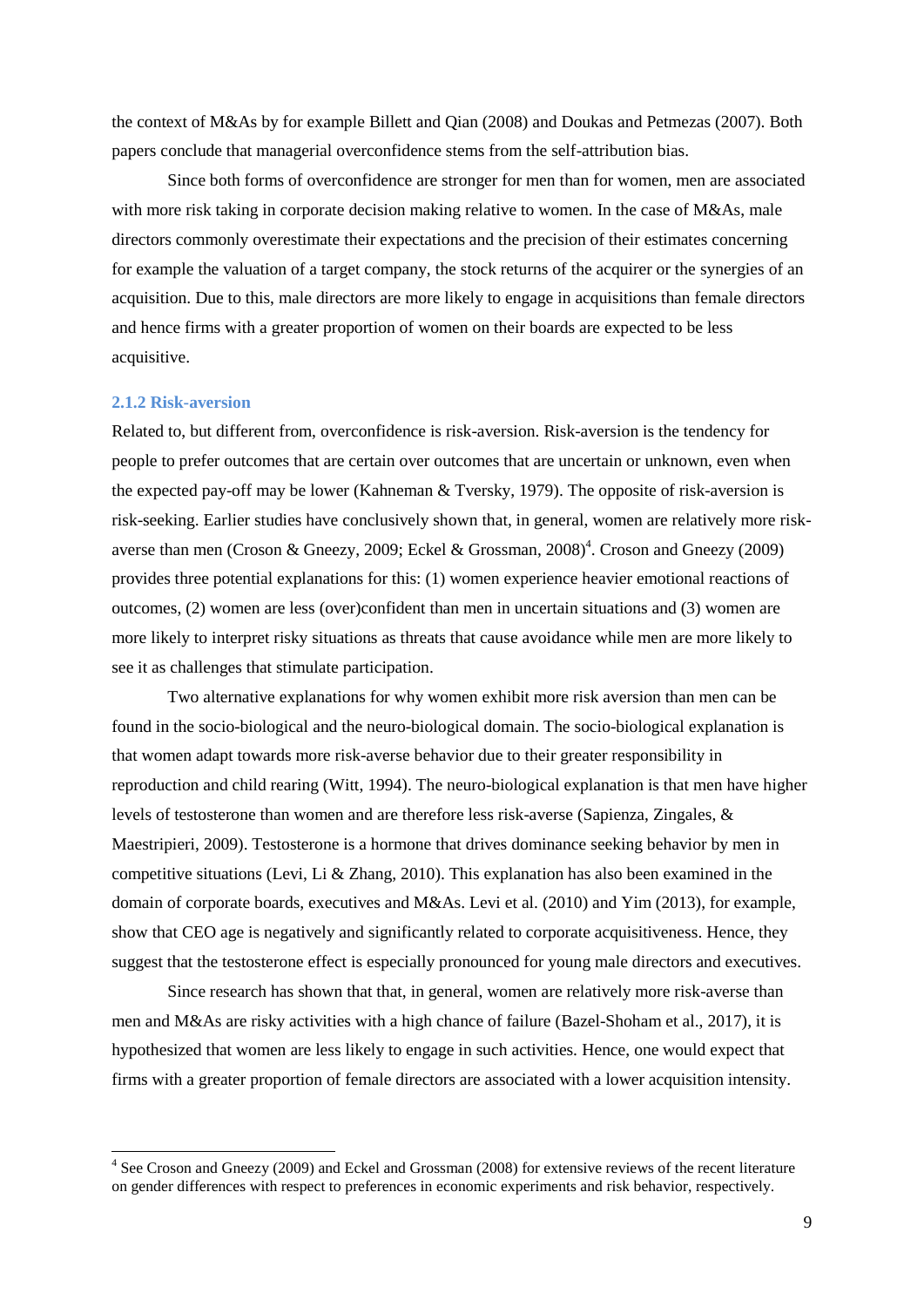### <span id="page-9-0"></span>**2.2 Board diversity and corporate decision making**

According to Chen et al. (2016) it is problematic to generalize findings related to gender differences in terms of cognitions, personality traits and preferences, such as overconfidence and risk-aversion, to a population of senior managers for two reasons. First, research has claimed that gender differences in risk-taking significantly depend on the type of activity being examined and the context in which the risk-taking is being evaluated (see e.g. Holt & Laury, 2002; Schubert, Brown, Gysler & Brachinger, 1999). Secondly, there is only limited support for the claim that female directors are significantly more risk-averse than male directors, because of the small amount of survey-based literature in the field (Adams & Funk, 2012; Graham, Harvey & Puri, 2013). For these two reasons, this thesis does not just discuss the potential effects of gender differences in overconfidence and risk-aversion on corporate decision making and consequently M&A activity, but also theories about group diversity.

Two prominent theories about the effects of diversity in groups are the critical mass theory and the social identity theory. These two theories explain how group diversity influences the interaction among its members, (corporate) decision making and its processes. Both theories will be discussed in the light of gender diversity on corporate boards and M&As.

#### <span id="page-9-1"></span>**2.2.1 The critical mass theory**

The critical mass theory, originally developed by Kanter (1977a, b), distinguishes groups in four different categories based on their composition: uniform groups, skewed groups, tilted groups and balanced groups.

Uniform groups are groups in which all members share the same salient external master status. A master status is the primary identifying characteristic of an individual, for example gender, and determines his or her social position and identity (Kanter, 1977a). An example of a uniform group is a corporate board with solely male or female directors.

Skewed groups are groups in which members of the dominant sub-group control the members of the minority sub-group and consequently also control the group as a whole. Members of the minority group are considered "tokens", which are treated as representatives of their category rather than as individuals. Tokenism means that firms appoint members from minority groups, such as often women on corporate boards, just to window-dress (gender) diversity. According to Kanter (1977a), groups are skewed when members of the minority category consist of up to a maximum of 20% of the entire group. An example of a skewed group is a corporate board which consists of 9 male directors and 1 female director.

Tilted groups are groups in which members of the minority category take up to between 20% and 40% of the group. As opposed to skewed groups, minority members in tilted groups are seen as both representatives of their own category as well as individuals with each different skills and abilities. By cooperating, minority members in tilted groups are able to influence the culture of the group (Kanter, 1977a). An example of a tilted group is a corporate board which consists of 7 male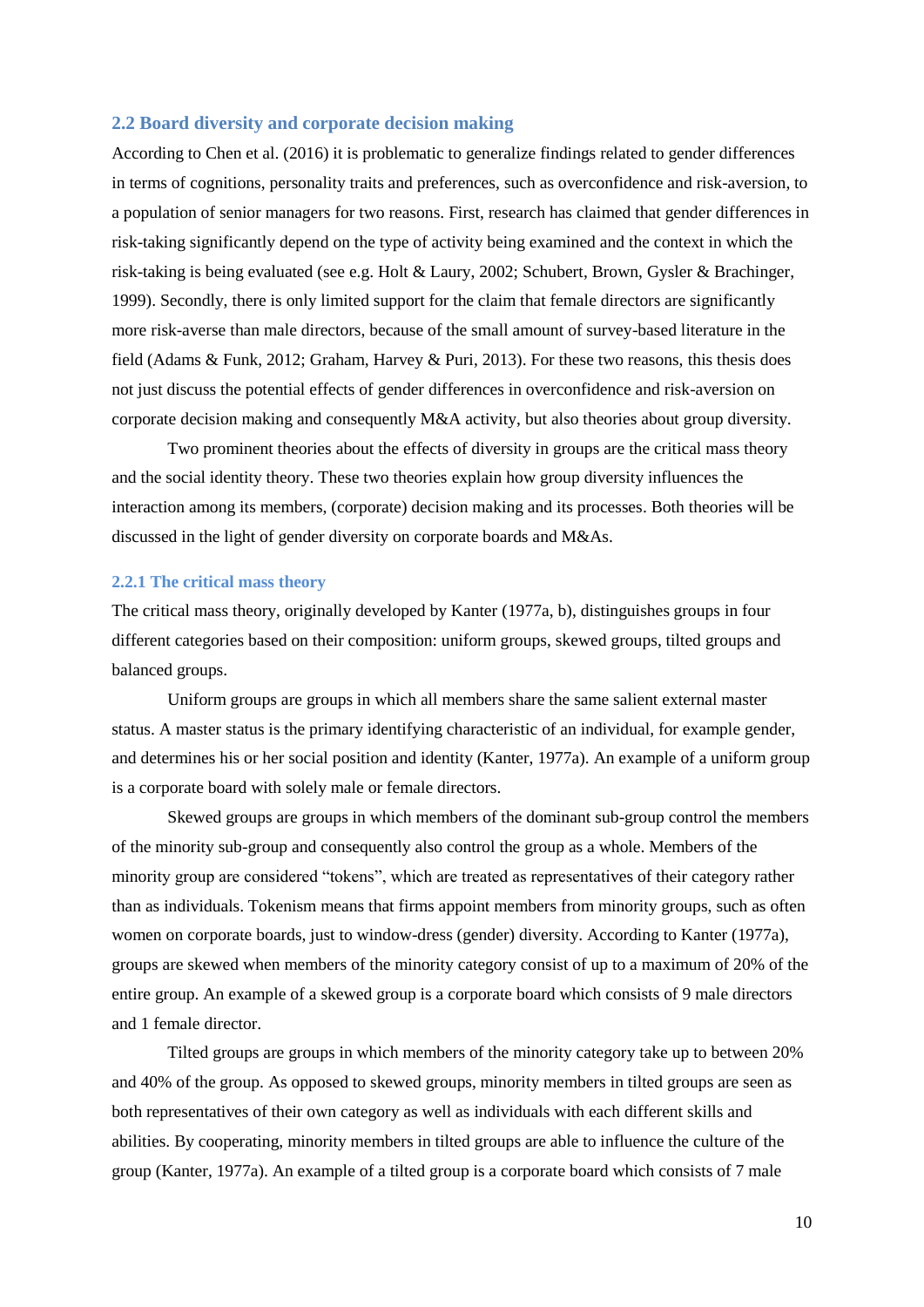directors and 3 female directors.

Balanced groups are groups in which there are no majority and minority categories anymore, and thus no more sub-groups. As a result, the focus shifts from collective categories, such as gender, to an individual's abilities and skills. In a balanced group, each sub-group is more or less equally distributed as they take up 40% to 60% of the entire group (Kanter, 1977a). An example of a balanced group is a corporate board which consists of 5 male directors and 5 female directors.

Whereas in skewed groups minority members are often seen as tokens, subject to stereotyping or even disregarded by members of the majority group, in tilted groups they are more likely to be seen as individuals with each different skills, abilities, experiences, knowledge, opinions and perspectives (Farrell & Hersch, 2005; Burgess & Tharenou, 2002). "While in a skewed group, these new perspectives may either not be adequately expressed by the female tokens or not spotted by the dominant males, in tilted or balanced groups, the combination of female and male attributes will more likely allow for productive discussions and will hence positively affect group performance" (Joecks, Pull & Vetter, 2013, p. 64). When applying the critical mass theory to corporate boards, it is therefore suggested that when a certain threshold or "critical mass" of women on a corporate board is reached, they have an influence on the board. In other words, a critical mass has to be reached in order for female directors to add value to the board and to realize the advantages of a more diverse board.

Research suggest that the critical mass for women to have an impact on corporate boards is 30% (Joecks et al., 2013). Therefore, it is hypothesized that firms with at least 30% women on their board are less likely to engage in acquisitions than companies that do not have this critical mass of female directors. That is because a critical mass has to be reached first before female directors become influential in the decision making process and their lower overconfidence and higher risk-aversion come into play. Additionally, research has found that a critical mass can be reached in absolute terms instead of a percentage as well. Papers such as Joecks et al. (2013), Konrad and Kramer (2006), Konrad, Kramer and Erkut (2008) and Torchia, Calabrò and Huse (2011) show that there is also a critical mass when there are at least three female directors on the board.

#### <span id="page-10-0"></span>**2.2.2 The social identity theory**

Another theory about how (gender) diversity influences the interaction and decision making processes in groups is the social identity theory. The social identity theory (Tajfel, 1978; Tajfel & Turner, 1979; Turner, 1975) covers various socio-cognitive sub-theories about how the behavior and interactions of individual people is steered by the social groups they belong to (Hogg, 2006; Hogg & Terry, 2000). The underlying notion of this theory is that collective processes, such as for example corporate boards, should be explained by both differences between individuals and their personal characteristics and by interactions between different social identity groups (Turner, 1996). According to the social identity theory, individuals are categorized into such social identity groups by either others or themselves. Categorization is based on an individual's characteristics, traits, norms, values, attitudes,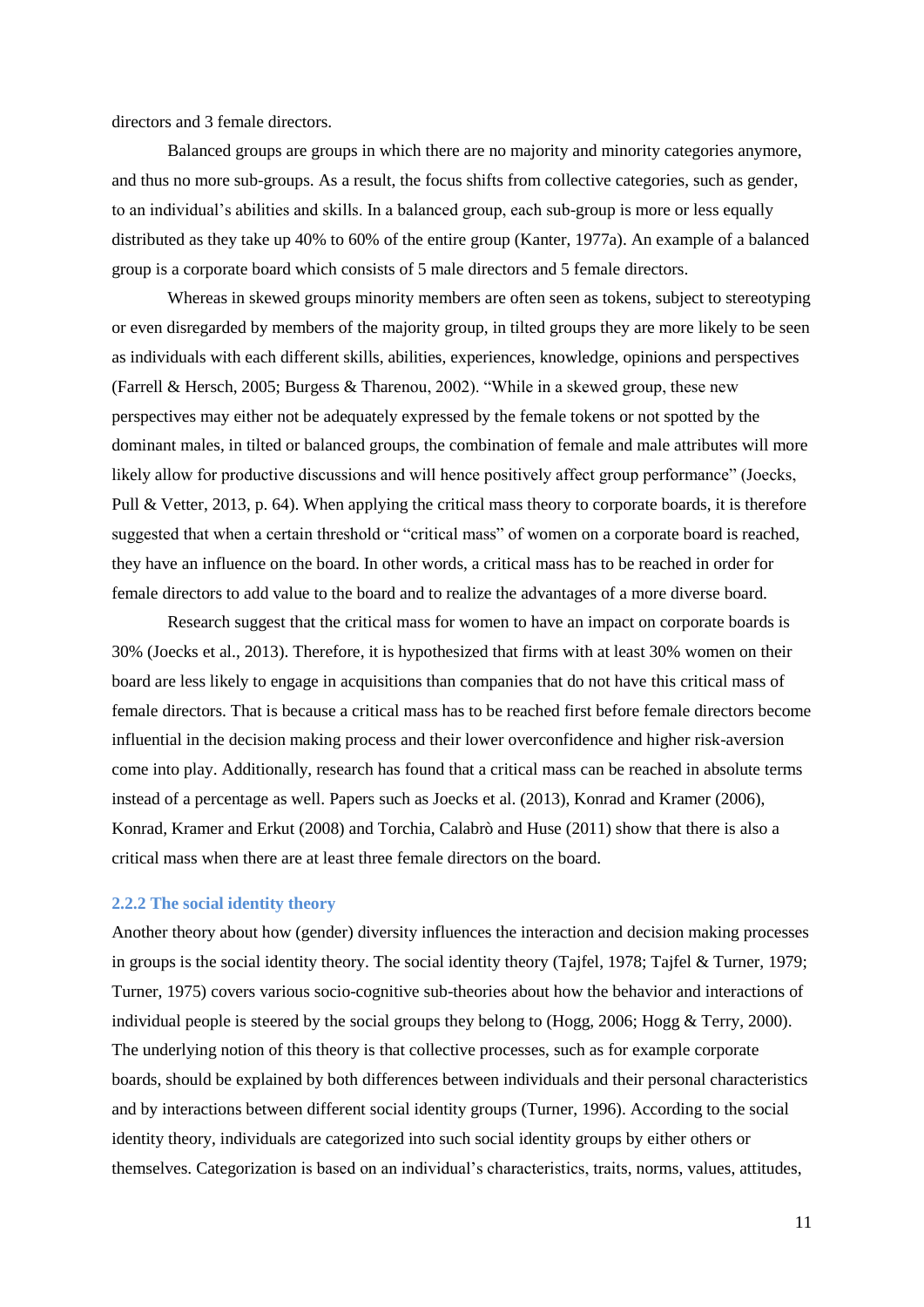beliefs and all kinds of other personal aspects. The result is so-called in-groups and out-groups. Ingroups are categories to which individuals themselves feel they belong to, while out-groups are categories to which individuals feel they themselves do not belong to but others do. Identification with a particular identity group is strongest when it is based on prominent and important personal aspects that are valued, central and frequently employed (Ashforth & Mael, 1989; Yzerbyt & Demoulin, 2010). Such characteristics cause inter-group differences and intra-group similarities to become most clear (Hogg & Terry, 2000). One of the most prominent and important characteristics and thus category is gender, which has been of great interest to the social identity theory since the beginning (Ely, 1995; Tajfel & Turner, 1985).

In groups where individuals of multiple categories come together, also known as superordinate groups, the inter-category differences between individuals may be perceived even more (Hogg, 2006). An example of such a superordinate group is a board of directors, which could consist of all kinds of sub-groups including men and women. According to Yzerbyt and Demoulin (2010), there are two explanations why such superordinate groups can lead less cooperative and more competitive interaction between individuals. First, superordinate groups consist of both in- and outgroups, wherein individuals respond differently to members of the opposite group. Individuals tend to favour in-group members, allocate more resources to them and cooperate more easily with them. At the same time, individuals tend to agree less easily with out-group members, disregard them or even avoid them (Hewstone, Rubin & Willis, 2002). In other words, individuals are more attracted to the similar in-groups than to the dissimilar out-groups (Tajfel, 1982). The result is an enlarged separation between the two groups and out-group members trying to protect their social identity (Branscombe, Schmitt & Harvey, 1999). This decreases the cooperativeness and increases the competiveness of members of the out-group when interacting with in-group members (Hogg, 2006). This effect is even strengthened when the out-group is a marginalized or minority category, which is often the case for women in boardrooms.

The second reason why superordinate groups can lead to individuals interacting less cooperatively and more competitively is due to the so-called "interindividual-intergroup discontinuity effect" (Wildschut & Insko, 2007). This effect implies that interactions between groups (inter-group) are more hostile than interactions between individuals (inter-individual). Since directors may perceive their board to consist of groups of e.g. men and women rather than individuals, this effect can lead to more competitive and less cooperative behavior.

For these two reasons, boards with solely male or female directors, and hence with one single category/group, will interact differently from boards with both male and female directors. The reason is that board diversity changes the social interactions and psychological processes amongst directors and consequently affects corporate decision making. The consequence is that "because the presence of multiple salient categories within a board will be associated with more competitive interactions (Hogg, 2006), decision-making processes are likely to be more contentious, thorough, and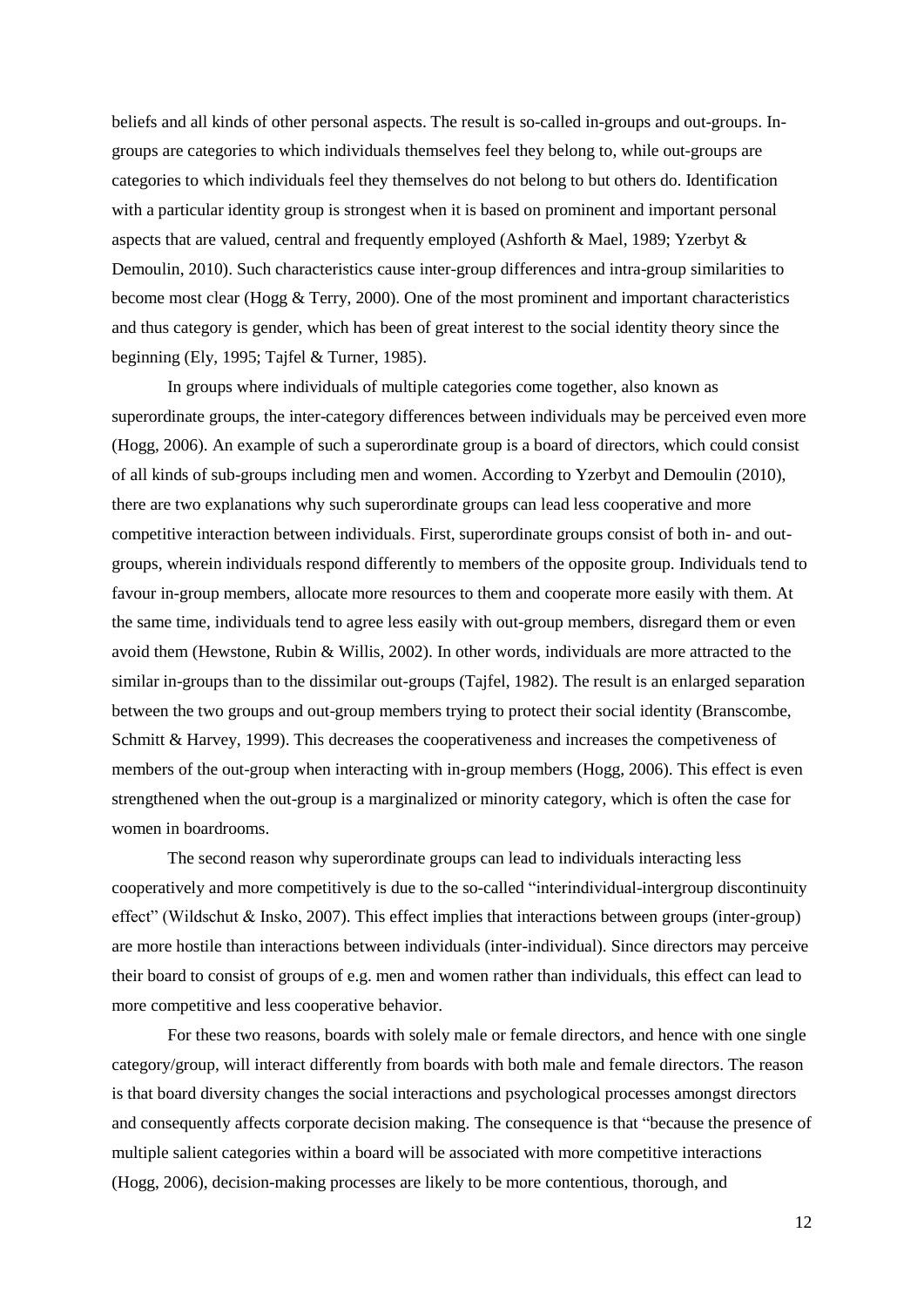comprehensive, and less likely to be characterized by acquiescence, rapid consensus, or groupthink (Hogg & Terry, 2000)" (Chen et al., 2016, p. 305). Hence, it is assumed that the addition of female directors to a board decreases the likelihood of a corporate acquisition.

In contrast to the critical mass theory, the social identity theory claims that the presence of one single female director on a board already affects the decision making process. Even boards with just one female director will interact differently from boards with only male directors. Hence, the proportion of female directors does not necessarily have to be a critical mass to be influential. This reasoning is based on the notion that individuals from minority groups are able to influence the decision making process as well (Westphal & Milton, 2000), because their underrepresented and divergent views make members from majority groups think differently (see e.g. Peterson & Nemeth, 1996). Nonetheless, the influence of female directors increases when their proportion increases.

#### <span id="page-12-0"></span>**2.2.3 Other explanations**

The literature suggests three other explanations about how female directors and board (gender) diversity potentially affect the decision making process. All of these possible explanations eventually lead to more comprehensive board discussions and therefore may be associated with less corporate acquisition deals. First, prior studies have found that male and female directors have different experiences (see e.g. Huse, 2008) and consequently different views on strategic corporate decisions. Also, there is evidence that female directors are less likely to have financial and M&A-related expertise (see Kim & Starks, 2016). This may result in more comprehensive and more complicated board discussions. Secondly, Adams and Ferreira (2009) find that female directors are tougher monitors than male directors and that the attendance behavior of male directors improves when the board is more gender-diverse. Again, fostering the comprehensiveness of board discussions. Thirdly, research has suggested that heterogeneity in groups leads to the willingness to challenge taken-forgranted norms, the use of more diverse information sources and the consideration of broader perspectives (see e.g. Jackson, 1992; Wiersema & Bantel, 1992). Thus, diverse boards usually have more elaborate discussions and take longer to make decisions (Erhardt et al., 2003; Milliken & Martins, 1996). On the one hand this may lead to less M&A, but on the other hand the deals may be of better quality.

# <span id="page-12-1"></span>**2.3 Female board representation and M&A activity**

To my knowledge, there are four papers that have studied a similar relationship as this thesis: Chen et al. (2016), Levi et al. (2014), Dowling and Aribi (2013) and Bazel-Shoham et al. (2017). Using a sample of US firms listed on the Standard & Poor's (S&P) 1500 during the period 1998-2010, Chen et al. (2016) shows that a greater female board representation is negatively associated with the number of acquisition deals a company makes. Based on the social identity theory, Chen et al. (2016) reasons that "higher levels of female board representation will affect intra-board social psychological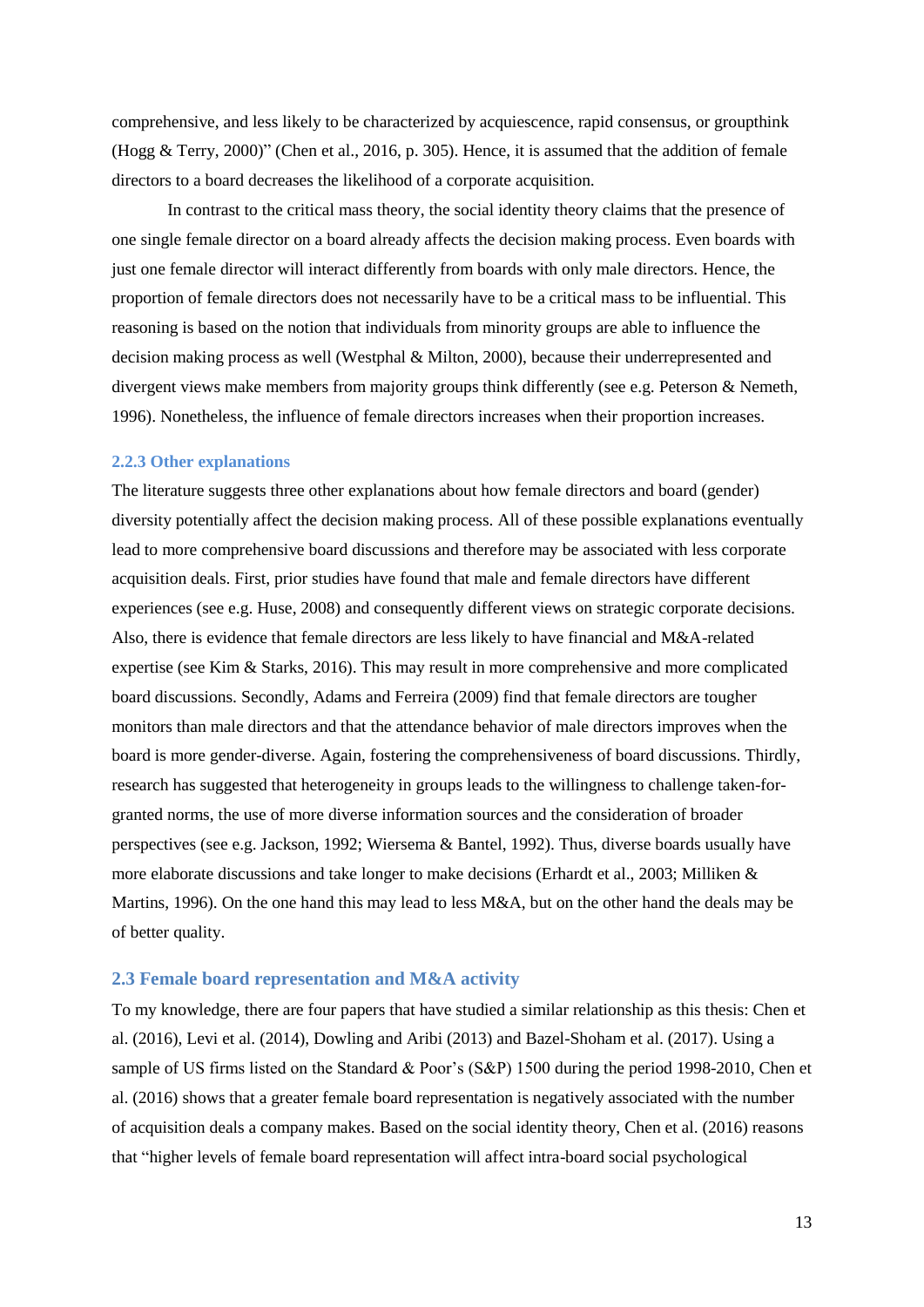dynamics such that deliberations become more thorough and comprehensive, resulting in more exhaustive evaluations and active oversight of proposed strategic actions" (p. 303-304). As a result, such boards are less likely to be characterized by corporate acquisitiveness as these proposed strategic actions are for example M&As. Levi et al. (2014) also uses a sample of S&P 1500 companies, but instead uses acquisition bids over a 13 year period from 1997 to 2009. They document a negative and significant relationship between the proportion of women on corporate boards and the number of M&A deals initiated. It is stated that female directors appear to be less motivated by empire-building are therefore less likely to engage in acquisitions. As a consequence, companies with more male directors are more acquisitive compared to companies with more female directors. More precisely, they find that a 10% increase in the number of women on a board leads to 7.6% less acquisition bids issued. The authors argue that this is due to female directors being less overconfident than their male counterparts and therefore less overestimating M&A gains. Nevertheless, empire-building differs from overconfidence in the sense that overconfident directors may believe that they are acting in the shareholders' interest by acquiring companies, while empire-building directors know that the acquisition of a firm is not in the shareholders' interest but in their own interest instead. Hence, with empire-building there is an agency problem while with overconfidence there is not (Jensen, 1986, 1988). The paper by Dowling and Aribi (2013) finds that the presence and proportion of female directors is significantly negatively related to the acquisition intensity of UK FTSE 100 companies over the period 2000-2011. Lastly, using a global sample of firms from 1998 to 2014, Bazel-Shoham et al. (2017) reports that cross-border M&A activity decreases as the fraction of women on boards of multinational companies (MNC) increases. M&A activity is measured by the percentage of equity ownership in the target company that is bought by the acquirer. Using an instrumental variable approach, they show that their findings are unlikely to be driven by endogeneity issues and thus that the influence of female directors is rather causal than merely associative.

In summary, all four papers find a negative and significant relationship between board gender diversity and corporate acquisitiveness. These findings are based on, and thus robust to, different samples, variables and methods. In addition, each of the four papers offer different explanations for their findings including overconfidence, risk-aversion, the critical mass theory and the social identity theory. The only thing these four papers have in common is their main independent variable, female board representation, which is measured by the percentage of female directors on the board.

#### <span id="page-13-0"></span>**2.4 Formulation of hypotheses**

As opposed to daily business operations, M&As are major risky corporate activities which usually involve extensive discussion, analyses, evaluation and monitoring by the board. Also, they usually require final approval. This makes M&As useful events to test the aforementioned theories and other explanations regarding the effect of gender differences and group diversity on the decision making processes of corporate boards (Levi et al., 2014).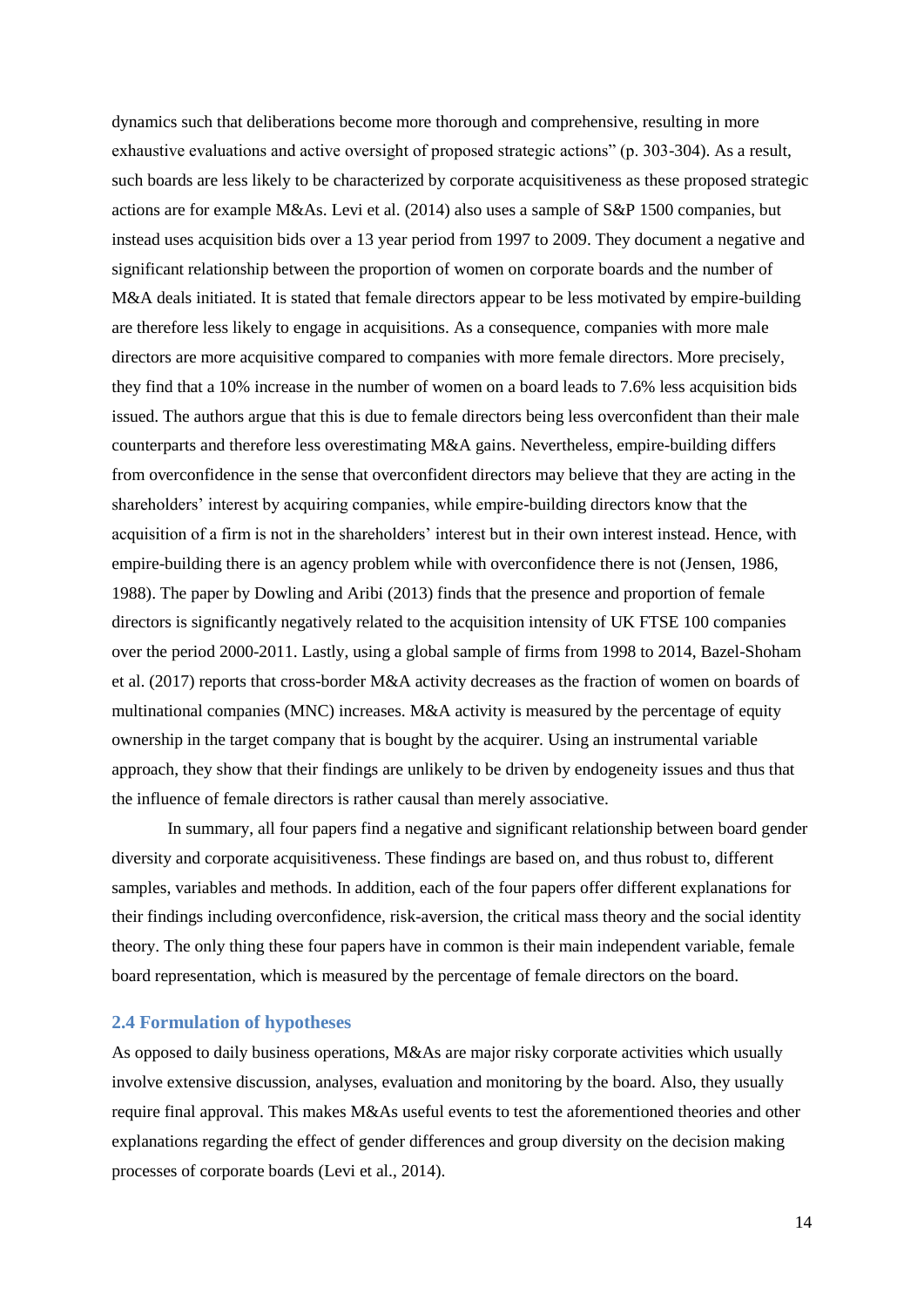Since research has claimed that women are less overconfident and more risk-averse than men, it is less likely that female directors are willing to undertake risky corporate activities such as M&As compared to their male counterparts. Moreover, the social identity theory argues that (gender) diversity in groups increases the competiveness and decreases the cooperativeness amongst its members. As a result, board discussions become more comprehensive, making it less likely for firms to engage in M&As. For these reasons, it is expected that a larger fraction of female directors on a corporate board, and thus higher board gender diversity, decreases the likelihood of an acquisition. Furthermore, comparable studies have repeatedly shown a negative and significant relationship between female board representation and the acquisition intensity of firms (see section 2.3). Based upon these arguments, the following hypothesis is formulated:

H1: Firms with greater female board representation are associated with fewer corporate acquisitions.

In other words, the first hypothesis expects that the proportion of female directors on a corporate board is negatively associated with the number of acquisitions a firm engages in.

The critical mass theory however claims that female directors are merely able to have an impact on boards when they represent a critical mass. Research has suggested that this critical mass for women on corporate boards is 30%. As a consequence, it is assumed that a critical mass of at least 30% is required before female directors are able to influence the decision making process of firms and their lower overconfidence and higher risk-aversion come into play. Therefore, it is hypothesized that firms with at least 30% women on their board are less likely to engage in acquisitions than companies that do not have this critical mass of female directors:

H2: Firms with a female board representation of at least 30% are associated with lower corporate acquisitiveness.

As opposed to the critical mass theory, the social identity theory claims that the presence of one single female director on a board already affects the decision making process. Even boards with just one female director will interact differently from boards with solely male directors, because it is assumed that female directors change the way of thinking by male directors. Hence, the proportion of female directors does not necessarily have to be a critical mass to be influential. To test whether this is the case, the following hypothesis is formulated:

H3: Firms with at least one female director on the board are associated with lower corporate acquisitiveness.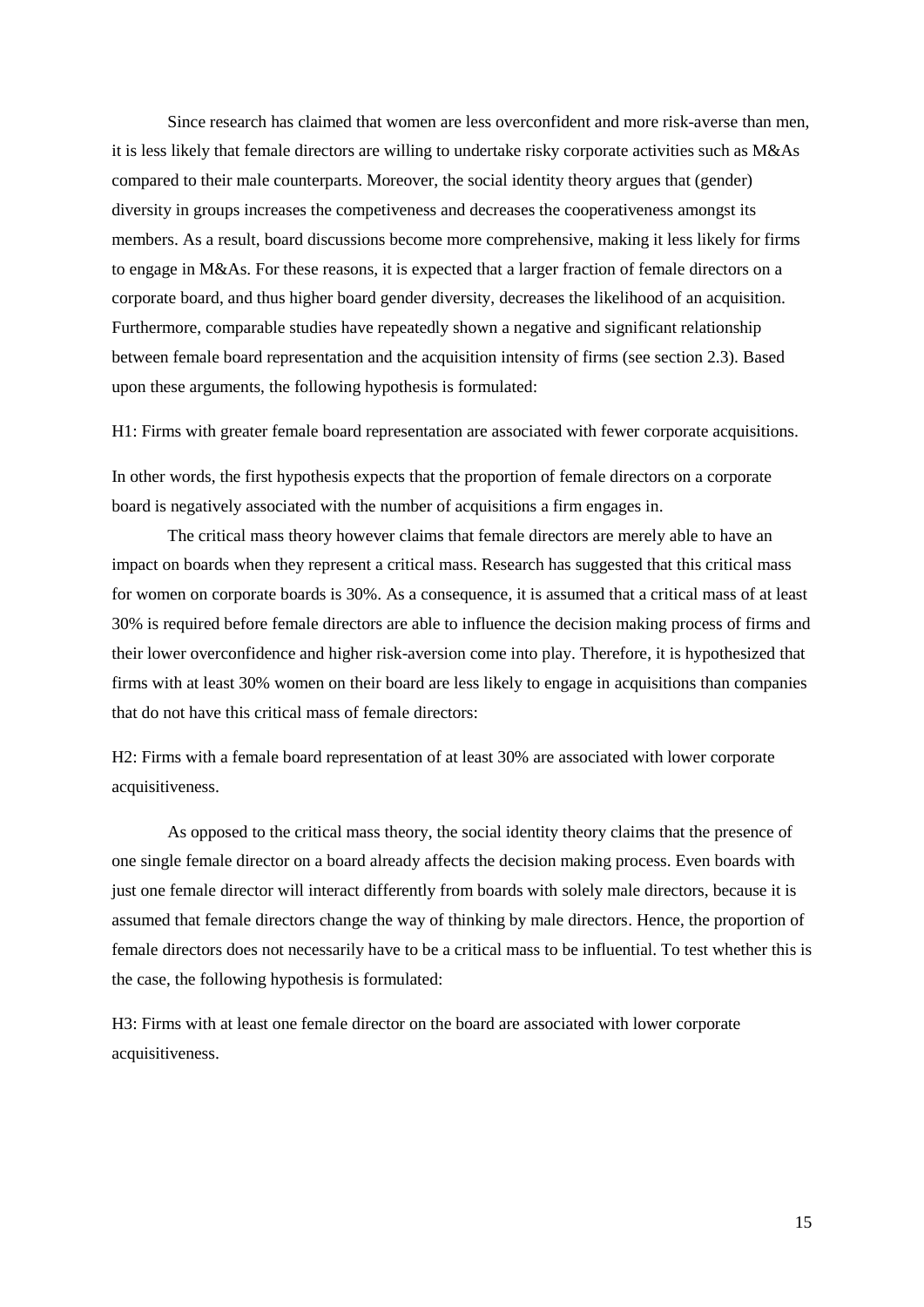# <span id="page-15-0"></span>**3. Methodology**

This chapter discusses the data collection, sample determination, variable operationalization and model specification.

### <span id="page-15-1"></span>**3.1 Data and sample**

This thesis adopts a panel/longitudinal dataset which involves measurements over time for the same units of observation. The units of observation are publicly listed companies in Europe during the years 1999 until 2019. This particular time period is analyzed due to the availability of data. Data prior to 1999 as well as data after 2019 is not (consistently) available through the employed databases. Panel data is used over cross-sectional or time-series data because of three reasons. First, panel data is considered the best kind of non-experimental data for making causal inferences between two variables (Allison, 2005). This is important since the aim of the thesis is to study the causal relationship between board gender diversity and corporate acquisitiveness. Secondly, panel data is better able to control for omitted, either unobserved or incorrectly measured, variables compared to cross-sectional or time-series data. Such omitted variables are correlated with both the dependent and independent variables and would lead to biased results. Thirdly, panel data contains a higher number of observations compared to cross-sectional or time-series data which increases the degrees of freedom and reduces multicollinearity amongst the explanatory variables. As a result, the efficiency of the econometric models improves and its parameters are more accurately estimated (Hsiao, 2014).

The data is retrieved from four different databases: BoardEx, Eikon by Thomson Reuters and Zephyr and Orbis, both by Bureau van Dijk. These databases are used because they are freely accessible to Radboud University students and contain virtually all required data for the variables of this thesis. Orbis is used to identify the initial sample. BoardEx is used to obtain board information of firms. Eikon is used to obtain financial information of publicly listed companies and is used over Orbis because it has less missing data and the data is available for a longer time period<sup>5</sup>. Lastly, Zephyr is used to obtain data concerning acquisition deals. To mitigate the amount of missing data, Orbis and Eikon are consulted regarding financial and board information, respectively. The data from these different databases is merged into one dataset based on ISIN (International Securities Identification Number) codes, which is an identifier for each unique firm. All four databases have this firm identifier in common and is therefore used as a matching variable.

Orbis database identifies a total of 114,882,865 European firms that have been active at one point from the 1<sup>st</sup> of January 1999 until the 31<sup>st</sup> of December 2019. This is used as the initial sample and does not solely include firms that are currently still active, but also firms that used to be operational during the 21-year research period and have now ceased to exist due to for example bankruptcy or a M&A. As a consequence, some firms in the sample might not have an observation for

 $<sup>5</sup>$  Data in Eikon goes back to 1999, while Orbis only goes back to 2010.</sup>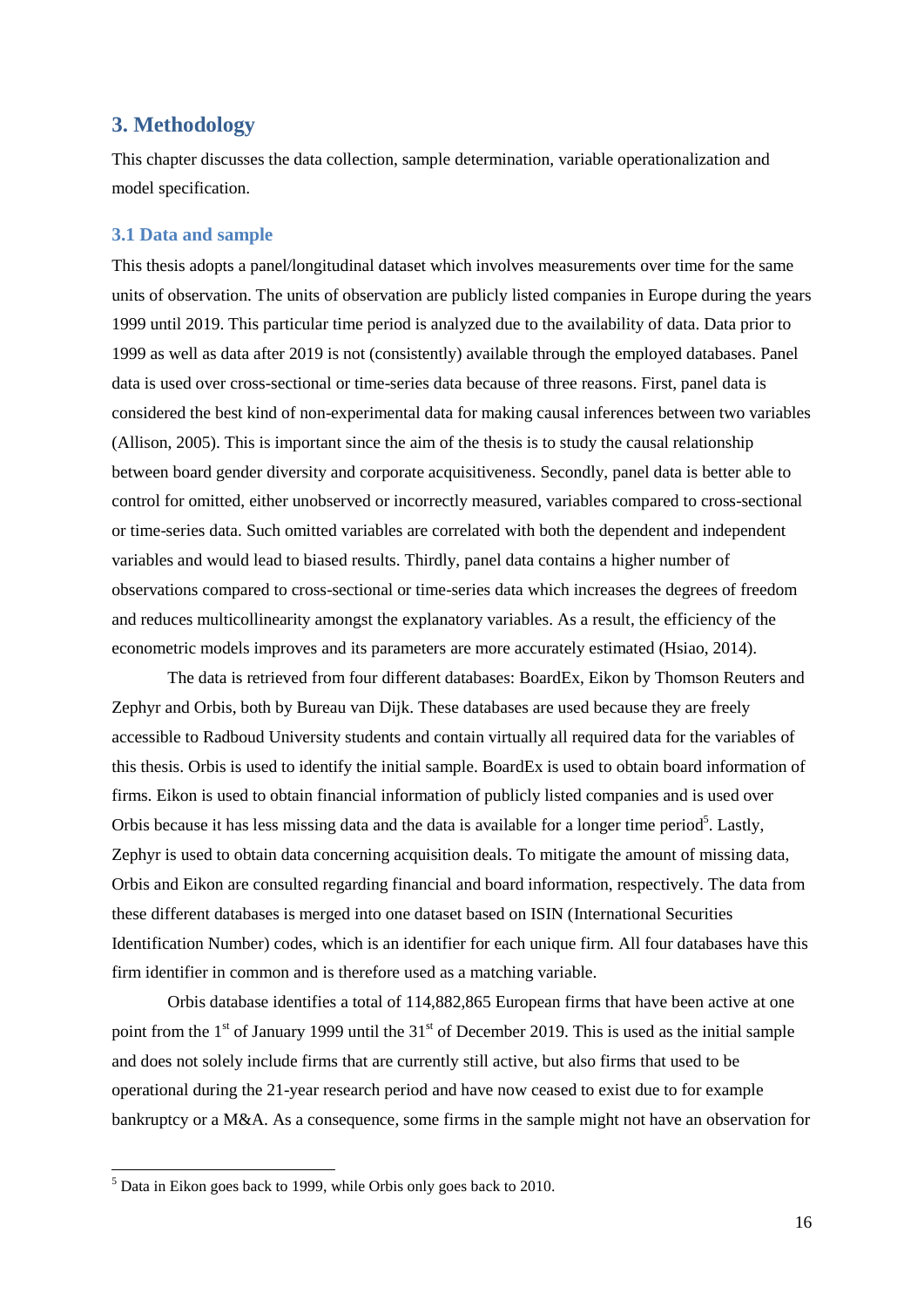each year (missing data). These firms are nevertheless included to avoid selection bias.

Starting with the initial sample, six steps are taken in order to construct the final sample. The first three steps are called: stock exchange listing, consolidated accounts and industry exclusion. The last three steps can be classified as database matching. Each step will be explained and substantiated individually. Additionally, after each step is indicated how many firms remain in the sample.

The first step is called stock exchange listing and means that non-publicly listed companies are excluded from the sample. In contrast to publicly listed companies, unlisted/private companies usually do not publicly disclose information about their M&A activities, board information and financials since they are not obligated to do so through mandatory disclosure regulations. As a result, the data of such companies required for the analysis of this thesis is not consistently available. Furthermore, Eikon only contains information of publicly listed companies and therefore only currently listed and formerly listed companies (which are now delisted) are included. The latter firms are taken into account to avoid selection bias. After this step 40,016 firms remain in the sample.

Secondly, the sample excludes companies without consolidated accounts, also called consolidated financial statements. Orbis allows for this exclusion by filtering based on the consolidation codes C1 and C2, which leaves a sample including only parent companies with consolidated accounts that do not have an unconsolidated companion (consolidation code C1 in Orbis) and those that do have an unconsolidated companion (consolidation code C2 in Orbis). This exclusion is made because otherwise the sample includes both parent/holding companies as well its subsidiaries and thus certain subsidiaries would be taken into account more than once. Such subsidiaries are considered duplicates and therefore excluded from the sample. Also by making this exclusion, the effects of corporate groups, also known as concerns, can be studied instead of individual firms. After this step 14,163 firms remain in the sample.

As a third step, companies active in the finance, insurance and real estate industry are excluded from the sample. These firms have SIC (Standard Industry Classification) codes ranging from 6000 until 6999. This exclusion of financial firms has also been made by related papers such as Dowling and Aribi (2013), Huang and Kisgen (2013) and Plaksina, Gallagher and Dowling (2019). According to Doukas and Petmezas (2007) financial companies are more likely to engage in M&As due to the nature of their business than due to any behavioral motives of their directors. However, this thesis is interested in the latter rather than the former effect, since it studies how such behavioral motives of male and female directors and consequently how gender diversity on corporate boards potentially affects M&A activity. For this reason, financial firms are excluded from the sample which reduces the sample size to a total of 10,614 firms.

The final three steps are called database matching and means that firms, of which data is unavailable in one of the three databases (BoardEx, Eikon and Zephyr), are excluded from the sample. Matching the sample defined in Orbis with the data available in BoardEx results in 3,717 firms remaining in the sample. Matching the rest of the firms with the data available in Eikon and Zephyr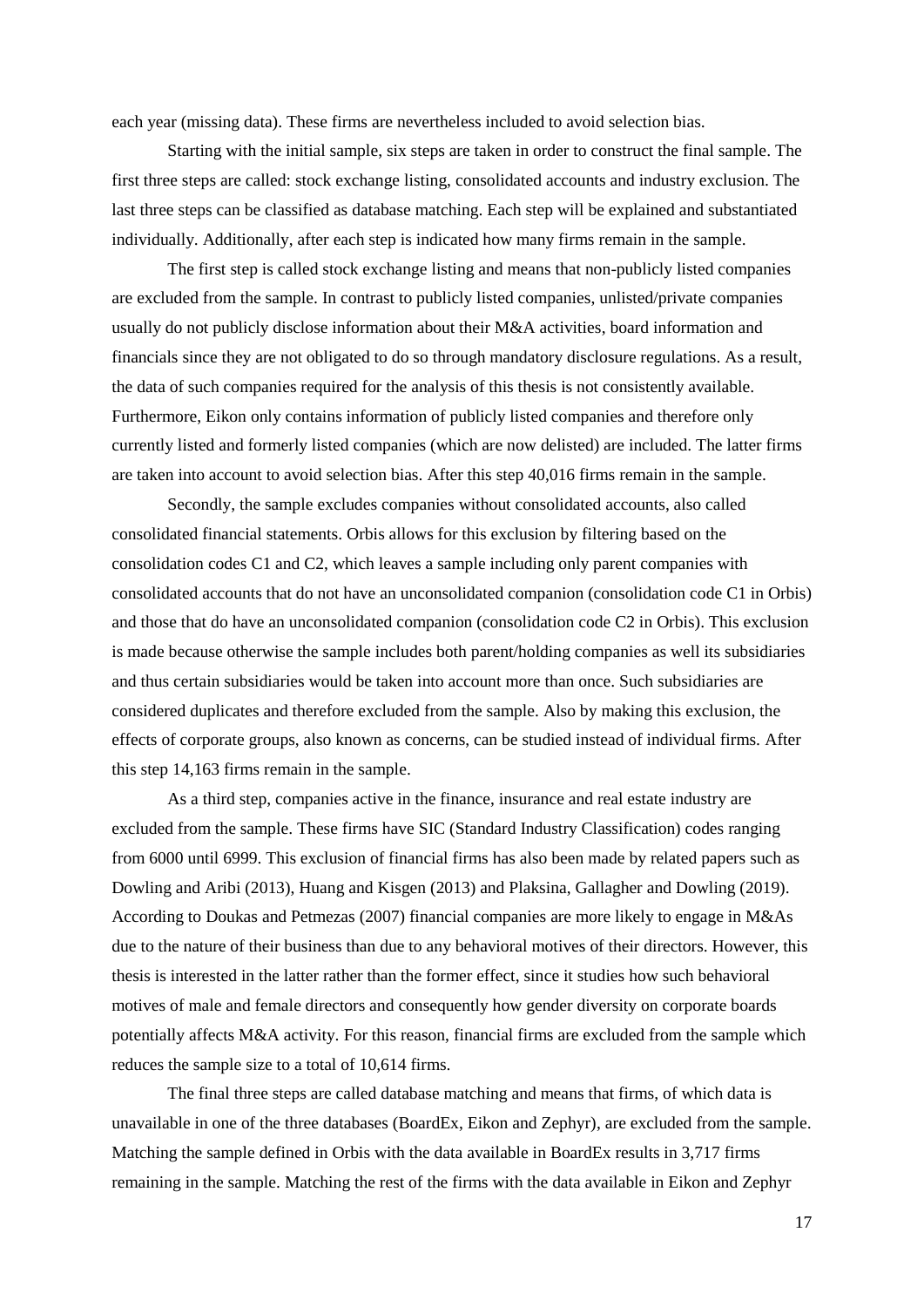leads to a total of 3,479 and 2,821 firms remaining in the sample, respectively.

Eventually, the final sample covers 45,932 firm-year observations of 2,821 publicly listed companies in Europe, active at one point from the  $1<sup>st</sup>$  of January 1999 until the  $31<sup>st</sup>$  of December 2019. This includes only parent companies of which the data is available in all four databases and excluding those active in the finance, insurance and real estate industry. Table 7.1 in the appendix shows the European countries of which firms are incorporated in the sample. It also indicates the number of firms per country and its (cumulative) percentage of the total. Besides, the dataset is an unbalanced panel since not every firm is observed each year<sup>6</sup>. This is not problematic for the analyses since observations are automatically dropped from the regressions when they have missing data on the involved variables. Hence it is possible that for different regression analyses involving different variables, the number of firms and observations included are also different.

### <span id="page-17-0"></span>**3.2 Variables**

1

This subchapter discusses all variables involved in the thesis including the dependent, independent and control variables. This also includes variables that are used as robustness checks. Each variable will be clarified, substantiated and operationalized individually.

#### <span id="page-17-1"></span>**3.2.1 Dependent variable**

The dependent variable of this thesis is corporate acquisition intensity, also known as acquisitiveness, and is measured by the number of announced, completed, pending and postponed acquisition deals a company makes within one year. The year in which a deal takes place is determined by the announced date of the deal. This discrete count variable has also been used by Dowling and Aribi (2013), who study a similar relationship as this thesis. Other papers that study corporate acquisitiveness use different measures such as the acquisition expenditures as a fraction of total assets (Ahern & Dittmar, 2012) or net plant, property, and equipment (Huang & Kisgen, 2013), the percentage of equity ownership bought (Bazel-Shoham et al., 2017), the number of completed acquisition deals (Chen et al., 2016; Netter, Stegemoller & Wintoki, 2011) and a dummy variable that equals 1 if a firm made any acquisitions that year or 0 otherwise (Graham et al., 2013; Kolasinski & Li, 2013). Next to the actually completed acquisition deals, this thesis also includes deals that are already announced but not completed yet. The reason is that both type of deals are approved by the board. As a result, the effect of interest can be studied, which is the relationship between corporate acquisition intensity and female board representation. This way of operationalizing corporate acquisitiveness is used over other (previously mentioned) measures because they do not include uncompleted acquisition deals.

A shortcoming of this measure is that it only includes 'accepted' acquisition bids and, as opposed to the paper by Levi et al. (2014), rejected bids are not taken into account. That is because this data is not available through Zephyr and because rejected acquisition bids are commonly not

<sup>&</sup>lt;sup>6</sup> The actual number of firm-year observations is smaller than the total amount of  $(21 \text{ years times } 2,821 \text{ firms} =)$ 59,241 firm-year observations in a balanced panel.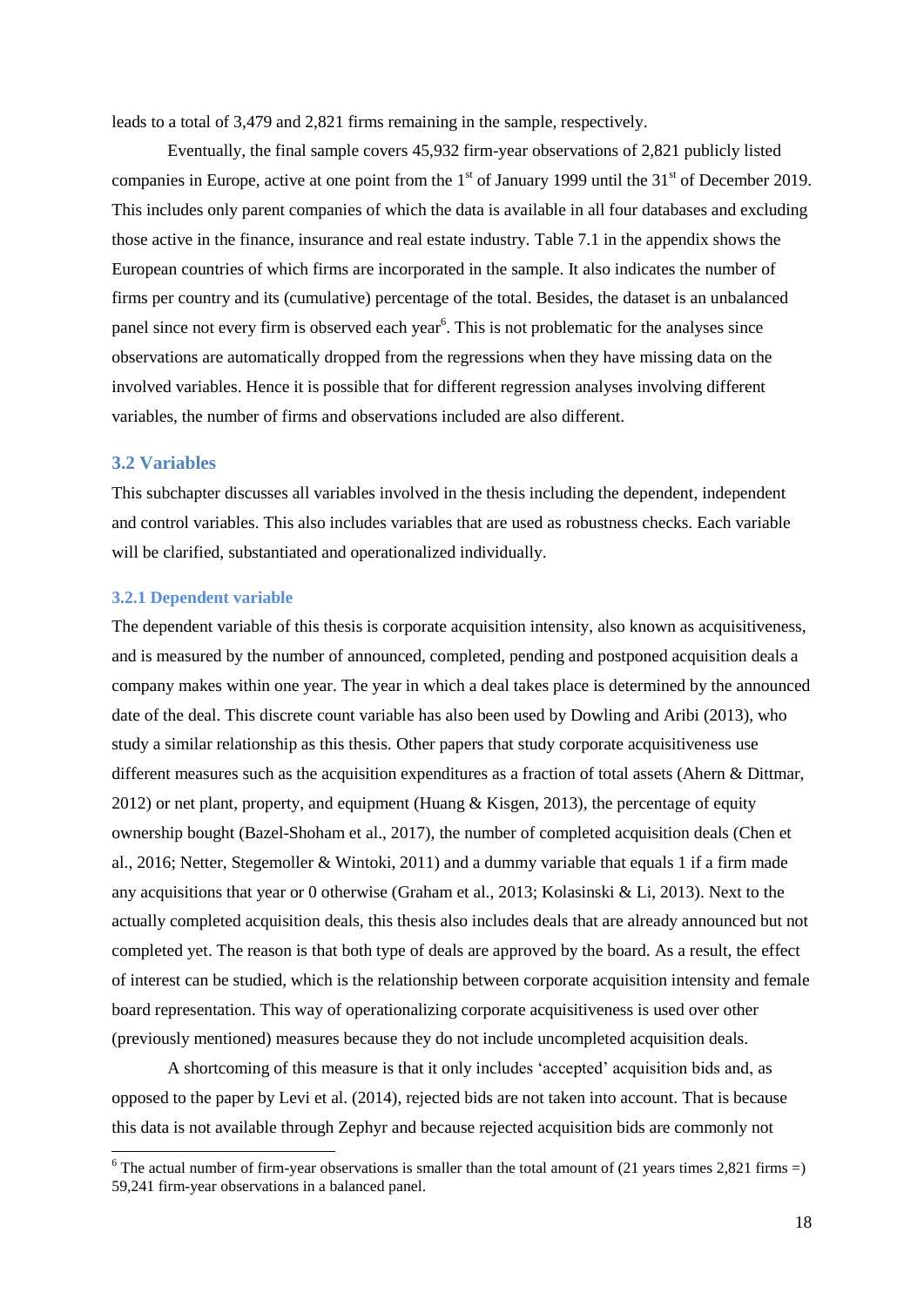made public. Due to this shortcoming the effect of interest is imperfectly measured, since accepted acquisition bids do not just depend on the acquirer's (board) characteristics, but often also on that of the target company. For instance when a firm completes relatively less acquisition deals, that could be due to a higher percentage of women on their board or due to e.g. target companies rejecting more offers. The former is the effect of interest of this thesis, while the latter is a confounding bias which leads to both effects becoming indistinguishable.

Furthermore, no exclusions are made with regard to the location of target companies. This means that they can be located all around the world and thus also outside of Europe, in contrast to the acquiring companies. Also, no exclusions are made concerning the deal's method of payment such as cash, liabilities or stocks. Lastly, no exclusions are made regarding the value of deals and the percentage of shares/stake acquired, because typically all deals require final approval by the board (Levi et al., 2014) or are at least scrutinized (Dowling & Aribi, 2013).

To test the robustness of the results, two alternative measures of corporate acquisition intensity will be used. In the first robustness check deals with a value below 5% of the acquirer's endof-year market capitalization, deals of which the acquirer's final stake is less than 50% of the target's shares and deals in which the acquirer already owned more than 50% of the target's shares prior to the acquisition are excluded. In other words, only deals of significant size which lead to an increase of the target's shares held by the acquirer from below 50% prior to the acquisition to above 50% after the acquisition are included. Acquisitions without a known deal value or known acquired stake are excluded as well. According to Morck, Shleifer and Vishny (1990), acquisition deals worth less than 5% of the acquirer's market capitalization might not require significant involvement of the board and thus do not capture the effect of interest. Also, when the acquirer does not obtain more than 50% of the target's shares it does not obtain a majority stake. In that case, the acquirer does not gain full control over the target and hence such deals cannot be classified as proper acquisitions. This also includes deals in which the acquirer already holds more than 50% of the target's shares before the acquisition (see e.g. Malmendier & Tate (2008) and Plaksina et al. (2019)).

In the second robustness check, corporate acquisition intensity will be measured by the net assets from acquisitions over the total assets of a firm. This operationalization is summarized in the following formula:

#### $\mathcal{C}_{0}^{(n)}$  $\boldsymbol{N}$  $\boldsymbol{T}$

#### *Formula 3.1: Dependent variable for robustness check, corporate acquisition intensity (NAFA)*

This alternative measure is used as a robustness check for three reasons. First, it is a continuous variable instead of a count variable and therefore requires a different regression analysis. It is checked whether the results still hold using the random effects model instead of the negative binomial model.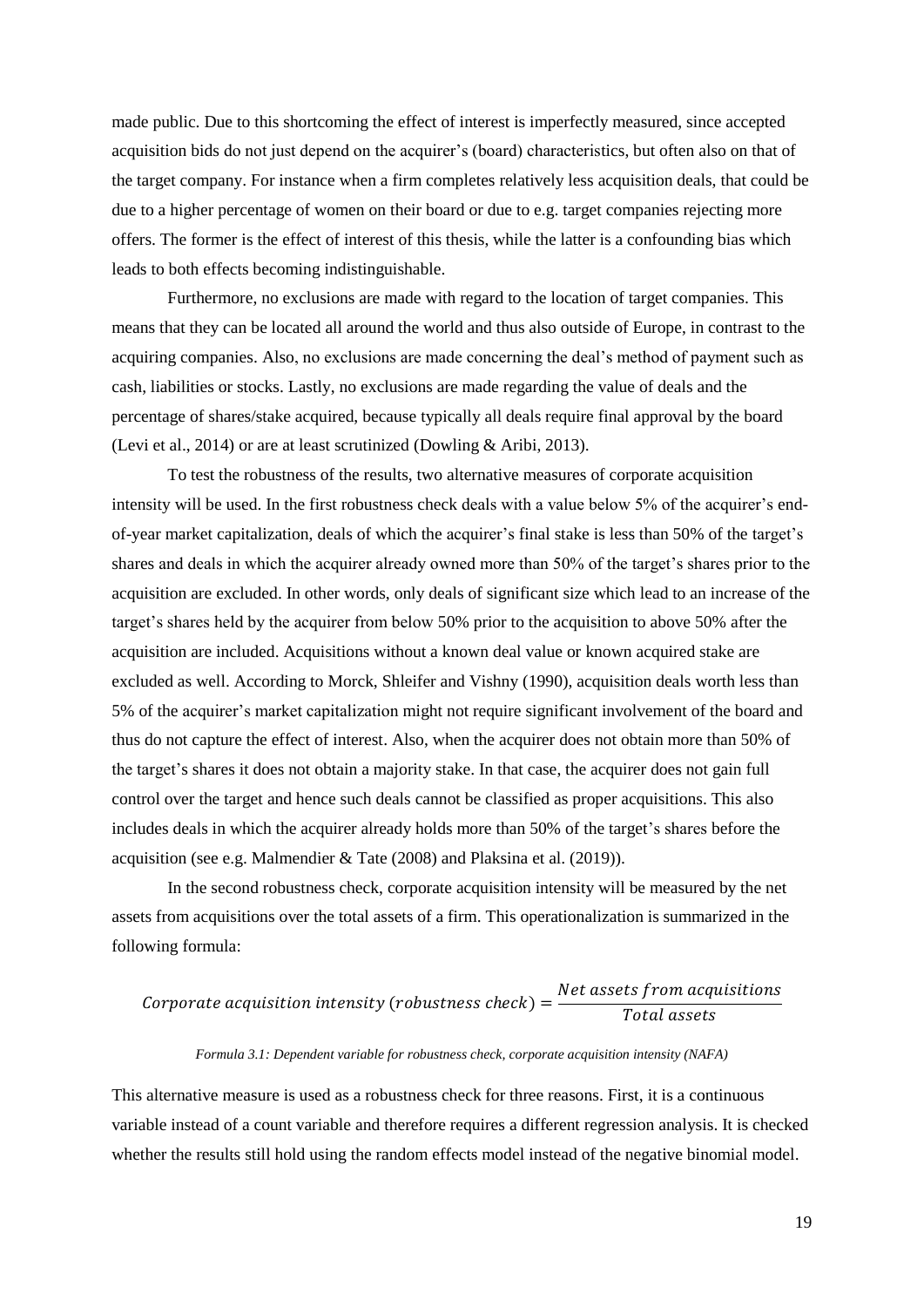Secondly, this is the only alternative measure available via the utilized databases. Thirdly, other M&A-related studies use a similar measure (see e.g. Ahern & Dittmar, 2012).

#### <span id="page-19-0"></span>**3.2.2 Independent variables**

In order to test the three hypotheses of this thesis, six different independent variables are used of which three as a robustness check. The first hypothesis, regarding the effect of overconfidence and risk-aversion of female directors on corporate acquisitiveness, is tested by the variable female board representation. This independent variable is also known as board gender diversity and is measured by the percentage of women on the board of a firm. This is the most commonly used measure in studies related to board gender diversity, such as Adams and Ferreira (2009) or Ahern and Dittmar (2012), and is operationalized via the following formula:

> F  $\boldsymbol{N}$  $\boldsymbol{T}$

#### *Formula 3.2: Independent variable, female board representation (FBR)*

To clarify, the number of female directors is the same as the number of female board members and the number of women on a corporate board, while the total number of directors is the same as the size of a corporate board. This variable is measured as a percentage rather than a discrete amount in order to make it comparable between companies with different board sizes.

As a robustness check for the first hypothesis, an alternative measure of female board representation is used. This alternative measure is called the tenure-weighted female board representation and is calculated by the sum of the tenure of female directors divided by the total tenure of all directors on the board. This can be shown in the following formula:

#### $\overline{T}$  $\overline{T}$  $\boldsymbol{T}$

#### *Formula 3.3: Independent variable for robustness check, tenure-weighted FBR (TW\_FBR)*

This alternative ratio is used because it might take some time before women on corporate boards have an actual impact on the decision making process (Coles, Daniel & Naveen, 2014). The tenure of directors is quantified by the number of years he or she has sat in the boardroom, regardless of their role. Similar to the standard FBR ratio, it is assumed that an increase in the tenure-weighted FBR ratio leads to a greater influence by female directors on the decision making of a firm (Bazel-Shoham et al., 2017).

The second hypothesis, regarding the critical mass theory, is tested by a dummy variable that equals one if the percentage of female directors is at least 30% and zero otherwise. This dummy variable is used because research suggests that the critical mass for women to have an impact on corporate boards is 30% (Joecks et al., 2013). Additionally, research has found that a critical mass can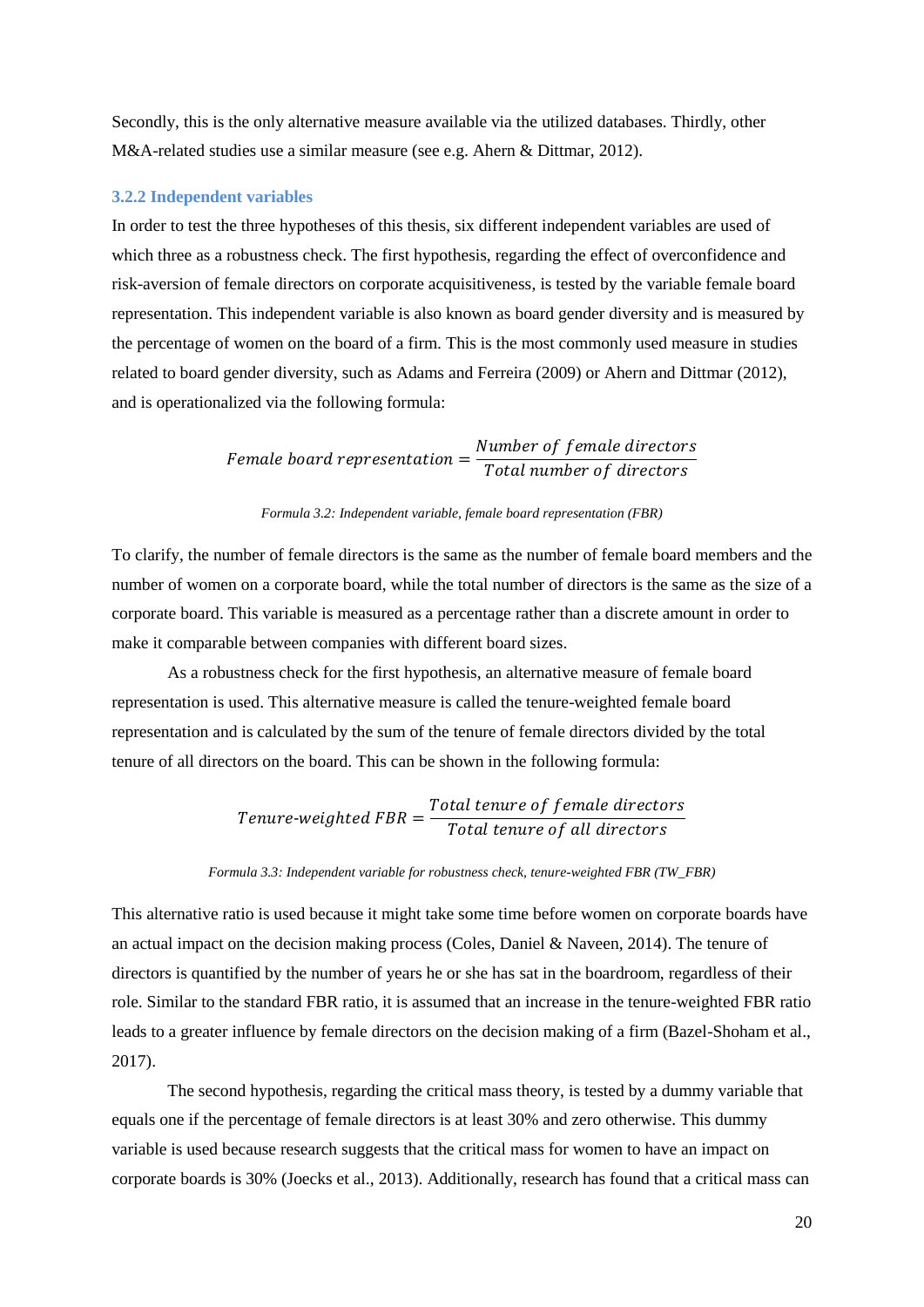be reached in absolute terms instead of a percentage. Papers such as Joecks et al. (2013), Konrad and Kramer (2006), Konrad et al. (2008) and Torchia et al. (2011) show that a critical mass is also reached when there are at least three women on the board. For that reason, as a robustness check, a dummy variable is used that equals one if there are three or more female directors and zero otherwise.

The third hypothesis, regarding the social identity theory, is tested by a dummy variable that equals one if there is at least one female director on the board and zero otherwise. As explained in the literature review (section 2.2.2), the social identity theory claims that the presence of one single female director already affects the interaction on a corporate board and consequently the decision making process. Hence, in contrast to the critical mass theory, the proportion of female directors does not necessarily have to be a critical mass to be influential.

To test the robustness of the third hypothesis, an alternative dummy variable is used that equals one if there are at least two female directors on the board and zero otherwise. This alternative dummy variable is used to check for potential window dressing and tokenism of gender diversity on corporate boards by companies (Konrad et al., 2008). Window dressing and tokenism imply that companies hire only one female director so that the gender diversity on their board appears more favorable (Bazel-Shoham et al., 2017). Also in the sample of this thesis, 68.33% and 25.26% of the observations have a maximum of one or only one female director on the board, respectively<sup>7</sup>.

#### <span id="page-20-0"></span>**3.2.3 Control variables**

1

This thesis includes a range of board-, financial-, year-, industry- and country-specific control variables since these are expected have an effect on the dependent variable, which is the number of accepted acquisition bids. These variables are taken into account and added to the regression models to control for potential endogeneity issues and omitted variable biases. Also, these controls are broadly adopted by similar studies which makes the findings of this thesis comparable (Dowling  $\&$ Aribi, 2013).

The first set of control variables are related to board, director and CEO characteristics. Following Bazel-Shoham et al. (2017), Chen et al. (2016), Dowling and Aribi (2013) and Levi et al. (2010, 2014) these control variables include: board size, board independence, board age diversity and CEO duality. According to the papers mentioned above, these variables potentially have an influence on the corporate acquisition intensity of firms.

Board size is calculated by a count of the number of directors on a corporate board. Bigger boards have been shown to decrease the corporate acquisition intensity of firms (e.g. Cheng, 2008).

Board independence is defined by the percentage of directors on a corporate board who are independent. This is calculated by the following formula:

<sup>&</sup>lt;sup>7</sup> In an unreported statistic,  $(21,961 / 32,141 = 0.68327 = 68.33\%$  of the observations in the sample have 0 or 1 female director on the board, while  $(8.119 / 32.141 = 0.25261 = 25.26\%$  of the observations have 1 female director on the board.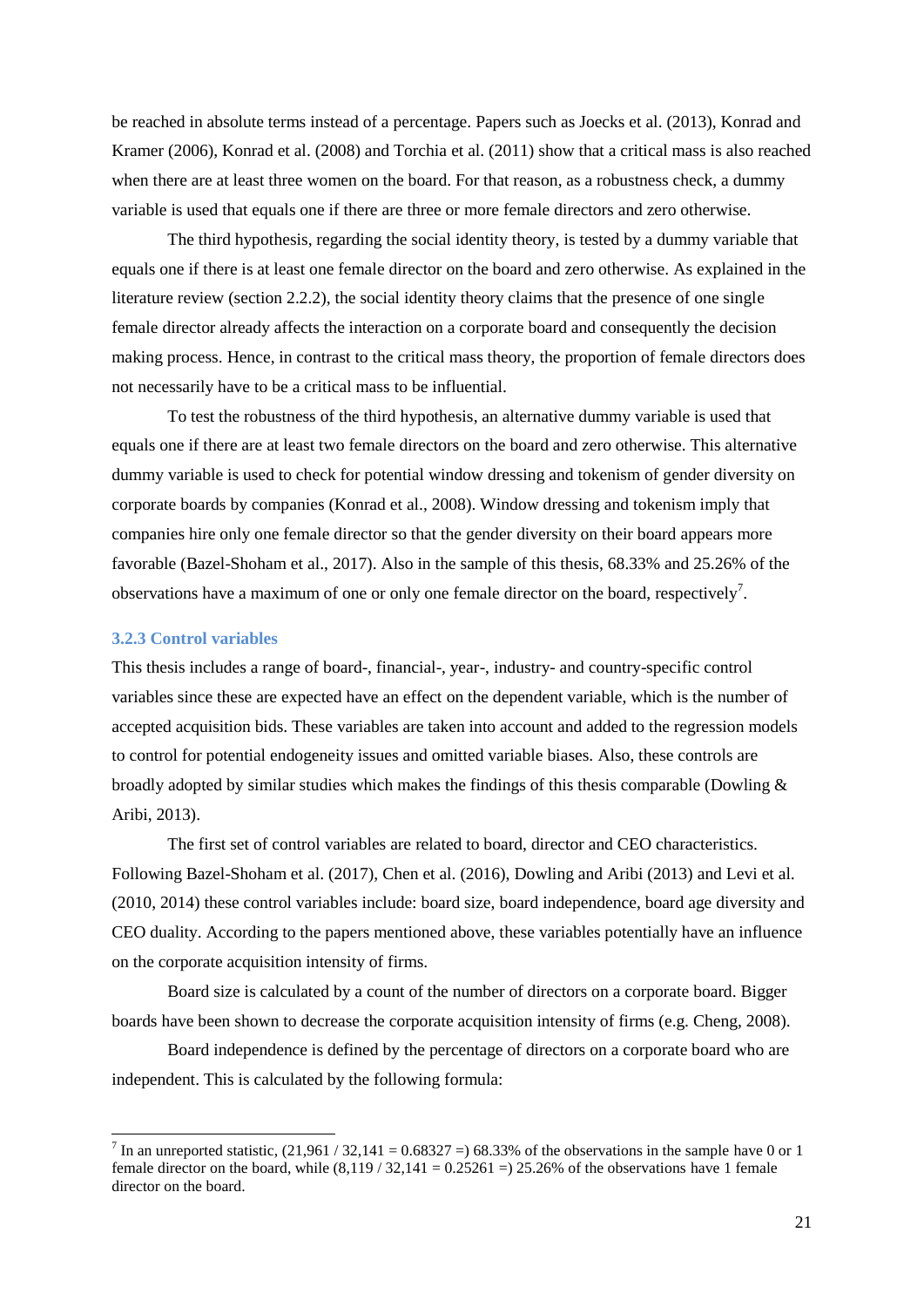#### $\boldsymbol{B}$  $\boldsymbol{N}$  $\overline{T}$

#### *Formula 3.4: Control variable, board independence (BI)*

A director is considered to be independent when he or she does not have any business relationship with the firm or a related person (Levi et al., 2014). Akbar, Kharabsheh, Poletti-Hughes and Shah (2017) for example suggests that a larger proportion of independent directors, also known as outside directors, significantly decreases corporate risk-taking. M&As are seen as such risky corporate activities.

Board age diversity is defined as the average age of the directors on a corporate board and is operationalized via the following formula:

> $\boldsymbol{B}$  $\overline{T}$  $\overline{T}$

#### *Formula 3.5: Control variable, board age diversity (AGE)*

According to e.g. Levi et al. (2010) firms with young male CEOs are associated with a 4% higher probability of making an acquisition bid, which might be due to dominance-seeking behavior.

The final board-related control variable is CEO duality and is defined as the situation in which the CEO of a company is also the chairman of the board (COB). This control is a dummy variable taking the value of one if the CEO is also the COB and zero otherwise. It is expected that this control potentially has an impact on a firm's acquisitiveness, although the paper of Levi et al. (2010) does not find this variable to significantly impact the likelihood of a bid initiation.

The second set of controls variables are related to the financial/accounting characteristics of firms. Again, following Chen et al. (2016), Dowling and Aribi (2013) and Levi et al. (2010, 2014), but also e.g. Billet and Qian (2008) and Kolasinski and Li (2013), these control variables include: return on assets, leverage ratio, firm size, free cash flow, cash holdings and Tobin's Q. As stated before, these variables potentially have an influence on the corporate acquisition intensity of a firm as well.

Return on assets (ROA) is a commonly used indicator for firm performance and is calculated by dividing the net income of a firm by the total value of its assets. This can be expressed into the following formula:

> $\boldsymbol{R}$  $\boldsymbol{N}$  $\boldsymbol{T}$

#### *Formula 3.6: Control variable, return on assets (ROA)*

This control is included as firms with higher performance might have more possibilities to undertake acquisition (Shi, Hoskisson & Zhang, 2017). Where Levi et al. (2014) and Chen et al. (2016) both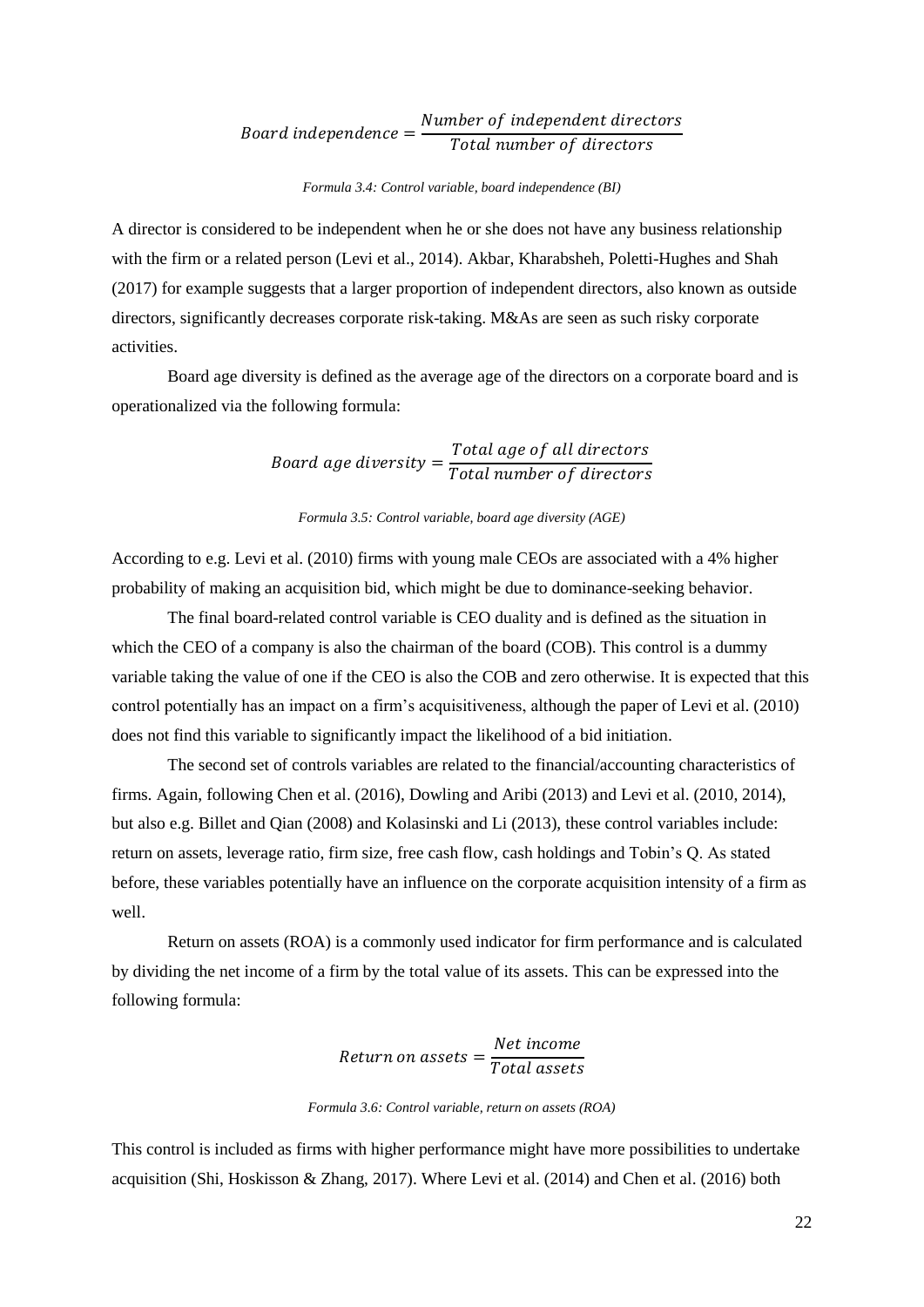find that the ROA has an insignificant effect on the acquisitiveness of firms, Levi et al. (2010) finds that this financial ratio has a strong (significant at 1% level) and positive influence.

The potential influence of a firm's capital structure (leverage) is taken into account by the leverage ratio. This ratio is calculated with the following formula:

> L  $\boldsymbol{T}$ T

*Formula 3.7: Control variable, leverage ratio (LEV)*

This ratio is included because it measures a firm's financial resources which can potentially be used for acquisitions (Duchin, 2010). Chen et al. (2016) reports that the leverage ratio has a positive impact of the number of acquisitions, while the study of Dowling and Aribi (2013) reports the opposite. However, both results are insignificant.

The size of a firm is measured by taking the natural logarithm of its total assets, denominated in thousands of euros. This calculation is displayed in the following formula:

 $Firm size = ln(Total assets)$ 

#### *Formula 3.8: Control variable, firm size (SIZE)*

This method of measuring firm size is widely accepted in the finance literature and is found to affect a firm's ability to undertake acquisitions (Haleblian, Devers, McNamara, Carpenter & Davison, 2009). It is for example used in Chen et al. (2016), Billet and Qian (2008) and Dowling and Aribi (2013) who study a similar relationship to this thesis. These first two papers find a strong (both significant at 1% level) and positive effect on corporate acquisitiveness, while the latter reports an insignificant effect. The total assets are measured by means of a natural logarithm instead of normal values for three reasons. First and most importantly, by taking the natural logarithm absolute changes in total assets over time are converted into relative/percentage changes. This makes it possible to compare companies with different total assets, regardless of their absolute values. Hence, companies of different sizes become comparable. The second reason is that by using a natural logarithm, the data of this variable is transformed towards a normal distribution which makes it a better fit to the regression model. The third reason is that by using a natural logarithm the impact of outliers is reduced for this variable.

Free cash flow is an indicator of firm profitability and is hence of potential influence to corporate acquisitiveness. There are many different ways of measuring the free cash flow, but in line with e.g. Yim (2013) this thesis quantifies it by dividing the earnings before interest, taxes, depreciation and amortization (EBITDA) by the total market capitalization of a firm. This calculation is summarized in the following formula: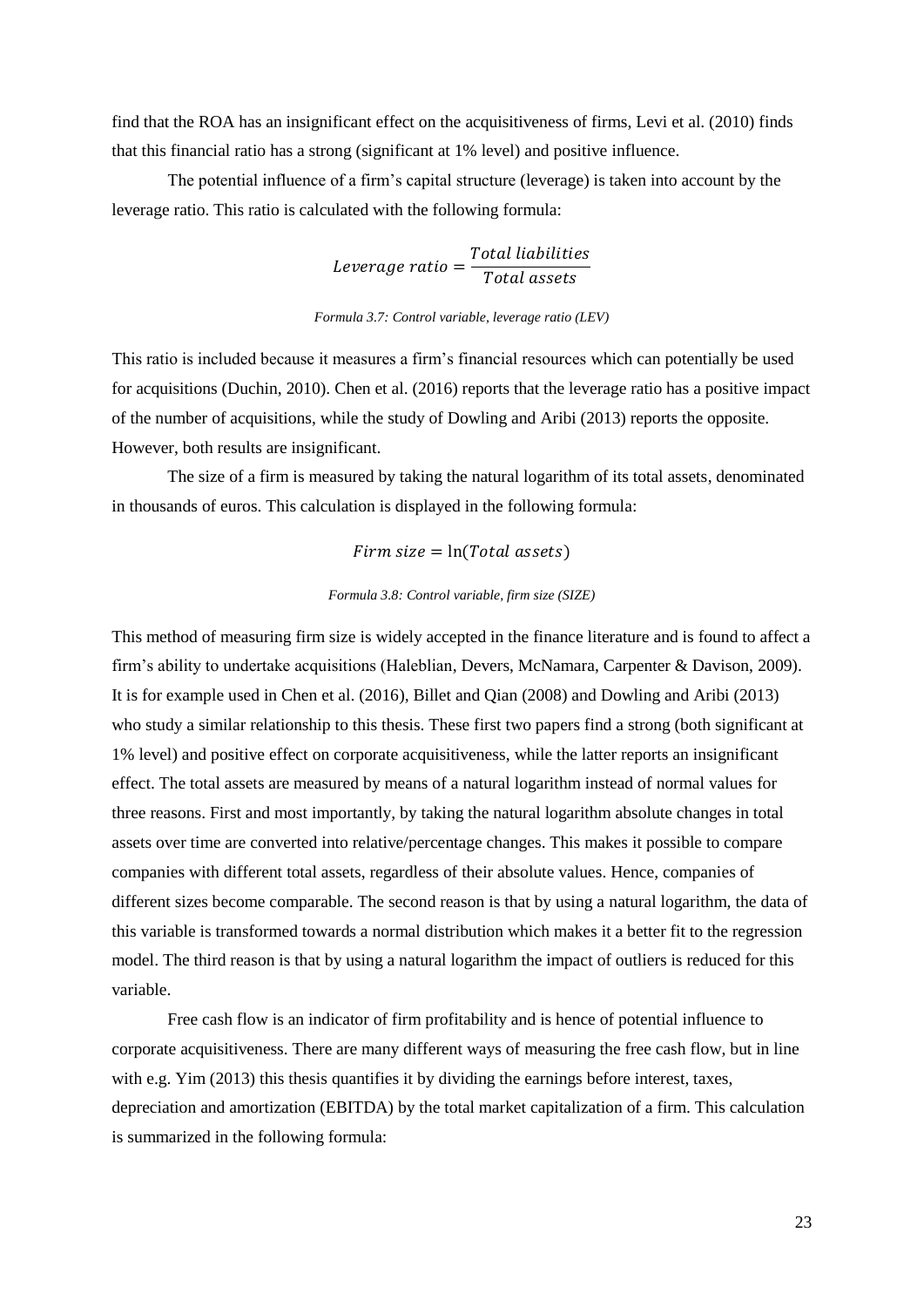#### F E  $\overline{T}$

#### *Formula 3.9: Control variable, free cash flow (FCF)*

Just like other measures of firm performance, such as ROA, a higher value possibly increases the likelihood of an acquisition. This positive effect is e.g. observed in the studies of Billett and Qian (2008) and Chen et al. (2016), significant at the 5% and 1% level respectively.

The cash holdings of a firm are found to have a positive influence on the likelihood of an acquisition (Harford, 1999). In line with e.g. Levi et al. (2014), Plaksina et al. (2019) and Shi et al. (2017) the cash holdings of a firm are calculated as the ratio of cash and short-term investments over the book value of total assets. This calculation is presented in the following formula:

> $\mathcal{C}_{0}^{(n)}$  $\mathcal{C}_{0}^{(n)}$  $\boldsymbol{B}$

#### *Formula 3.10: Control variable, cash holdings (CASH)*

The aforementioned papers reveal a mixed effect (depending on the model), a negative effect and an insignificant effect on corporate acquisitiveness, respectively.

The last financial control variable is Tobin's Q which measures the ratio of a firm's market value to its replacements costs of capital. This ratio is found to influence corporate acquisition behavior based on the Q-theory of mergers (Jovanovic & Rousseau, 2002). Tobin's Q is originally calculated by dividing the market value of total assets by the replacement value of total assets, which is the same as dividing the market value of liabilities plus equity by the replacement value of liabilities plus equity. However, since replacement values are often difficult to estimate and companies do not have marketable debt, it is assumed that both are equal to its book value. Book values are stated on the balance sheet of firms and therefore more easily accessible. This leads to a simplified Tobin's Q being calculated by the market value (of capital) plus the book value of total liabilities divided by the book value of total assets of a firm. This operationalization is shown in the following formula:

$$
Tobin's Q = \frac{Market\ value + Book\ value\ of\ liabilities}{Book\ value\ of\ total\ assets}
$$

#### *Formula 3.11: Control variable, Tobin's Q (TOB)*

Related papers such as Chen et al. (2016) and Dowling and Aribi (2013) both report a small positive effect of Tobin's Q on corporate acquisition intensity at a significance level of 10%, while Billett and Qian (2008) reports a strong positive effect at a significance level of 1%. Levi et al. (2014) reports mixed results depending on the regression model they use.

Finally, year, industry and country fixed effects are included as controls. Year fixed effects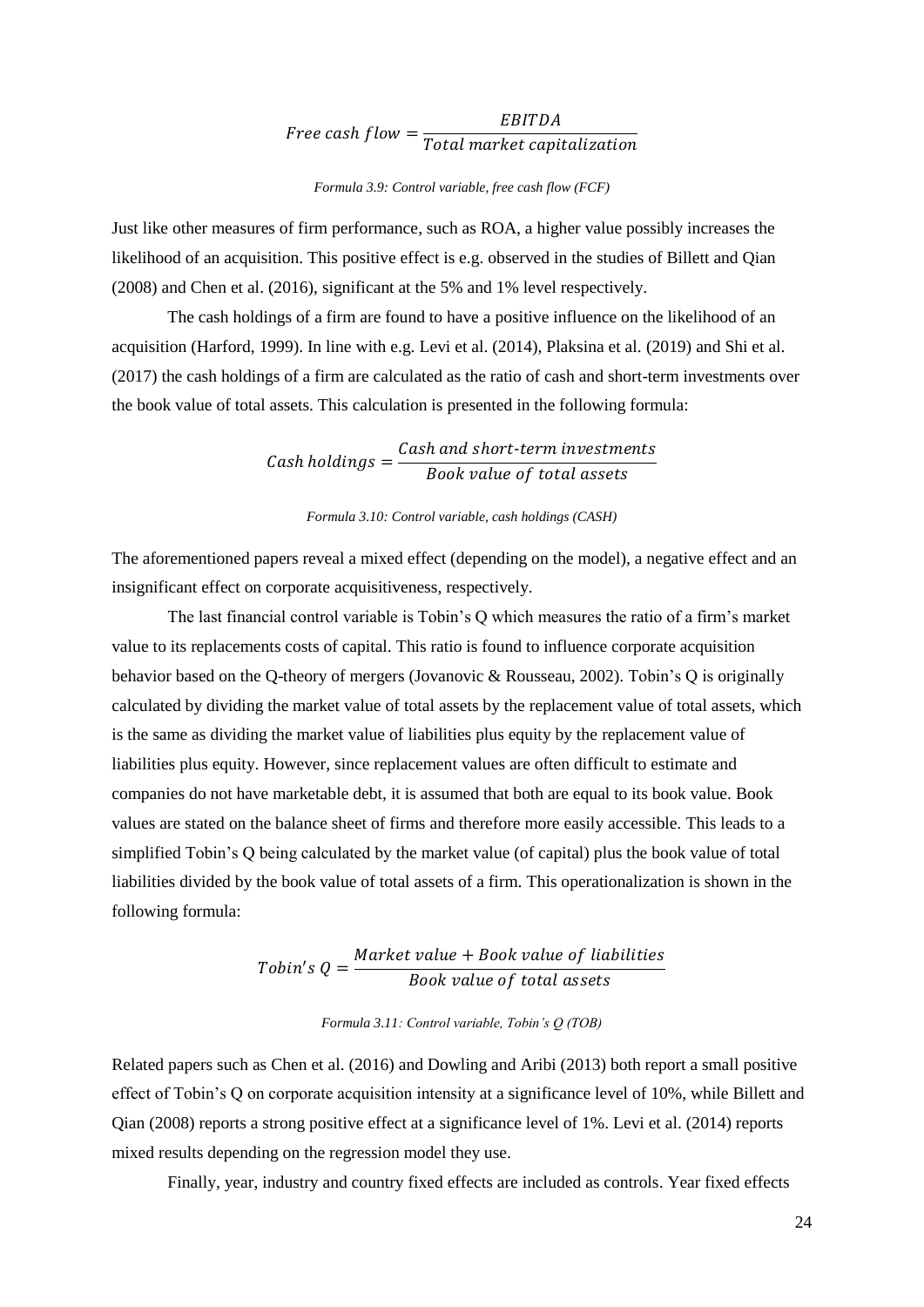are included because the acquisitiveness of firms might be influenced by M&A waves (see Harford, 2005) and macroeconomic variations such as business cycles or economic shocks. Industry fixed effects are included because the acquisitiveness of firms might be influenced by industry characteristic such as competition (concentration), growth, scale or by the fact that M&As often happen between companies operating within the same industry, also known as horizontal M&As (Bazel-Shoham et al., 2017). Firms are categorized into a certain industry based on the Fama and French (1997) 48-industry classifications, which on its turn is based on the four-digit SIC codes. These SIC codes are provided by Eikon. Country fixed effects are included because, as stated in the introduction, differences in for example the institutional quality (Hyun  $\&$  Kim, 2010), corporate governance regime (Rossi & Volpin, 2004) or the type of financial system (Di Giovanni, 2005) between European countries might influence the corporate acquisitiveness of firms within Europe. Firms are categorized based on the country they are located in, except for the countries that have 5 or less firms in the sample of this thesis. These countries are categorized as "other" and include: Croatia, Czech Republic, Faroe Islands, Gibraltar, Hungary, Iceland, Malta, Monaco, Romania, Slovakia and Slovenia. See table 7.1 in the appendix. This technically decreases the number of countries from 35 to 25, with the remaining countries all having at least 12 firms in the sample $\delta$ . The three fixed effects are included as controls by adding them to the regression models as dummy variables for each year, industry and country. Only the first year (1999), first industry category (agriculture) and first country (Austria) dummies are left out of the regressions because they serve as the reference categories.

#### <span id="page-24-0"></span>**3.2.4 Overview variables**

1

Table 3.1 provides an overview of all variables included in the thesis and summarizes how each variable is operationalized, either in words or by a formula. All variables are calculated manually in either Excel or Stata except for the variables ROA and LEV, which are directly retrieved from Eikon. In the dataset all financial amounts are denominated in thousands of euros and all ratios are denominated in decimals<sup>9</sup>. Table 3.1 furthermore indicates from which database the data for each individual variable is retrieved. Additionally, every variable is given an abbreviation which is of importance for the regression models throughout the remainder of the thesis.

 $8$  In unreported regression analyses, these eleven countries are included normally (individually) instead of being categorized as "other". This makes the number of countries stay at 35, but it does not change the results.  $9$  E.g. a total assets of  $\epsilon$ 35,118,762.54 is recorded as 35118.76 and a ROA of 4% is recorded as 0.04.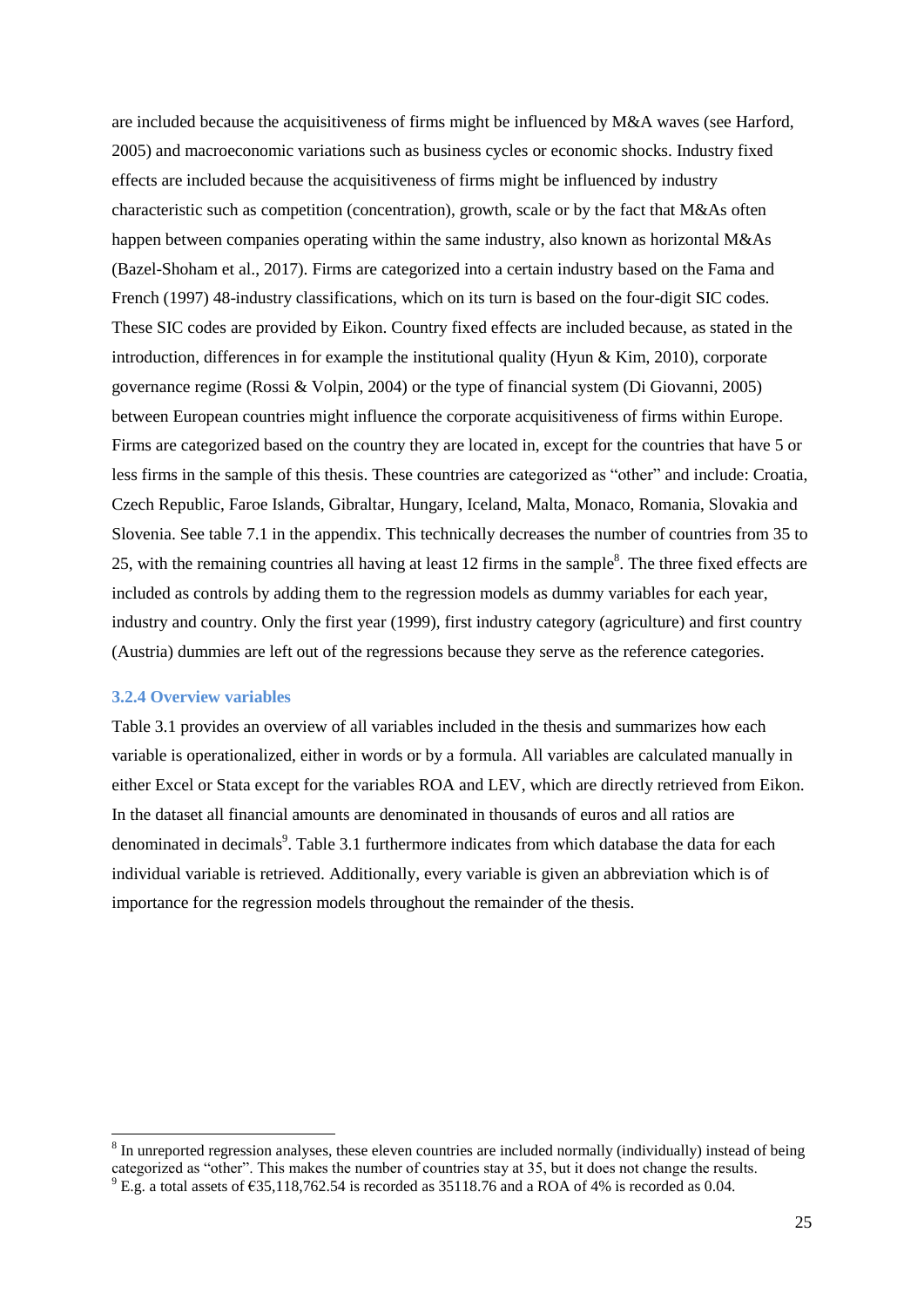| <b>Abbreviation</b>   | <b>Variable</b>                                       | Operationalization                                                                                                                                                               | <b>Database</b> |
|-----------------------|-------------------------------------------------------|----------------------------------------------------------------------------------------------------------------------------------------------------------------------------------|-----------------|
| Dependent variables   |                                                       |                                                                                                                                                                                  |                 |
| CAI                   | Corporate acquisition intensity                       | The number of announced, completed, pending<br>and postponed acquisition deals in one year                                                                                       | Zephyr          |
| CAL EXCL_DV           | Corporate acquisition intensity<br>(robustness check) | " but only including deals with a value above 5% of<br>the acquirer's end-of-year market capitalization                                                                          | Zephyr          |
| CAL_EXCL_STAKE        | $^{\prime}$                                           | " but only including deals that lead to an increase of the<br>target's shares held by the acquirer from below 50% prior<br>to the acquisition to above 50% after the acquisition | Zephyr          |
| CAL EXCL_BOTH         | $^{\dagger}$                                          | " but only including deals that meet both of the<br>abovementioned criteria                                                                                                      | Zephyr          |
| <b>NAFA</b>           | $^{\dagger}$                                          | Net assets from acquisitions<br>Total assets                                                                                                                                     | Eikon           |
| Independent variables |                                                       |                                                                                                                                                                                  |                 |
| <b>FBR</b>            | Female board representation                           | Number of female directors<br>Total number of directors                                                                                                                          | <b>BoardEx</b>  |
| TW_FBR                | Tenure-weighted FBR<br>(robustness check)             | Total tenure of female directors<br>Total tenure of all directors                                                                                                                | <b>BoardEx</b>  |
| FBR_30PLUS            | Critical mass theory                                  | Dummy variable that equals 1 if the percentage of<br>female directors is at least 30% and 0 otherwise                                                                            | <b>BoardEx</b>  |
| FD_3PLUS              | Critical mass theory<br>(robustness check)            | Dummy variable that equals 1 if there are at least<br>three female directors on the board and 0 otherwise                                                                        | <b>BoardEx</b>  |
| FD_1PLUS              | Social identity theory                                | Dummy variable that equals 1 if there is at least one<br>female directors on the board and 0 otherwise                                                                           | <b>BoardEx</b>  |

*Table 3.1: Overview of all variables including the abbreviation, operationalization and data source*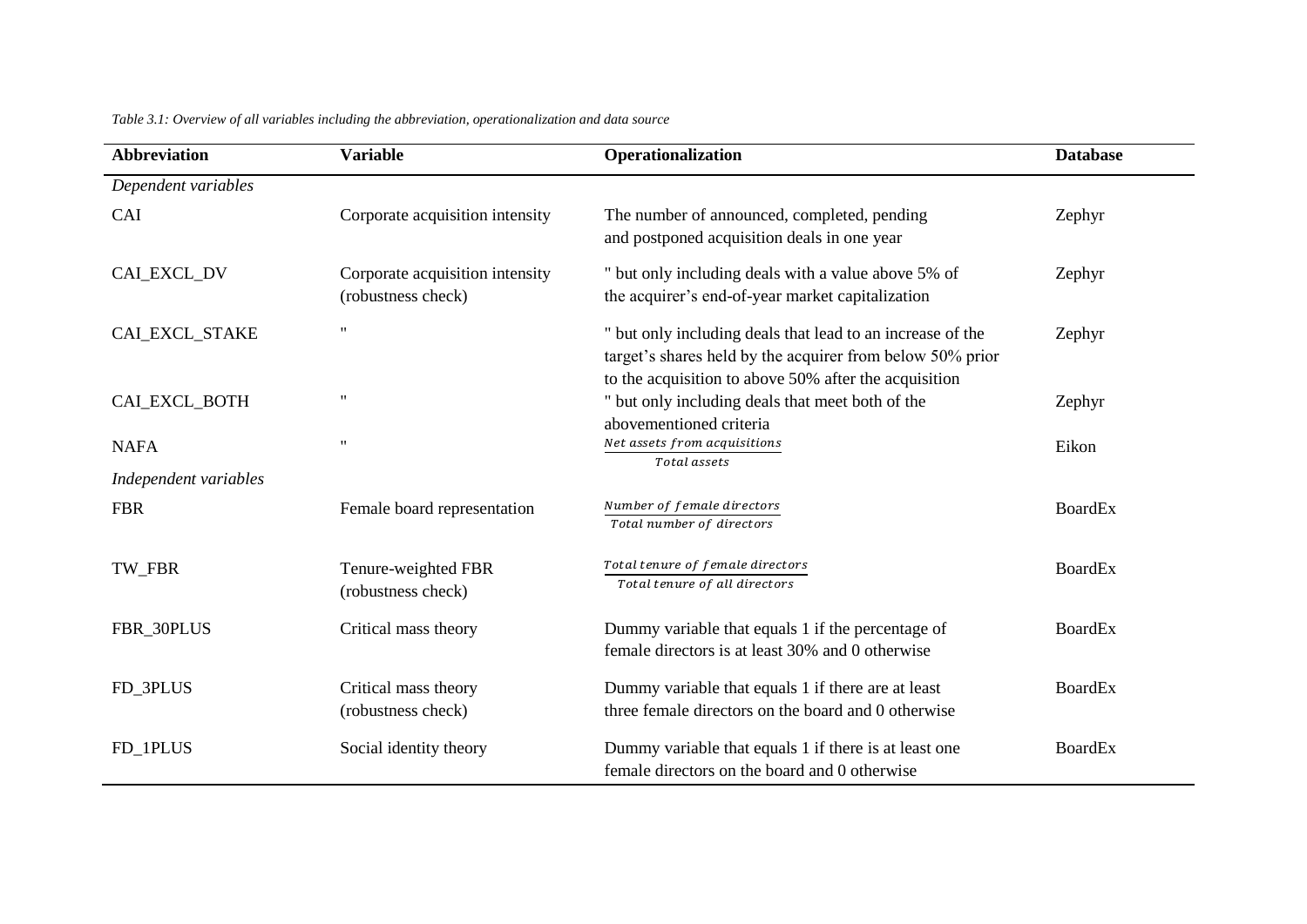| FD_2PLUS                       | Social identity theory | Dummy variable that equals 1 if there are at least                                           | <b>BoardEx</b> |
|--------------------------------|------------------------|----------------------------------------------------------------------------------------------|----------------|
| <b>Board control variables</b> | (robustness check)     | two female directors on the board and 0 otherwise                                            |                |
| <b>BOARD</b>                   | Board size             | The number of directors on a corporate board                                                 | <b>BoardEx</b> |
| BI                             | Board independence     | Number of independent directors<br>Total number of directors                                 | <b>BoardEx</b> |
| <b>AGE</b>                     | Board age diversity    | Total age of all directors<br>Total number of directors                                      | <b>BoardEx</b> |
| <b>DUAL</b>                    | CEO duality            | Dummy variable that equals 1 if the CEO is also<br>the chairman of the board and 0 otherwise | <b>BoardEx</b> |
| Financial control variables    |                        |                                                                                              |                |
| <b>ROA</b>                     | Return on assets       | Net income<br>Total assets                                                                   | Eikon          |
| <b>LEV</b>                     | Leverage ratio         | <b>Total liabilities</b><br>Total assets                                                     | Eikon          |
| <b>SIZE</b>                    | Firm size              | $ln(Total$ assets)                                                                           | Eikon          |
| FCF                            | Free cash flow         | <b>EBITDA</b><br>Total market capitalization                                                 | Eikon          |
| <b>CASH</b>                    | Cash holdings          | Cash and short-term investments<br>Book value of total assets                                | Eikon          |
| <b>TOB</b>                     | Tobin's Q              | Market value + Book value of liabilities<br>Book value of total assets                       | Eikon          |
| <b>Fixed effects</b>           |                        |                                                                                              |                |
| <b>YEAR</b>                    | Year fixed effects     | Dummy variable for each year of the period 1999 - 2019                                       | All databases  |
| <b>INDUSTRY</b>                | Industry fixed effects | Dummy variable for each of the 48 industry<br>classifications defined by Fama and French     | Eikon          |
| <b>COUNTRY</b>                 | Country fixed effects  | Dummy variable for each of the 25 countries                                                  | Eikon          |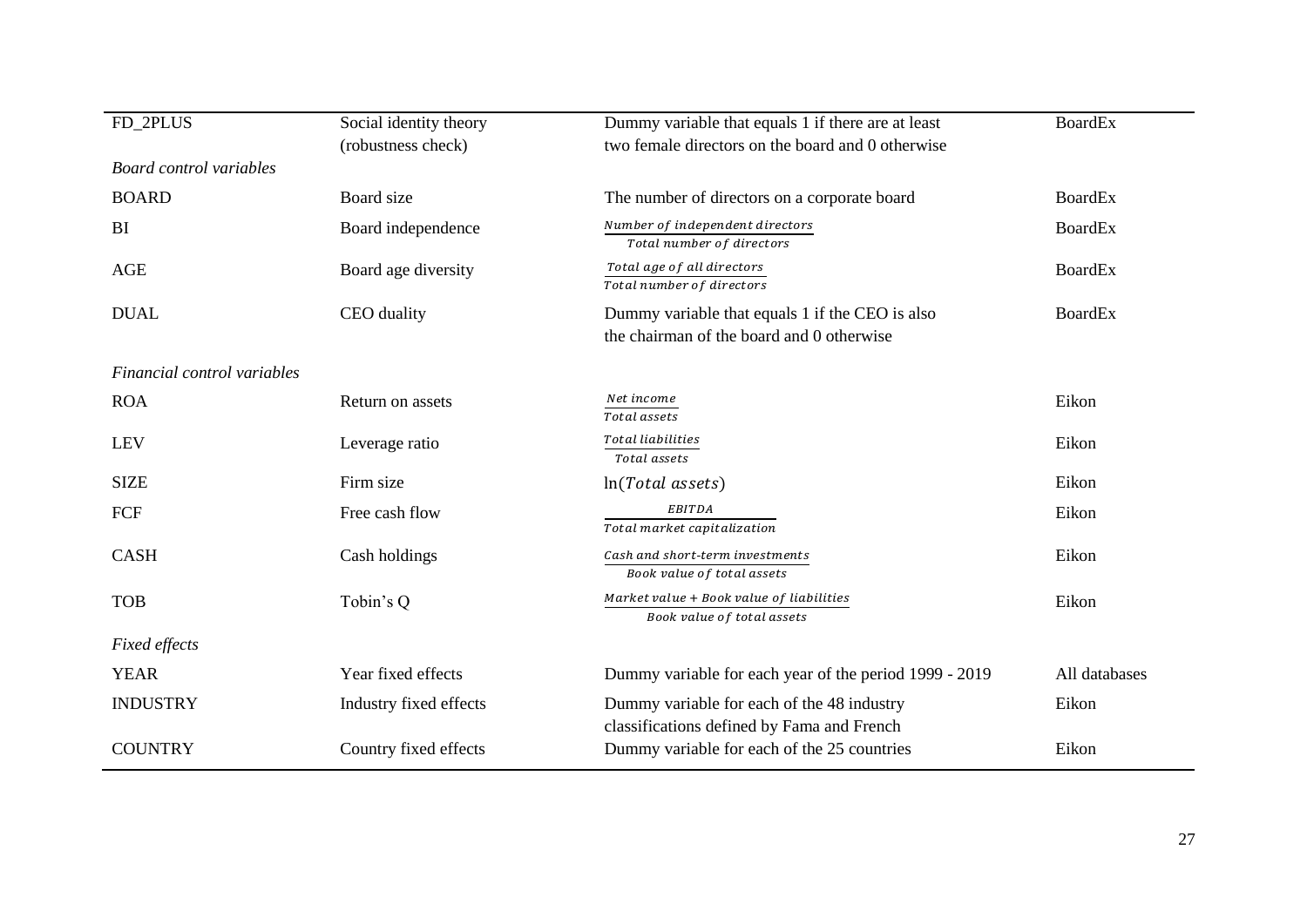# <span id="page-27-0"></span>**3.3 Model**

1

Before discussing the econometric model, the dataset of this thesis is checked for potential multicollinearity issues amongst the included variables. Multicollinearity means that there is significantly high correlation between two or more explanatory (independent and control) variables. As a consequence, such variables more or less explain the same effect and the econometric model is less capable of distinguishing the different effects of each individual explanatory variable. This leads to a distortion of the coefficient estimates and p-values (statistical significance). Hence, multicollinearity threatens the general validity of the results and when this is the case, one of the correlating variables will be left out of the regressions. To check whether multicollinearity plays a role in the dataset of this thesis a correlation matrix is used. A correlation matrix shows the bivariate correlation between two explanatory variables in which zero indicates no correlation at all and (minus) one indicates perfect (negative) correlation. The correlation matrix, displayed in table 3.2, reports relatively low correlation amongst all explanatory variables as none of correlation coefficients approach one<sup>10</sup>. The highest correlation is between the control variables SIZE and BOARD and is equal to 0.6679. To be sure that there is no multicollinearity issue between the size of firms and the size of its board, a variance inflation factor (VIF) test is conducted. In contrast to the correlation matrix, this test accounts for multivariate correlation amongst the explanatory variables. The VIF test, displayed in table 3.3, shows that there is no multicollinearity between the control variables SIZE and BOARD since its VIF value is 1.36 and multicollinearity only becomes a problem when the VIF value is higher than 5 (O'Brien, 2007).

Since this thesis uses panel data and is thus a panel study, adopting either a fixed effects model or random effects model seems most logical. These models fit best when the dependent variable is normally distributed and continuous. The latter means that the variable can take on any value. However, the dependent variable of this thesis is corporate acquisition intensity, which is calculated by the number of acquisition bids a company makes within one year, and thus a count variable. This variable takes on discrete values with a minimum of zero and a maximum of potentially infinite. Also, this variable is not normally distributed but instead follows a negative binomial distribution or a Poisson distribution. Therefore, the dependent variable does not adhere to two important properties of the fixed and random effects models and adopting such a model would result in a bad fit. This can be solved by taking the natural logarithm of the dependent variable which makes it continuous and transforms it towards a normal distribution. However, this procedure has its disadvantages such as the loss of data due to taking the logarithm of observations with a value of zero becoming undefined. Another disadvantage is that the model is still unable to cope with the dispersion of the data.

<sup>&</sup>lt;sup>10</sup> The correlation between the independent variables FBR, TW\_FBR, FBR\_30PLUS, FD\_3PLUS, FD\_1PLUS and FD\_2PLUS is ignored and hence not included in the matrix. That is because these variables are alternatives of one another and therefore never included in the same regression.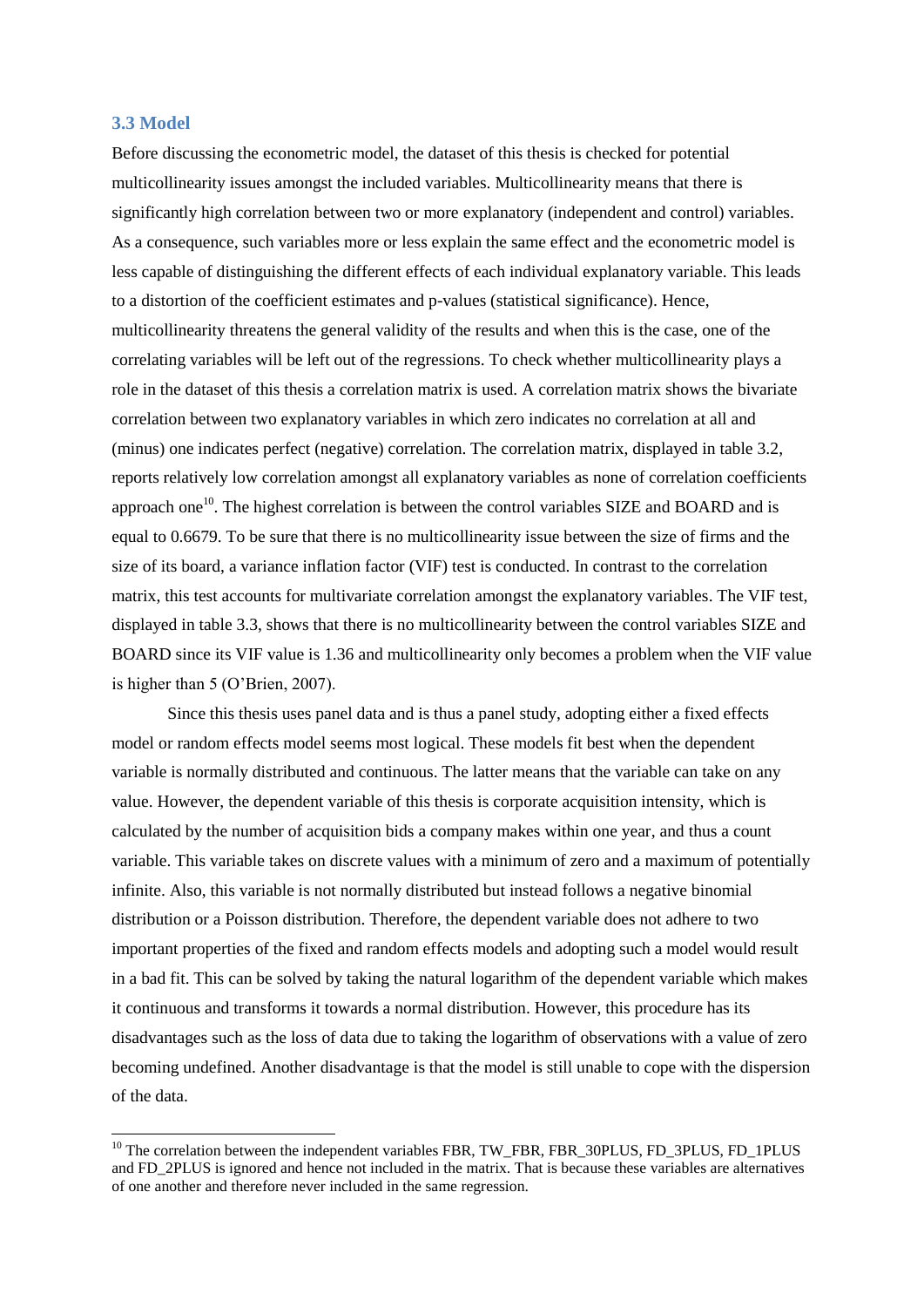Thus, since the dependent variable of this thesis is negative-binomially or Poisson-distributed, a negative binomial or Poisson regression model is most suitable. These two regressions models are also used in other papers that study the impact of female board representation on corporate acquisitiveness, such as Chen et al. (2016) who use a Poisson regression, Levi et al. (2014) who use a negative binomial regression and Dowling and Aribi (2013) who use a normal Poisson as well as a zero-inflated Poisson regression. The Poisson regression model assumes that the dependent variable is Poisson-distributed and thus that its variance is equal to the mean. Hence, if the variance (squared standard deviation) of the dependent variable is close to its mean, a Poisson regression model is most appropriate (Cameron & Trivedi, 1998). By contrast, if its variance is significantly different from the mean, a negative binomial regression model suits best. The situation in which the variance of a variable is larger than its mean is called overdispersion, while the opposite situation is called underdispersion. The former is more common, since samples are often heterogeneous.

From the summary statistics of table 4.1 can be derived that the variance of CAI is  $2.1086^{11}$ , which is significantly larger than its mean of 0.7071. This indicates that the dependent variable is overdispersed and a negative binomial regression model is the best fit. The Durbin-Wu-Hausman tests, shown in appendix 7.2 and 7.3, point out that a fixed effects model is most appropriate. This can be seen from the fact that the p-values of all different model specifications used in this thesis, including the robustness checks, are significant at 1%. This means that the coefficients between the random and fixed effects model are systematically different. As a consequence, the null hypothesis must be rejected while the alternative hypothesis must be accepted, which indicates that the fixed effects model is consistent. However, as this study controls for industry and country fixed effects, a random effects negative binomial model is used over a fixed effects model because it allows for these time-invariant variables<sup>12</sup>. As an example, to test H1 with the main variables, the random effects negative binomial model runs the following regression equation:

# $CAI_{it} = \alpha_0 + \beta_1 FBR_{it} + \beta_2 BOARD_{it} + \beta_3 BI_{it} + \beta_4 AGE_{it} + \beta_5 DUAL_{it} + \beta_6 ROA_{it} + \beta_7 LEV_{it} +$  $\beta_8 SIZE_{it} + \beta_9 FCF_{it} + \beta_{10} CASH_{it} + \beta_{11} TOP_{it} + \epsilon_{it}$

where *i* indicates the unit of observation (firm), *t* indicates the time of observation (year), epsilon ( $\epsilon$ ) is the error term, alpha  $\alpha$  is the constant term and the betas  $\beta$  are the coefficients of the respective independent and control variables. To test the other two hypotheses and for the robustness checks, the dependent or independent variables will be different while the control variables stay the same. Since the negative binomial model does not allow for robust or clustered (by firm) standard errors, the

<sup>&</sup>lt;sup>11</sup> The variance is equal to the squared standard deviation. Hence, for CAI:  $1.4521^2 = 2.1086$ .

 $12$  Additional analyses, displayed in table 7.7 in the appendix, briefly show the regression results when a fixed effects instead of a random effects negative binomial model is used. It is found that in seven specifications, of which one in the main study, the variable of interest has a different coefficient and significance level compared to the standard analyses.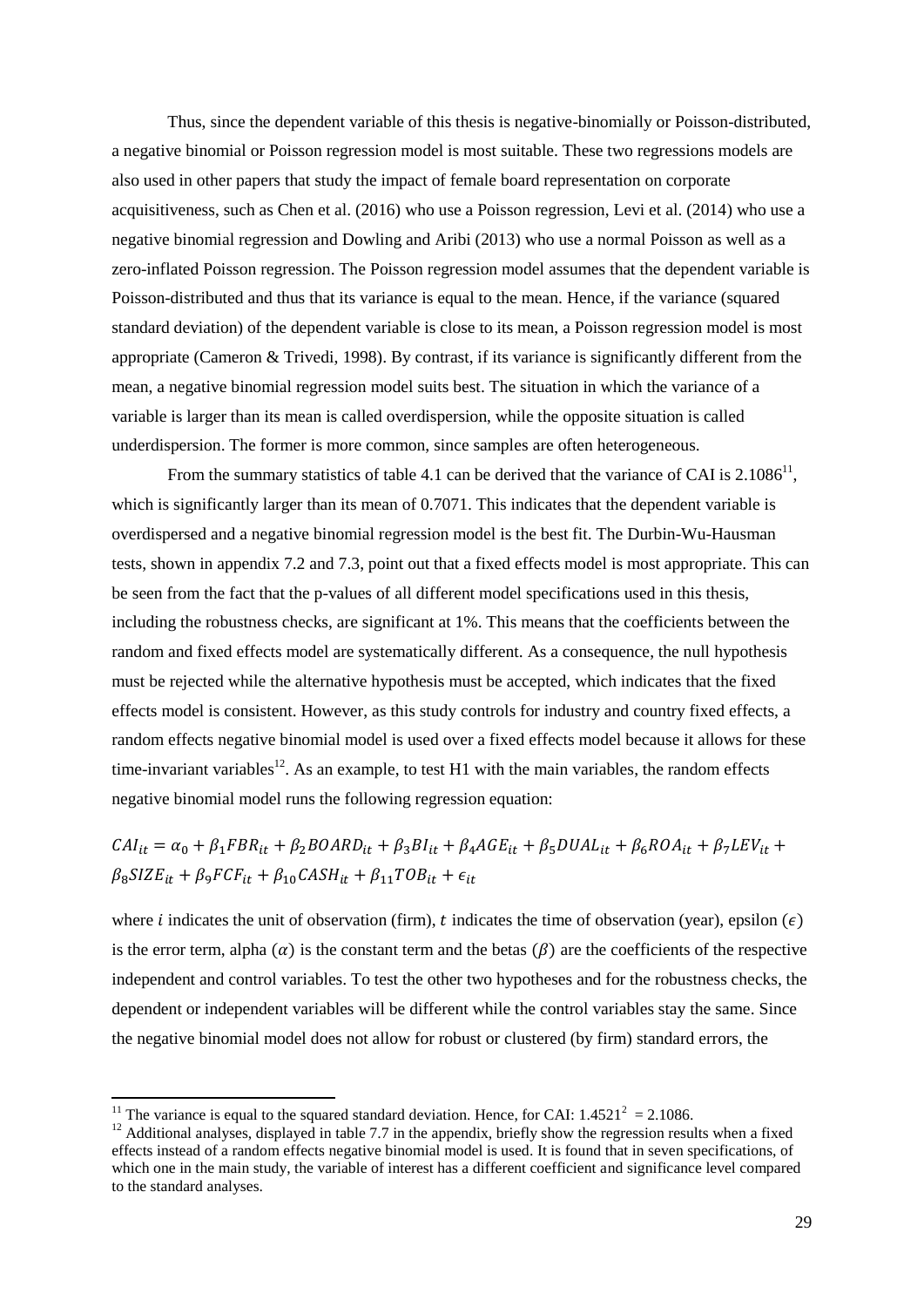regression outputs in this thesis report normal standard errors. This may be problematic as, in contrast to robust standard errors, normal standard errors are biased when the data is heteroscedastic.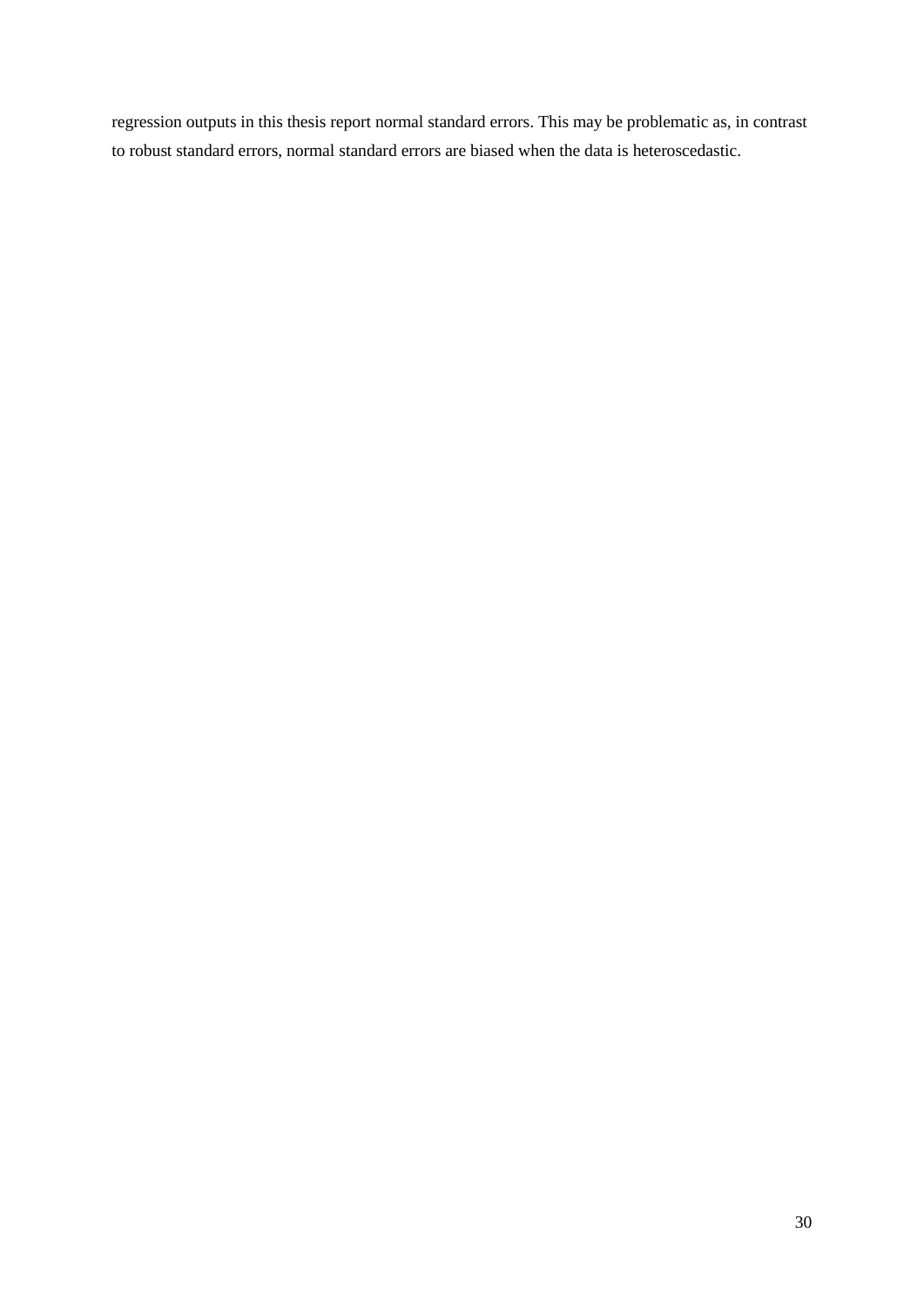| <b>VARIABLES</b>  | <b>BOARD</b> | BI        | <b>AGE</b> | <b>DUAL</b> | <b>ROA</b> | <b>LEV</b> | <b>SIZE</b> | <b>FCF</b> | <b>CASH</b> | <b>TOB</b> |
|-------------------|--------------|-----------|------------|-------------|------------|------------|-------------|------------|-------------|------------|
| <b>FBR</b>        | 0.0856       | 0.2468    | 0.0510     | $-0.0359$   | 0.0809     | 0.0162     | 0.2150      | 0.0133     | $-0.0462$   | $-0.0110$  |
| TW FBR            | 0.0575       | 0.2049    | 0.0183     | $-0.0615$   | 0.0601     | 0.0099     | 0.1703      | 0.0099     | $-0.0314$   | $-0.0128$  |
| <b>FBR 30PLUS</b> | 0.0061       | 0.1719    | 0.0254     | $-0.0292$   | 0.0463     | 0.0134     | 0.1168      | 0.0008     | $-0.0271$   | $-0.0070$  |
| FD 3PLUS          | 0.3390       | 0.1381    | 0.0781     | 0.0433      | 0.0735     | 0.0206     | 0.3230      | 0.0331     | $-0.0694$   | $-0.0165$  |
| FD 1PLUS          | 0.2862       | 0.2113    | 0.0686     | $-0.0032$   | 0.1092     | 0.0202     | 0.3408      | 0.0349     | $-0.0768$   | $-0.0194$  |
| FD 2PLUS          | 0.3234       | 0.2057    | 0.0862     | 0.0118      | 0.0968     | 0.0246     | 0.3502      | 0.0308     | $-0.0846$   | $-0.0194$  |
| <b>BOARD</b>      | 1.0000       |           |            |             |            |            |             |            |             |            |
| BI                | $-0.0683$    | 1.0000    |            |             |            |            |             |            |             |            |
| AGE               | 0.1064       | 0.2199    | 1.0000     |             |            |            |             |            |             |            |
| <b>DUAL</b>       | 0.2078       | $-0.2288$ | 0.0771     | 1.0000      |            |            |             |            |             |            |
| <b>ROA</b>        | 0.1396       | 0.0709    | 0.0331     | 0.0064      | 1.0000     |            |             |            |             |            |
| <b>LEV</b>        | 0.0342       | 0.0253    | 0.0156     | 0.0156      | $-0.1319$  | 1.0000     |             |            |             |            |
| <b>SIZE</b>       | 0.6679       | 0.2302    | 0.2154     | 0.0907      | 0.3062     | 0.0428     | 1.0000      |            |             |            |
| <b>FCF</b>        | 0.1008       | 0.0013    | 0.0264     | 0.0378      | 0.2801     | $-0.0545$  | 0.1428      | 1.0000     |             |            |
| <b>CASH</b>       | $-0.1604$    | $-0.0350$ | $-0.0199$  | $-0.0097$   | $-0.1926$  | $-0.0801$  | $-0.3076$   | $-0.0739$  | 1.0000      |            |
| <b>TOB</b>        | $-0.0508$    | 0.0046    | $-0.0203$  | 0.0186      | $-0.2360$  | 0.3654     | $-0.1171$   | $-0.0414$  | 0.0973      | 1.0000     |

*Table 3.2: Correlation matrix of all explanatory variables, including those for the robustness checks*

*Table 3.3: Variance inflation factor with BOARD as dependent variable*

| <b>VARIABLES</b> | <b>VIF</b> | 1/VIF    |
|------------------|------------|----------|
| <b>SIZE</b>      | 1.36       | 0.734667 |
| <b>ROA</b>       | 1.25       | 0.797367 |
| BI               | 1.23       | 0.811514 |
| <b>TOB</b>       | 1.22       | 0.817521 |
| <b>LEV</b>       | 1.19       | 0.841293 |
| <b>CASH</b>      | 1.14       | 0.878643 |
| AGE              | 1.10       | 0.908060 |
| <b>FBR</b>       | 1.10       | 0.910815 |
| <b>DUAL</b>      | 1.10       | 0.912767 |
| <b>FCF</b>       | 1.09       | 0.914123 |
| <b>Mean VIF</b>  | 1.18       |          |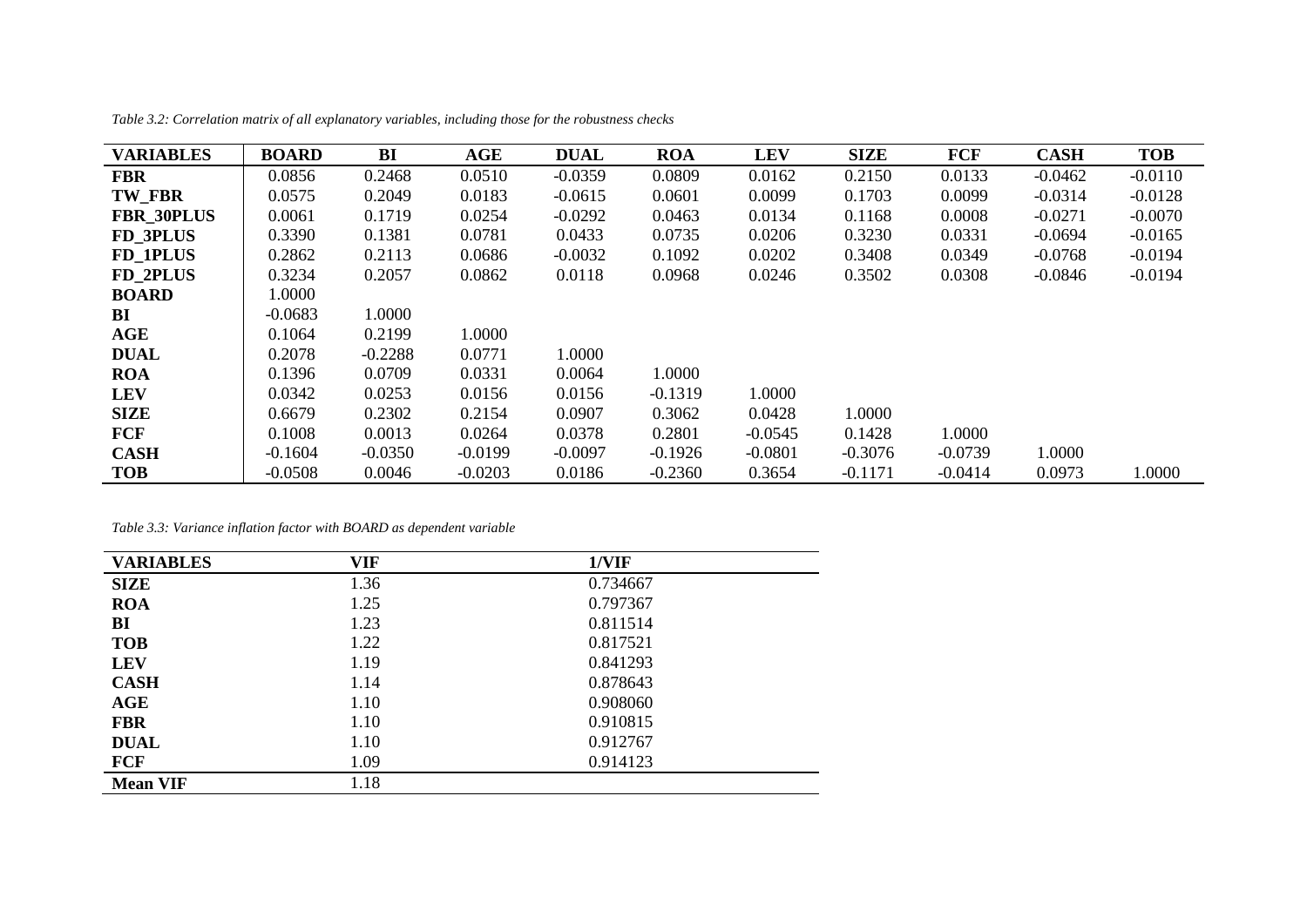# <span id="page-31-0"></span>**4. Results**

This chapter addresses the results of the thesis. First, the data is described, analyzed and compared to other reports by means of the summary statistics. Secondly, the outcomes of the main regression analyses are presented and discussed, also in light of the literature. Thirdly, several tests are conducted in order to check the robustness of the results.

# <span id="page-31-1"></span>**4.1 Data analysis**

-

Prior to the regression analyses, the data is discussed using the summary statistics displayed in table 4.1. This summary statistics includes the number of observations (N), the averages (Mean), the standard deviations (SD), the minimum (Min) and maximum (Max) values and the quartiles ( $O_1$ ,  $O_2$  &  $Q_3$ ) of each variable in this thesis. The second quartile  $(Q_2)$  is also called the median.

The final sample of this thesis contains 45,932 firm-year observations of 2,821 publicly listed companies in Europe. However, the summary statistics indicates that the number of observations is lower than that for every variable. This is due to missing values and the fact that observations with missing values are automatically dropped from the regressions. As a result, different regressions involving different variables cause the number of observations and firms included to be different as well.

With respect to outliers, there is no need to drop/trim or winsorize the data as the summary statistics indicate that outliers have a minimal influence on the results $13$ . This can be seen from the fact that for each continuous variable the mean is relatively close to the median. Also for the dummy and count (discrete) variables the mean, median, minimum and maximum values seem to be plausible. Besides, observations in the current dataset may not be altered or deleted as they are directly retrieved from the utilized databases and hence there is no reason to presume that this data is incorrect.

Table 4.2 and 7.4 show how the dependent and independent variables, excluding the dummy variables, develop over time. These tables indicate the total number of acquisition deals, the average number of acquisition deals, the average (tenure-weighted) percentage of female directors and the net assets from acquisitions over total assets ratio per year for the firms in the sample. As pointed out in the introduction, the average percentage of female directors on corporate boards of publicly listed companies in Europe has increased substantially, particularly in the last decade. Whereas in mid-2003 this percentage was 8.5%, it increased to 11% in mid-2009 and to 28.8% in mid-2019 for the largest publicly listed companies<sup>14</sup> in the European Union (EIGE, 2020). A similar progression is found in

 $13$  Additional analyses, displayed in table 7.7 in the appendix, briefly show the regression results when the relevant variables are winsorized. It is found that in four specifications, of which none in the main study, the variable of interest has a different coefficient and significance level compared to the standard analyses.

<sup>&</sup>lt;sup>14</sup> Here, the largest publicly listed companies means the largest companies that are constituents of the primary blue-chip index of a national stock exchange. These companies are usually the largest in terms of market capitalization and/or volume of market trades. For each EU member state, the largest publicly listed companies are taken into account with a maximum of 50 (EC DG JUST, 2019).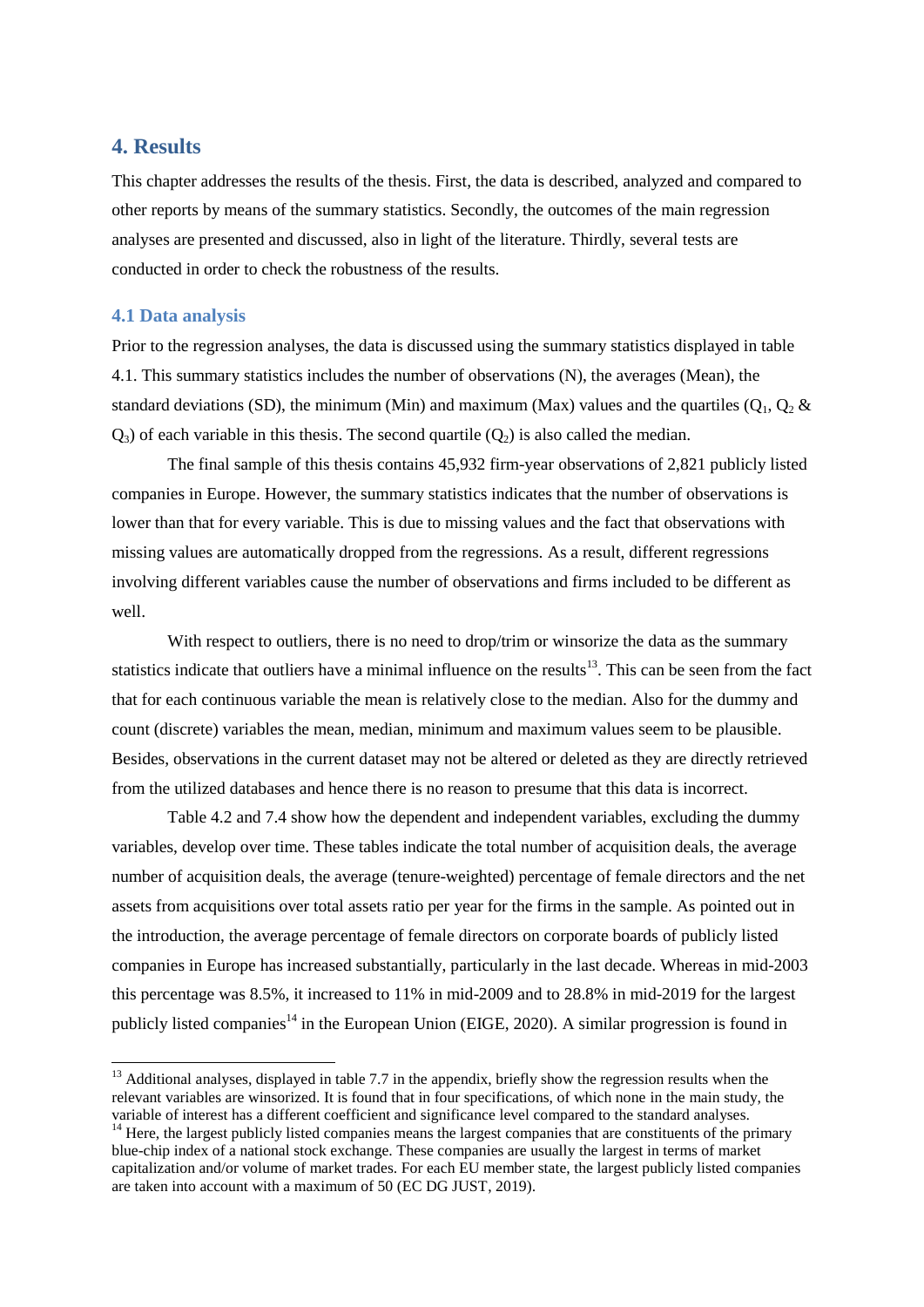the sample of this thesis, as the average percentage of female directors increased from 4.43% in 1999 to 6.35% in 2003 to 8.05% in 2009 and lastly to 24.53% in 2019. Nonetheless, these percentages are lower than those reported by the EIGE, which is likely because they only include the "largest" publicly listed companies while the sample of this thesis also incorporates smaller publicly listed companies. When comparing this progression in Europe to the U.S., for example with the paper of Chen, Gramlich and Houser (2019) that uses a sample of S&P firms, it is found that female board representation in the U.S. has always been higher and increased more gradually. For comparison, the percentage of female directors in the U.S. was 9.20% in 1999, 10.54% in 2003, 12.34% in 2009 and 26% in 2019 for S&P500 firms (Spencer Stuart, 2019).

The dependent variable of this thesis, corporate acquisition intensity, also increased gradually during the years 1999 – 2007. In 2008 and especially in 2009, both the total and average number of acquisition deals as well as the NAFA ratio decreased substantially. This is likely due to the global financial crisis of 2007-2008. When looking at the robustness checks of the dependent variable, in which certain deals are excluded, the decline in corporate acquisition intensity is found to be even stronger. In all three deal exclusions the number of acquisitions is more than halved in 2009 compared to 2007. Since 2010 M&A activity started increasing again. Noteworthy is that sometimes the total number acquisition deals increases while the average decreases. That is because the number of firms in the sample increases faster than the number of deals, relatively speaking. All of this can be seen in tables 4.2 and 7.4. Other M&A-related papers with a sample of European firms, such as Defrancq, Huyghebaert and Luypaert (2016) and Jensen-Vinstrup, Rigamonti and Wulff (2018), report similar findings for the periods 2005-2013 and 2002-2012, respectively.

Subsequently, it is analyzed what the average firm in the sample of this thesis looks like in terms of board and financial characteristics. In this analysis a comparison is made to a sample of UK FTSE 100 constituents during the years 2000-2011 (Dowling & Aribi, 2013), a sample of firms from continental Europe during the years 2005-2013 (Defrancq et al., 2016) and a sample of S&P1500 firms during the years 1997-2009 (Levi et al., 2014).

With respect to board characteristics, the average firm has 8.96 directors with an age of 55.88 on the board, of which 40.32% is independent. Also, in 40.08% of the firms the chairman of the boards is also the CEO. Dowling and Aribi (2013) report relatively similar statistics: a board size of 10.62, an average director age of 55.20 and an independent director ratio of 36%.

Regarding the financial characteristics, the average firm has a total assets (firm size) of 553,878.15 euro<sup>15</sup>, of which 23.15% are liabilities (leverage ratio) and 14.66% are cash and short-term investments (cash holdings ratio). Relatively similar values are found by Defrancq et al. (2016) with an average total assets of  $570,917.50$  euro<sup>16</sup> and a cash ratio of 11.34%. Only their reported leverage ratio is with an average of 13.54% considerably lower. This might be due to the fact that they solely

 15 *e* 13.2247

<sup>16</sup> *e* 13.2550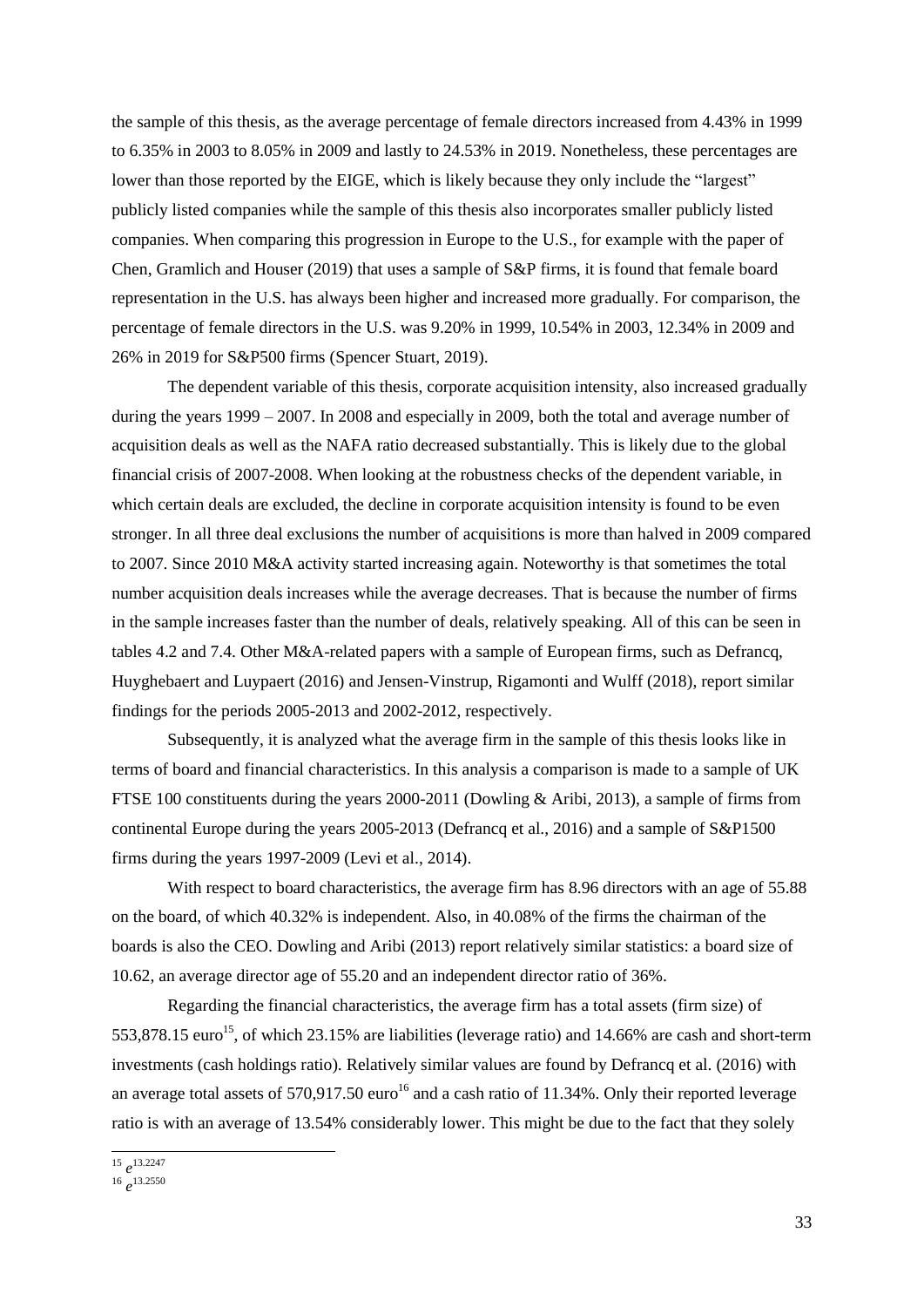take long-term debt into account when calculating the leverage ratio, while this thesis also incorporates short-term debt.

Finally, the average firm in this thesis' sample has a return on assets of 1.63%, a free cash flow ratio (EBITDA over market capitalization) of 9.52% and a Tobin's Q (market value of capital plus book value of liabilities over total assets) of 1.88. Even though Levi et al. (2014) finds an equivalent Tobin's Q of 1.891, their reported ROA of 4% is more than twice as big. Again, this might be explained by the global financial crisis of 2007-2008 and the fact that the research period of Levi et al. (2014) stops in 2009 while this thesis continues. As a result, this thesis captures the inferior firm performance following the financial crisis and thus is ROA on average lower.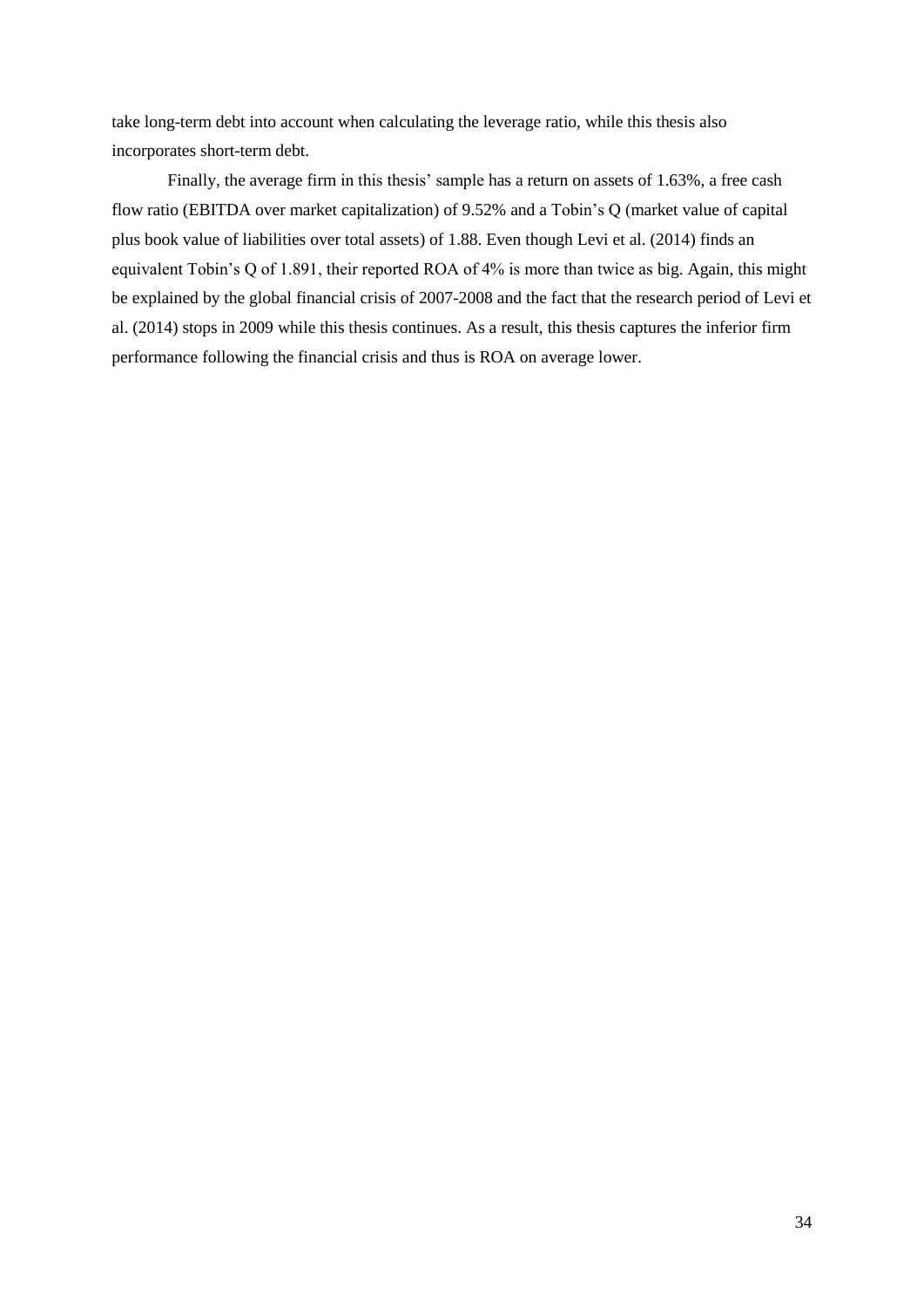*Table 4.1: Summary statistics of all variables*

| <b>VARIABLES</b>      | N     | <b>Mean</b> | <b>SD</b> | Min            | $Q_1$          | $\mathbf{Q}_2$ | $\mathbf{Q}_3$ | <b>Max</b> |
|-----------------------|-------|-------------|-----------|----------------|----------------|----------------|----------------|------------|
| CAI                   | 29079 | 0.7071      | 1.4521    | $\overline{0}$ | $\overline{0}$ | $\Omega$       |                | 45         |
| CAL EXCL_DV           | 22276 | 0.1721      | 0.4475    |                | $\Omega$       | 0              |                |            |
| <b>CAL EXCL_STAKE</b> | 28341 | 0.5976      | 1.2907    |                | 0              |                |                | 39         |
| CAL EXCL BOTH         | 21019 | 0.1633      | 0.4330    | $\Omega$       | $\Omega$       | $\Omega$       |                |            |
| <b>NAFA</b>           | 27084 | 0.0214      | 0.0600    | $-1.4698$      |                | 0              | 0.0139         | 1.2606     |
| <b>FBR</b>            | 29079 | 0.1332      | 0.1469    | $\theta$       | 0              | 0.1111         | 0.2222         |            |
| TW FBR                | 29072 | 0.0995      | 0.1336    | 0              | $\Omega$       | 0.0375         | 0.1643         |            |
| FBR_30PLUS            | 29079 | 0.1519      | 0.3589    |                | 0              | 0              |                |            |
| FD 3PLUS              | 29079 | 0.1724      | 0.3777    |                | 0              |                |                |            |
| FD_1PLUS              | 29079 | 0.5907      | 0.4917    |                | $\Omega$       |                |                |            |
| FD_2PLUS              | 29079 | 0.3307      | 0.4705    |                | $\Omega$       |                |                |            |
| <b>BOARD</b>          | 29079 | 8.9644      | 4.2700    |                | 6              |                | 11             | 35         |
| BI                    | 29079 | 0.4032      | 0.2588    | $\Omega$       | 0.2143         | 0.4167         | 0.5833         |            |
| AGE                   | 29079 | 55.8817     | 4.7460    | 32.3182        | 53             | 56             | 58.9           | 82         |
| <b>DUAL</b>           | 29079 | 0.4008      | 0.4900    | $\theta$       | $\Omega$       | $\Omega$       |                |            |
| <b>ROA</b>            | 29079 | 0.0163      | 0.2403    | $-12.2496$     | 0.0107         | 0.0489         | 0.0866         | 5.3726     |
| <b>LEV</b>            | 29079 | 0.2315      | 0.6122    | $\Omega$       | 0.068          | 0.2008         | 0.328          | 72.211     |
| <b>SIZE</b>           | 29079 | 13.2247     | 2.3812    | 2.4849         | 11.5943        | 13.3170        | 14.9234        | 19.9788    |
| FCF                   | 29079 | 0.0952      | 0.7331    | $-46.6758$     | 0.0627         | 0.1223         | 0.2052         | 14.8265    |
| <b>CASH</b>           | 29079 | 0.1466      | 0.1531    | $\Omega$       | 0.0484         | 0.0983         | 0.1856         | 0.9991     |
| <b>TOB</b>            | 29079 | 1.8815      | 6.4179    | 0.0052         | 1.0205         | 1.3165         | 1.8708         | 572.189    |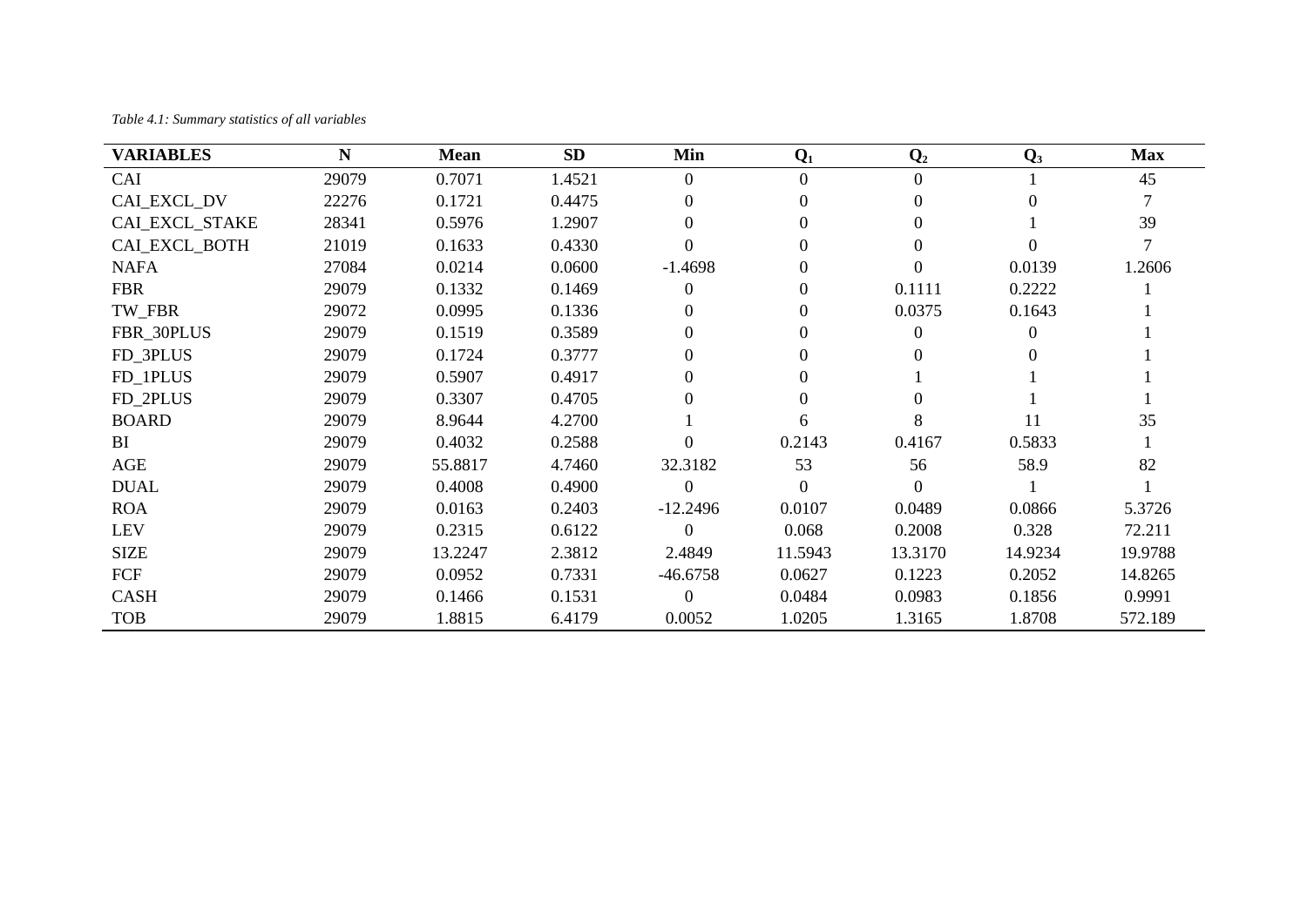| Year         | <b>Total number of</b> | Average number of | Average percentage  | Average tenure-weighted        | <b>Average Net Assets From</b> |
|--------------|------------------------|-------------------|---------------------|--------------------------------|--------------------------------|
|              | acquisition deals      | acquisition deals | of female directors | percentage of female directors | <b>Acquisitions / Assets</b>   |
| 1999         | 571                    | 1.4948            | 4.4281%             | 3.6644%                        | 0.0276                         |
| 2000         | 776                    | 1.4007            | 4.9570%             | 3.6597%                        | 0.0399                         |
| 2001         | 755                    | 1.0604            | 5.1253%             | 3.9633%                        | 0.0261                         |
| 2002         | 760                    | 0.9744            | 5.4314%             | 4.2842%                        | 0.0172                         |
| 2003         | 699                    | 0.7810            | 6.3486%             | 4.9343%                        | 0.0188                         |
| 2004         | 876                    | 0.8521            | 6.5339%             | 5.1600%                        | 0.0203                         |
| 2005         | 1,120                  | 0.8939            | 7.0443%             | 5.6531%                        | 0.0303                         |
| 2006         | 1,250                  | 0.8993            | 7.3800%             | 5.8553%                        | 0.0336                         |
| 2007         | 1,514                  | 0.9687            | 7.7593%             | 6.2173%                        | 0.0345                         |
| 2008         | 1,267                  | 0.7816            | 7.6054%             | 6.5609%                        | 0.0300                         |
| 2009         | 767                    | 0.4821            | 8.0484%             | 7.0731%                        | 0.0114                         |
| 2010         | 992                    | 0.6146            | 9.0201%             | 7.5175%                        | 0.0165                         |
| 2011         | 1,155                  | 0.6623            | 10.3004%            | 7.9966%                        | 0.0216                         |
| 2012         | 1,076                  | 0.6048            | 11.8242%            | 8.6502%                        | 0.0162                         |
| 2013         | 1,029                  | 0.5632            | 13.3250%            | 9.6108%                        | 0.0127                         |
| 2014         | 1,201                  | 0.6153            | 14.8530%            | 10.834%                        | 0.0171                         |
| 2015         | 1,312                  | 0.6080            | 15.7794%            | 11.777%                        | 0.0201                         |
| 2016         | 1,221                  | 0.5542            | 17.5058%            | 13.124%                        | 0.0199                         |
| 2017         | 1,354                  | 0.5762            | 19.6413%            | 14.926%                        | 0.0191                         |
| 2018         | 1,263                  | 0.5356            | 21.0443%            | 16.463%                        | 0.0215                         |
| 2019         | 996                    | 0.4173            | 24.5311%            | 17.691%                        | 0.0175                         |
| <b>Total</b> | 21,954                 |                   |                     |                                |                                |

*Table 4.2: Overview of the variables CAI, FBR, TW\_FBR and NAFA per year*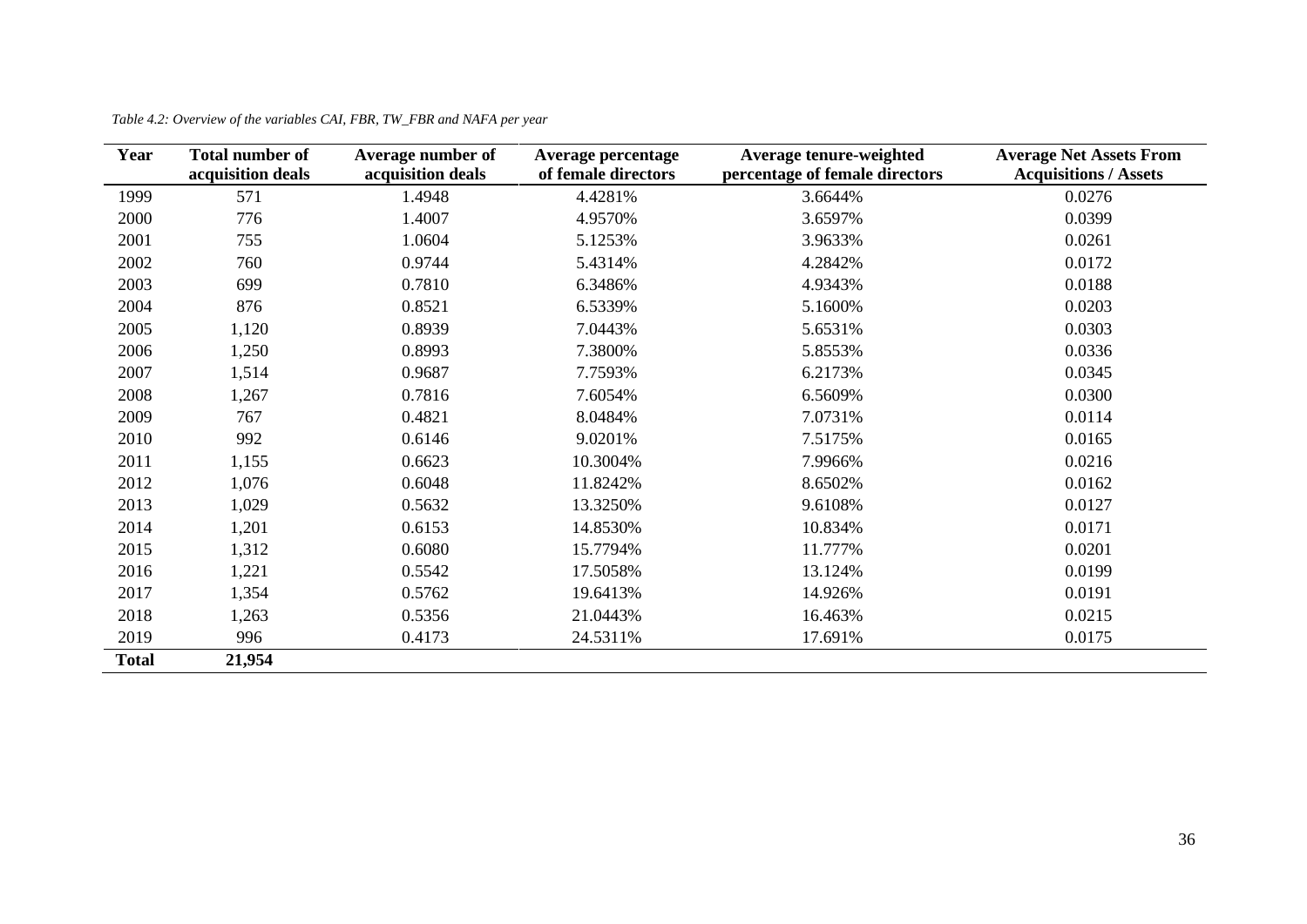#### <span id="page-36-0"></span>**4.2 Regression analyses**

This section presents the results of the main regression analyses. In order to test the three hypotheses, three different specifications of the random effects negative binomial model are conducted. The results of these three specifications are presented in table 4.3. Hypotheses 1, 2 and 3 are tested by specification 1, 2 and 3, respectively.

The first hypothesis predicts that firms with a greater fraction of women on their board are associated with fewer corporate acquisitions. In other words, a negative and significant relationship between female board representation and corporate acquisition intensity is expected. Column 1 in table 4.3 indicates that the coefficient of FBR is indeed negative, but statistically insignificant. In terms of economic significance, a ten percent increase in the proportion of female directors corresponds to a  $0.96\%$ <sup>17</sup> decrease in the number of acquisition deals, ceteris paribus. However, since FBR is insignificant H1 must be rejected. The insignificance of FBR might be due to a lack of withinfirm variation in female board representation over time. The average year-to-year change in the percentage of female directors is 7.8022% and 44.23% of the firm-year observation have no change at all. This indicates little within-firm variation, which makes finding a statistically significant effect more difficult (Zhou, 2001).

This result does not support the social identity theory which states that (gender) diversity in groups increases the competiveness and decreases the cooperativeness amongst its members, leading to more comprehensive board discussions and eventually making it less likely for firms to engage in M&As. Additionally, this result does not support the claim that women tend to be less overconfident and more risk-averse than men, making it less likely for female directors to undertake risky corporate activities such as M&As compared to their male counterparts. Also, this finding is not in line with similar papers such as Chen et al. (2016), Levi et al. (2014) and Dowling and Aribi (2013) as they find both a negative and significant (at 1%) relationship using the same dependent and independent variable as this thesis. Using the Poisson regression model, but robust to the negative binomial model, Chen et al. (2016) reports a coefficient of -0.897 for female board representation. Using the negative binomial regression model Levi et al. (2014) reports a coefficient of -0.7901 for the fraction of female directors. Using the (zero-inflated) Poisson regression model Dowling and Aribi (2013) reports a coefficient of -4.7622 (-5.4454) for the percentage of women on the board. A potential explanation for the different result is that this thesis uses a sample of European firms while the other papers use a sample of S&P1500 firms from 1998 to 2010, a sample of S&P1500 firms from 1997-2009 and a sample of UK FTSE 100 constituents from 2000 to 2011, respectively. It could be that gender differences in overconfidence and risk-aversion are less present in these different samples and research periods.

The second hypothesis tests the critical mass theory and predicts that firms with a female

 $17 (1 - \exp(-0.0963 * 0.10)) * 100$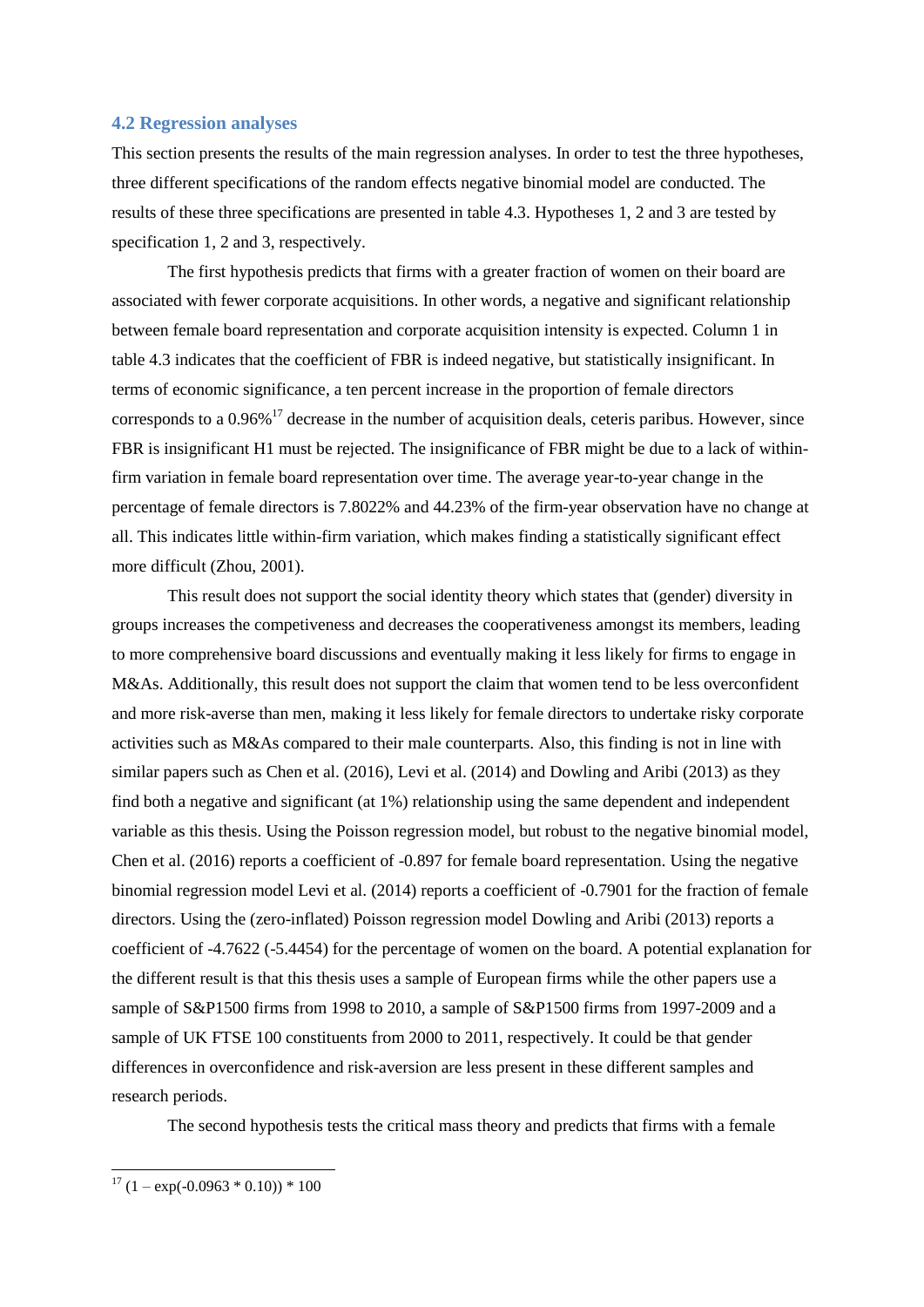board representation of at least 30% are associated with fewer corporate acquisitions. Therefore, a negative and significant relationship between the independent dummy variable FBR\_30PLUS and corporate acquisition intensity is expected. Column 2 of table 4.3 indicates that the coefficient of FBR\_30PLUS is negative, but again insignificant. This means that a critical mass of 30% female directors does not significantly influence a firm's acquisitiveness and hence H2 must be rejected. In terms of economic significance, firms with at least 30% female directors are associated with  $0.54\%$ <sup>18</sup> less acquisition deals, ceteris paribus. This result is in contrast with the conclusions of Joecks et al. (2013), who find that a critical mass of women on corporate boards is required to influence the decision making process of firms and to realize the potential advantages of board diversity.

The third hypothesis tests the social identity theory and predicts that firms with at least one female director in the boardroom are associated with fewer corporate acquisitions. Hence, a negative and significant relationship between the independent dummy variable FD\_1PLUS and corporate acquisition intensity is expected. This expectation is confirmed in column 3, as the coefficient of FD 1PLUS is both negative and significant at the 10% level, meaning that H3 must be accepted. In terms of economic significance, firms with at least one women on the board are associated with 4.53%<sup>19</sup> less acquisition deals, ceteris paribus. Using the same dummy variable, a similar result is found by Chen et al. (2016) and Bazel-Shoham et al. (2017). The latter paper uses a global sample of firms over the years 1998 to 2014.

With respect to the control variables, the main analyses show that all of them are significant at the 1% level except BOARD, BI and FCF. Moreover, the coefficient sign of every control variable is in a plausible direction based on related studies such as Chen et al. (2016), Dowling and Aribi (2013) and Levi et al. (2014).

1

 $18 (1 - \exp(-0.0054)) * 100$ 

 $19(1 - \exp(-0.0464)) * 100$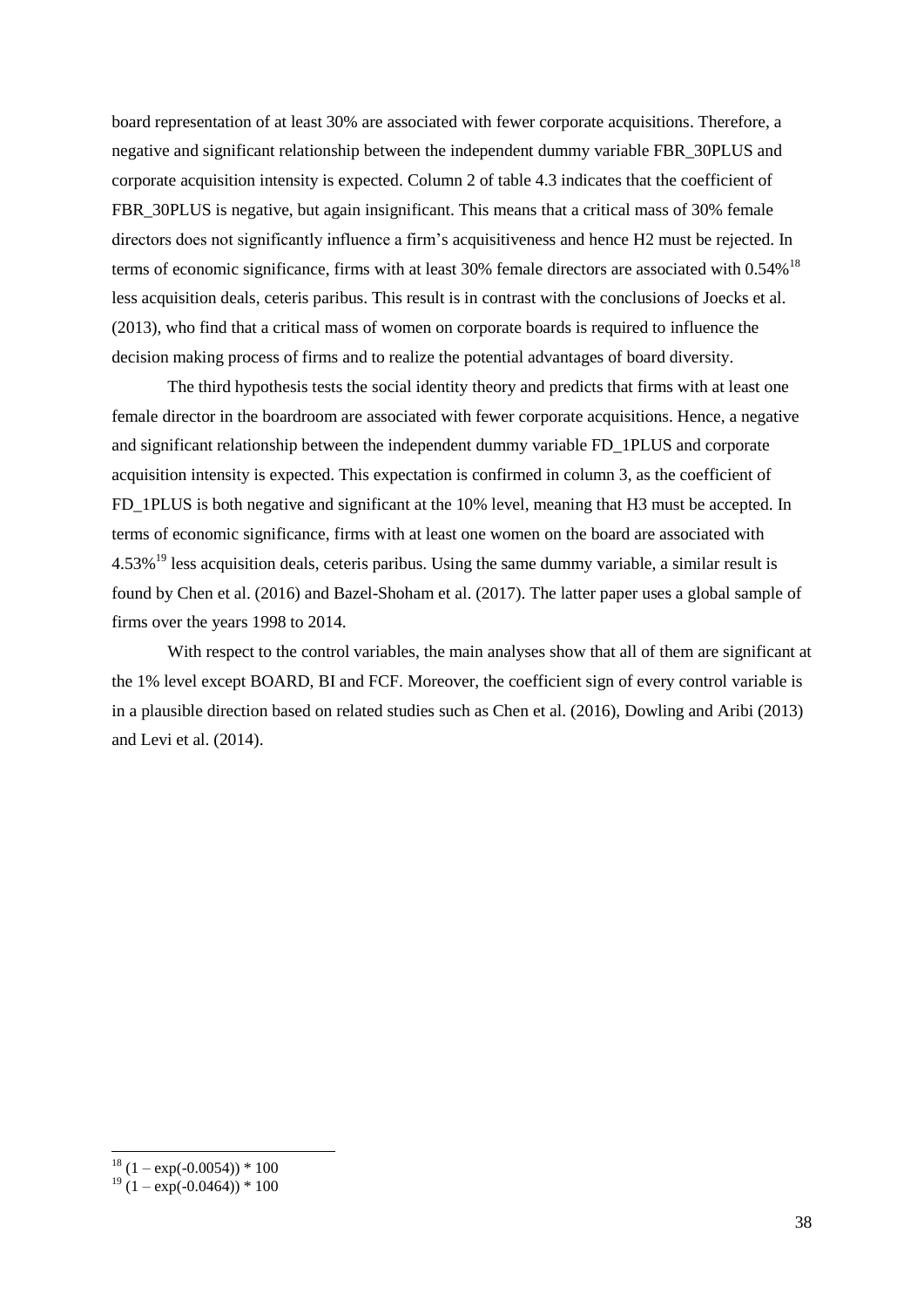*Table 4.3: Main regression analyses*

|                  | (1)          | (2)          | (3)          |
|------------------|--------------|--------------|--------------|
| <b>VARIABLES</b> | <b>CAI</b>   | <b>CAI</b>   | <b>CAI</b>   |
|                  |              |              |              |
| <b>FBR</b>       | $-0.0963$    |              |              |
|                  | (0.1011)     |              |              |
| FBR_30PLUS       |              | $-0.0054$    |              |
|                  |              | (0.0321)     |              |
| FD_1PLUS         |              |              | $-0.0464*$   |
|                  |              |              | (0.0256)     |
| <b>BOARD</b>     | 0.0013       | 0.0012       | 0.0024       |
|                  | (0.0045)     | (0.0045)     | (0.0045)     |
| BI               | $-0.0117$    | $-0.0169$    | $-0.0093$    |
|                  | (0.0579)     | (0.0576)     | (0.0577)     |
| <b>AGE</b>       | $-0.0105***$ | $-0.0101***$ | $-0.0105***$ |
|                  | (0.0029)     | (0.0029)     | (0.0029)     |
| <b>DUAL</b>      | $-0.0836***$ | $-0.0837***$ | $-0.0834***$ |
|                  | (0.0280)     | (0.0280)     | (0.0280)     |
| <b>ROA</b>       | $0.5542***$  | $0.5526***$  | $0.5538***$  |
|                  | (0.0777)     | (0.0777)     | (0.0776)     |
| <b>LEV</b>       | $-0.3657***$ | $-0.3644***$ | $-0.3649***$ |
|                  | (0.0756)     | (0.0756)     | (0.0756)     |
| <b>SIZE</b>      | $0.2297***$  | 0.2286***    | $0.2303***$  |
|                  | (0.0106)     | (0.0105)     | (0.0105)     |
| FCF              | 0.0039       | 0.0042       | 0.0038       |
|                  | (0.0197)     | (0.0197)     | (0.0197)     |
| <b>CASH</b>      | $-0.7867***$ | $-0.7881***$ | $-0.7847***$ |
|                  | (0.1025)     | (0.1025)     | (0.1024)     |
| <b>TOB</b>       | $0.0052***$  | $0.0052***$  | $0.0052***$  |
|                  | (0.0014)     | (0.0014)     | (0.0014)     |
| Constant         | $-1.4620***$ | $-1.4595***$ | $-1.4746***$ |
|                  | (0.2969)     | (0.2970)     | (0.2970)     |
|                  |              |              |              |
| Observations     | 29,079       | 29,079       | 29,079       |
| Number of firms  | 2,735        | 2,735        | 2,735        |
| Log-likelihood   | $-29179$     | $-29179$     | $-29177$     |

Three specifications of the random effects negative binomial model including observations of publicly listed companies in Europe over the period 1999-2019. The dependent variable CAI is a count of the number of announced, completed, pending and postponed acquisition deals. The explanatory variables of interest are: (1) FBR which is the percentage of female directors on a corporate board (2) FBR\_30PLUS which is a dummy variable that equals one if the proportion of female directors is at least 30% and (3) FD\_1PLUS which is a dummy variable that equals one if there is at least one female director. All specifications include year, industry and country fixed effects. Normal standard errors are reported in parentheses. Asterisks \*\*\*, \*\* and \* indicate statistical significance at the 1%, 5% and 10% level, respectively.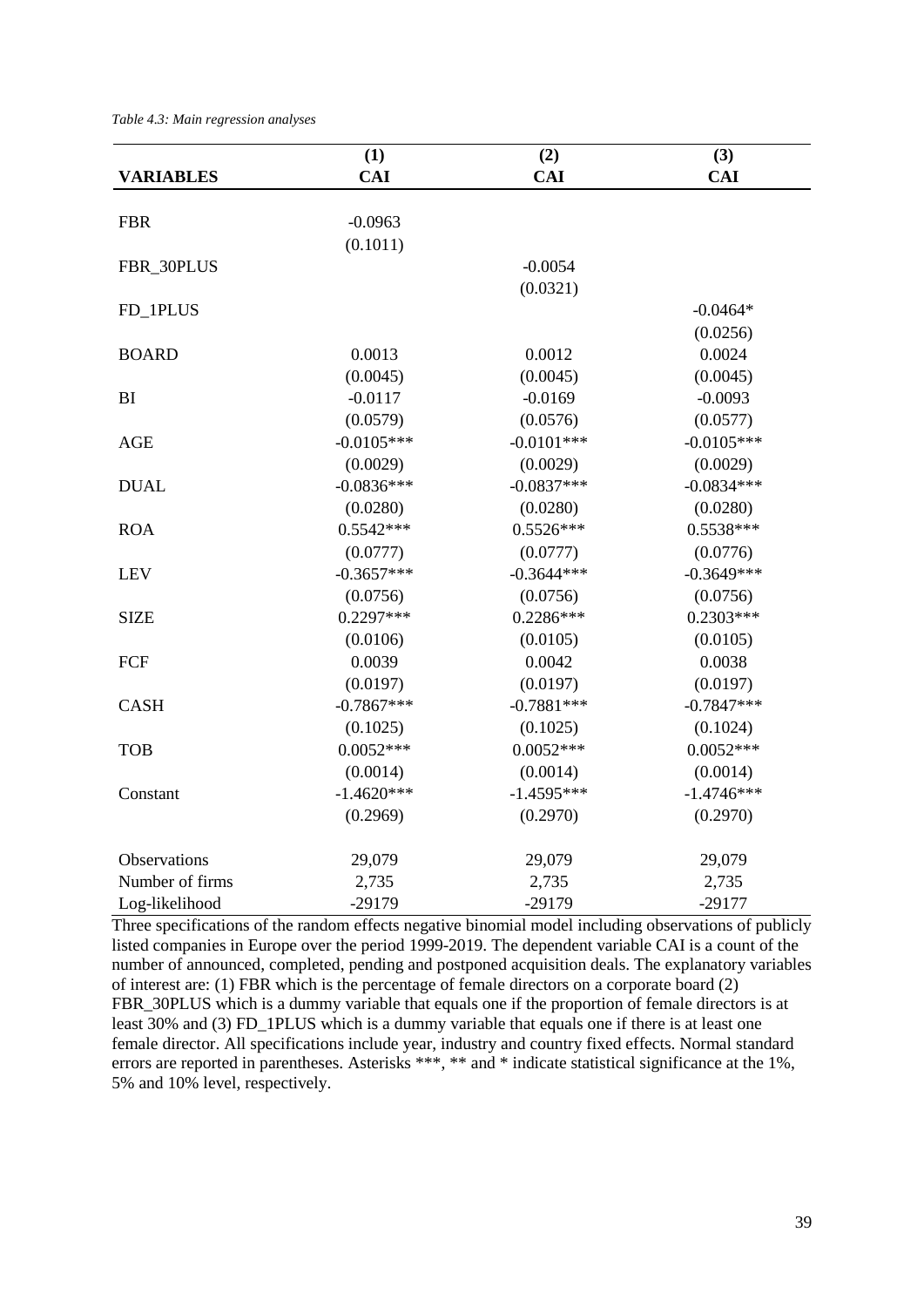#### <span id="page-39-0"></span>**4.3 Robustness checks**

In this section the robustness of the results is tested by conducting three different checks. The first set of robustness checks are four alternative measures of the dependent variable. The second set of robustness checks are alternative measures of the independent variables. The third and final set of robustness checks are sub-samples of firms from countries with binding, non-binding or no board gender quota. Additionally, sub-samples are made of firms from the countries France, Germany, the UK and all three countries together.

#### <span id="page-39-1"></span>**4.3.1 Alternative measures of corporate acquisition intensity**

Table 4.4 shows the result of the four alternative measures of corporate acquisition intensity. These alternative measures are: (4) excluding deals with a value below 5% of the acquirer's end-of-year market capitalization, (5) excluding deals that do not lead to an increase of the target's shares held by the acquirer from below 50% prior to the acquisition to above 50% after the acquisition, (6) both exclusions together and (7) the net assets from acquisitions over total assets ratio.

As opposed to the main analysis, column 4 indicates that female board representation has both a negative and significant impact on the number of "high value" acquisition deals. High value acquisition deals are deals with a value above 5% of the acquirer's end-of-year market capitalization. In terms of economic significance, a ten percent increase in the proportion of female directors is associated with a 5.45%<sup>20</sup> decrease in the number of high value acquisition deals, ceteris paribus. The finding that the relationship between board gender diversity and corporate acquisitiveness is stronger when "low value" deals are excluded is also the case in Dowling and Aribi (2013). A possible explanation for this result is that acquisition deals worth less than 5% of the acquirer's market capitalization might not require significant involvement of the board (Morck, Shleifer & Vishny, 1990). By excluding such deals, it is assumed that the board and thus the directors are always involved in the decision whether or not to acquire a firm. As a result, gender differences in overconfidence and risk-aversion of directors can play a role and the effect of interest is captured.

When excluding deals that do not lead to an increase of the target's shares held by the acquirer from below 50% prior to the acquisition to above 50% after the acquisition, a negative and insignificant effect of FBR is found, just like in the main analysis. This can be seen in column 5 and strengthens the claim that H1 must be rejected. Also, the coefficient of FBR decreases from -0.0963 in column 1 to -0.0218 in column 5, making the effect even less strong and significant.

If both deal exclusions are applied, the coefficient of FBR remains negative and significant at 1% just like in the first deal exclusion. Nevertheless, its effect is slightly reduced in magnitude as the coefficient decreases from -0.5607 in column 4 to- 0.5533 in column 6. This again indicates that the stake exclusion makes the relationship less significant.

The final alternative measure of corporate acquisition intensity is the net assets from

 $20 (1 - \exp(-0.5607 * 0.10)) * 100$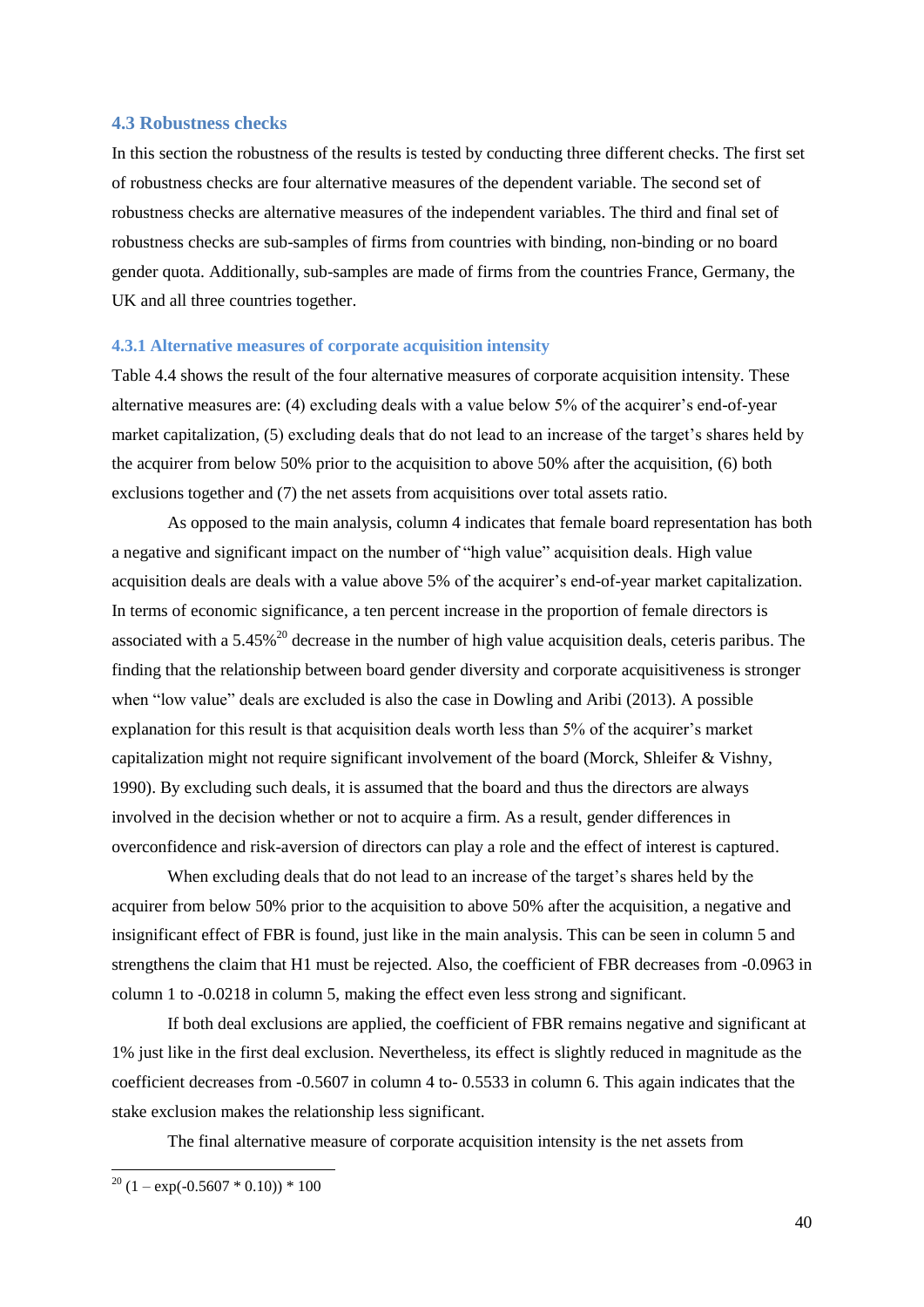acquisitions over total assets ratio. Column 7 shows that the effect of FBR on NAFA is negative but insignificant. Again, strengthening the rejection of H1. This outcome is different from the papers Ahern and Dittmar (2012) and Huang and Kisgen (2013), who use an equivalent measure of M&A activity. Using an acquisition expenditures over assets ratio, the former finds a significant (at 1%) effect of an 1 to 4 percentage points increase of acquisitions when female board representation increases by 20%. The latter paper also finds a negative and significant (at 5%) relationship between board gender diversity and corporate acquisitiveness, which is measured by an acquisition expenditures over net plant, property and equipment ratio.

#### <span id="page-40-0"></span>**4.3.2 Alternative measures of the independent variables**

Table 4.5 shows the results of the alternative measures of the three independent variables, which are female board representation, the critical mass theory and the social identity theory. These alternative measures are: (8) a tenure-weighted percentage of female directors, (9) a dummy variable that equals 1 if there are at least three female directors and (10) a dummy variable that equals 1 if there are at least two female directors on the board, respectively.

Column 8 indicates a negative and highly significant (at 1%) relationship between the tenureweighted female director ratio and corporate acquisition intensity. In terms of economic significance, a ten percent increase in the proportion of female tenure corresponds to a  $2.87\%$ <sup>21</sup> decrease in the number of acquisition deals, ceteris paribus. This finding is different from the main analysis (column 1), which does not find a significant relationship using the standard female director ratio. A possible reason for this difference is that in recent years publicly listed companies in Europe have been appointing female directors at a relatively fast rate, also due to (non-)binding board gender quotas. However, these newly appointed female directors have a lower tenure in terms of number of years seated in the boardroom compared to the sitting and dominating male directors. As a result, the average proportion of female directors is increasing while the tenure-weighted average is lagging behind. This can be seen in table 4.2. Since it might take some time before newly appointed (female) directors have an actual impact on the decision making of firms (Coles et al., 2014), it might be that the relatively higher overconfidence and lower risk-aversion of the sitting male directors cause firms to be more acquisitive. This could explain why TW\_FBR is found to be significant where FBR is not. Even though Bazel-Shoham et al. (2017) also report a negative and significant (at 1%) relationship between the tenure-weighted female director ratio and corporate acquisitiveness, the effect of their standard female director ratio is found to be stronger (coefficients: -0.309 versus -0.245).

As a robustness check of the critical mass theory, the dummy variable that equals 1 if the proportion of female directors is at least 30% is replaced by a dummy that equals 1 if there are at least three female directors on the board. That is because research has stated that a critical mass of women on corporate boards cannot only be reached in relative terms (30%), but also in absolute terms (3

 $^{21}$  (1 – exp(-0.2913 \* 0.10)) \* 100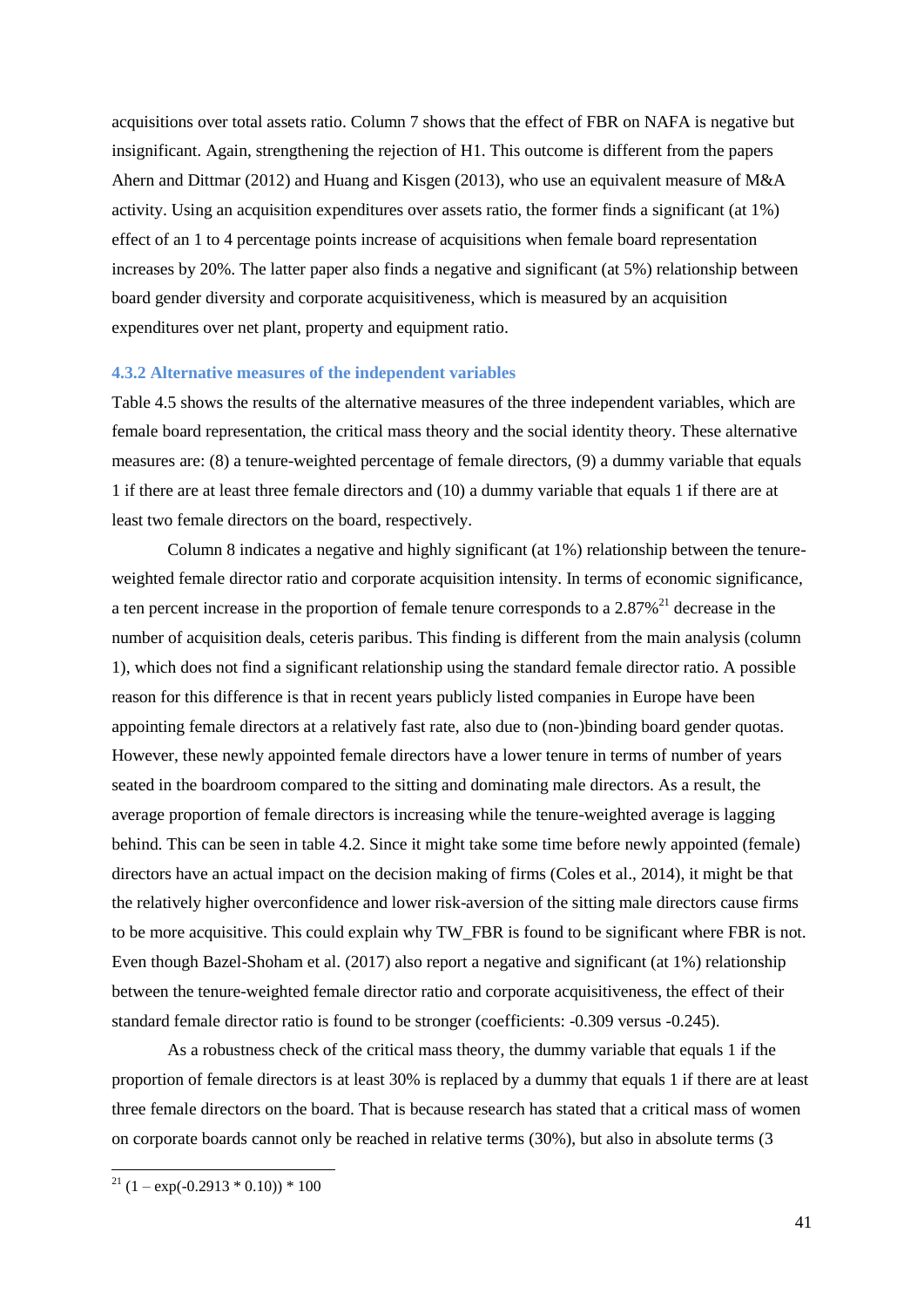directors). The outcome of this robustness check is displayed in column 9 and shows that the coefficient of FD\_3PLUS is negative, but insignificant. Therefore, this thesis does not find a critical mass of female directors in either relative or absolute terms to be influential on the acquisitiveness of firms. In other words, no significant difference in corporate acquisitiveness is found between firms with and without a critical mass of female directors. Hence, also based on this alternative measure H2 must be rejected. This outcome is not in line with papers such as Joecks et al. (2013) and Konrad et al. (2008), who both find that women on corporate boards influence the decision making of firms when a critical mass of either 30% or 3 female directors is reached.

Column 10 of table 4.5 shows the results when an alternative dummy variable is used to test the social identity theory. This dummy variable is equal to 1 if there are at least two female directors on the board instead of only one and is used to rule out potential window dressing and tokenism of board gender diversity by firms. In comparison to the main analysis (column 3), the variable of interest increases in significance from the 10% to the 5% level. In addition, the negative effect increases in size as FD\_2PLUS has a coefficient of -0.0590, while FD\_1PLUS has a coefficient of - 0.0464. This strengthens the acceptance of H3. In terms of economic significance, firms with at least two women on the board are associated with  $5.73\%$ <sup>22</sup> fewer acquisition deals, ceteris paribus. This result is in line with Dowling and Aribi (2013) and Bazel-Shoham et al. (2017), who also both find a significant (at 5%) and negative relationship between the same dummy variable and corporate acquisition intensity. Besides, the former paper also uses the number of acquisition deals as the dependent variable and reports a coefficient of -0.4937.

#### <span id="page-41-0"></span>**4.3.3 Sub-samples**

The first set of sub-samples are based on whether the country a firm is located in has a binding, nonbinding or no board gender quota. These sub-samples are created to check whether the relationship between female board representation and corporate acquisition intensity differs between firms from countries with different board gender legislation. The reasoning behind this is that firms in countries with gender quotas are forced to assign a certain percentage of their board seats to women which may lead to tokenism. In the case of tokenism, female directors are not appointed by firms because of their knowledge and skills but rather to window-dress board gender diversity. As a consequence, such female directors might have less influence on the decision making of firms, including the decision to whether or not acquire another company. Additionally, a distinction is made between firms from countries with binding and non-binding board gender quotas. Binding (hard) quotas require firms to comply and if not face sanctions. Non-binding (soft) quotas do not lead to sanctions if they are not met and are used as a stimulation rather than an obligation. It is argued that token appointments of female directors are more likely in countries with binding board gender quotas than in countries with non-binding gender quotas, simply because they are forced to.

 $22(1 - \exp(-0.0590)) * 100$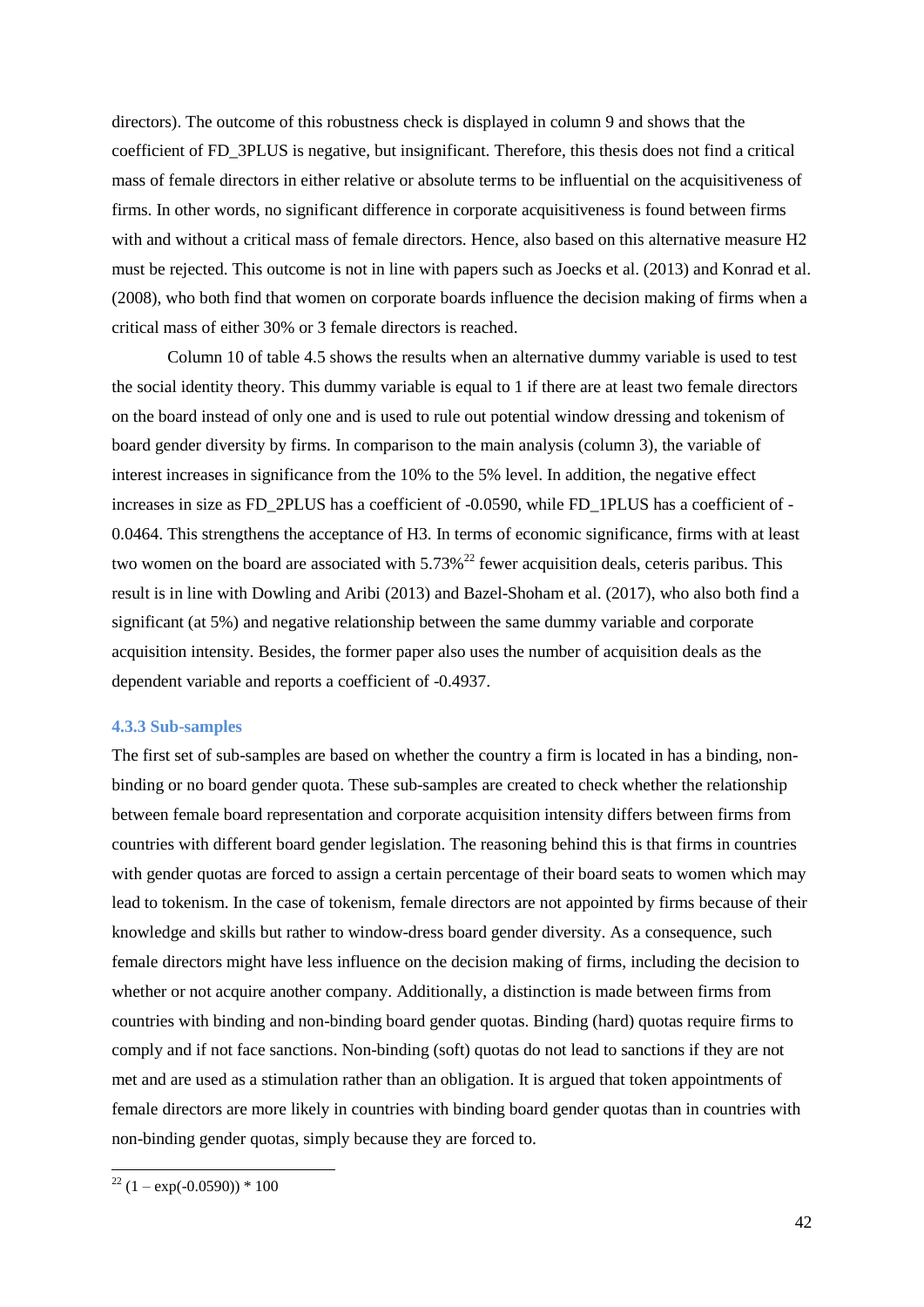Table 4.6 shows the results of the first set of sub-samples. In line with the expectations, the negative effect of female board representation on corporate acquisitiveness is stronger for firms in countries without a board gender quota than for firms in countries with such a quota. This can be seen by the fact that the coefficient of FBR is -0.1695 in column 14, which is more negative than the one in column 13 of -0.0636. However, in contrast to the expectations, this same negative effect is stronger for firms in countries with binding than for firms in countries with non-binding board gender quotas. This can be seen by the fact that FBR has a coefficient of -0.2934 in column 11 and of -0.0113 in column 12. Nevertheless, the effect of female board presentation on corporate acquisitiveness is negative and insignificant in each sub-sample. This result is similar to the main analyses (column 1) and thus strengthens the results.

As opposed to the first set of sub-samples, which was theory-based, the second set of subsamples is data-based. As indicated by table 7.1 in the appendix, firms from France, Germany and the UK represent 11.70%, 10.03% and 34.35% of the total sample, respectively. Together firms from these countries form 56.08% of the sample. Both together and individually, firms from these countries form a significant proportion relative to the other countries in the sample and hence they may drive the results. To check whether this is the case, sub-samples are created of firms from the countries France, Germany, the UK and these three countries together. The results of these sub-samples are displayed in table 4.7 and indicate that in none of the sub-samples FBR is significant. Female board representation is even found to have a small positive effect (column 15: 0.0059) on the acquisitiveness of French firms. German firms are found to have the strongest negative effect (column 16: -0.4169). Overall, these results strengthen the rejection of H1.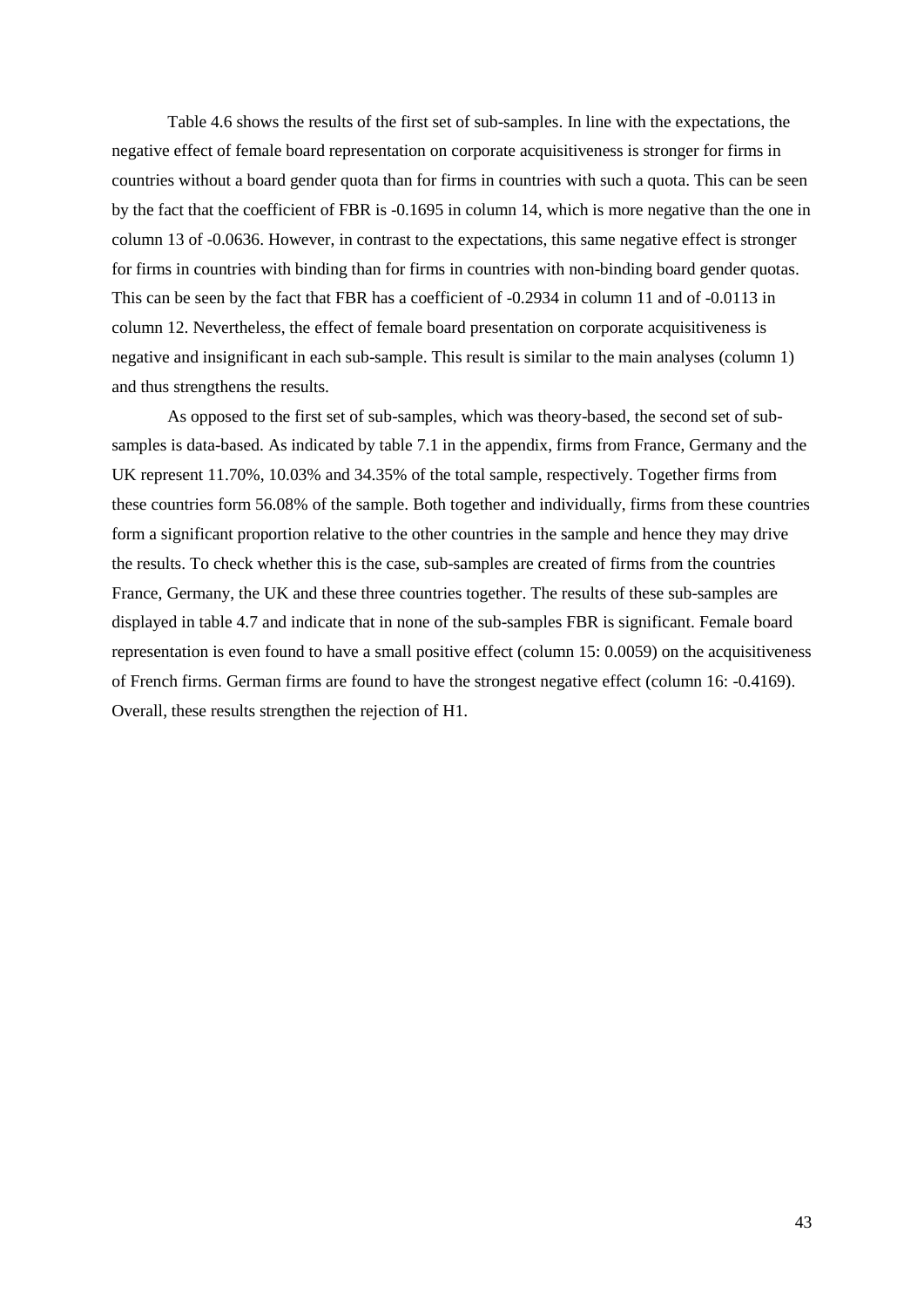|                  | (4)          | (5)            | (6)           | (7)           |
|------------------|--------------|----------------|---------------|---------------|
| <b>VARIABLES</b> | CAI_EXCL_DV  | CAI_EXCL_STAKE | CAI_EXCL_BOTH | <b>NAFA</b>   |
|                  |              |                |               |               |
| <b>FBR</b>       | $-0.5607***$ | $-0.0218$      | $-0.5533***$  | $-0.0060$     |
|                  | (0.1727)     | (0.1079)       | (0.1789)      | (0.0038)      |
| <b>BOARD</b>     | 0.0021       | $-0.0022$      | 0.0013        | $-0.0007$ *** |
|                  | (0.0075)     | (0.0049)       | (0.0081)      | (0.0002)      |
| BI               | $-0.0258$    | 0.0532         | 0.0146        | $-0.0010$     |
|                  | (0.0926)     | (0.0624)       | (0.0963)      | (0.0024)      |
| <b>AGE</b>       | $-0.0277***$ | $-0.0134***$   | $-0.0285***$  | $-0.0005***$  |
|                  | (0.0045)     | (0.0032)       | (0.0047)      | (0.0001)      |
| <b>DUAL</b>      | $-0.0760*$   | $-0.0774**$    | $-0.0880*$    | $-0.0009$     |
|                  | (0.0447)     | (0.0303)       | (0.0468)      | (0.0011)      |
| <b>ROA</b>       | 0.0317       | $0.6121***$    | 0.0759        | 0.0027        |
|                  | (0.0976)     | (0.0811)       | (0.1001)      | (0.0018)      |
| <b>LEV</b>       | $-0.0066$    | $-0.3948***$   | $-0.0334$     | $0.0021***$   |
|                  | (0.0601)     | (0.0820)       | (0.0803)      | (0.0006)      |
| <b>SIZE</b>      | 0.0201       | $0.2164***$    | 0.0110        | $0.0039***$   |
|                  | (0.0145)     | (0.0113)       | (0.0150)      | (0.0004)      |
| FCF              | 0.0376       | $-0.0090$      | 0.0401        | $-0.0004$     |
|                  | (0.0333)     | (0.0202)       | (0.0355)      | (0.0005)      |
| <b>CASH</b>      | $-0.9474***$ | $-0.8233***$   | $-0.9913***$  | $-0.0515***$  |
|                  | (0.1469)     | (0.1091)       | (0.1526)      | (0.0032)      |
| <b>TOB</b>       | $-0.0099$    | $0.0052***$    | $-0.0075$     | $-0.0000$     |
|                  | (0.0080)     | (0.0014)       | (0.0070)      | (0.0001)      |
| Constant         | 2.2365***    | $-1.2303***$   | 2.2114***     | 0.0165        |
|                  | (0.4705)     | (0.3186)       | (0.5218)      | (0.0125)      |
|                  |              |                |               |               |
| Observations     | 22,276       | 28,341         | 21,019        | 27,084        |
| Number of firms  | 1,923        | 2,649          | 1,820         | 2,721         |
| Log-likelihood   | $-10529$     | $-26137$       | $-9563$       | N/A           |

*Table 4.4: Robustness check with alternative measures of corporate acquisition intensity*

Specification 4 to 6 are random effects negative binomial models, while specification 7 is a standard random effects model. The observations are from publicly listed companies in Europe over the period 1999-2019. Each specification has an alternative dependent variable relative to the main analysis, depending on the robustness check conducted. The explanatory variable of interest is FBR in each specification. All specifications include year, industry and country fixed effects. Normal standard errors are reported in parentheses. Asterisks \*\*\*, \*\* and \* indicate statistical significance at the 1%, 5% and 10% level, respectively.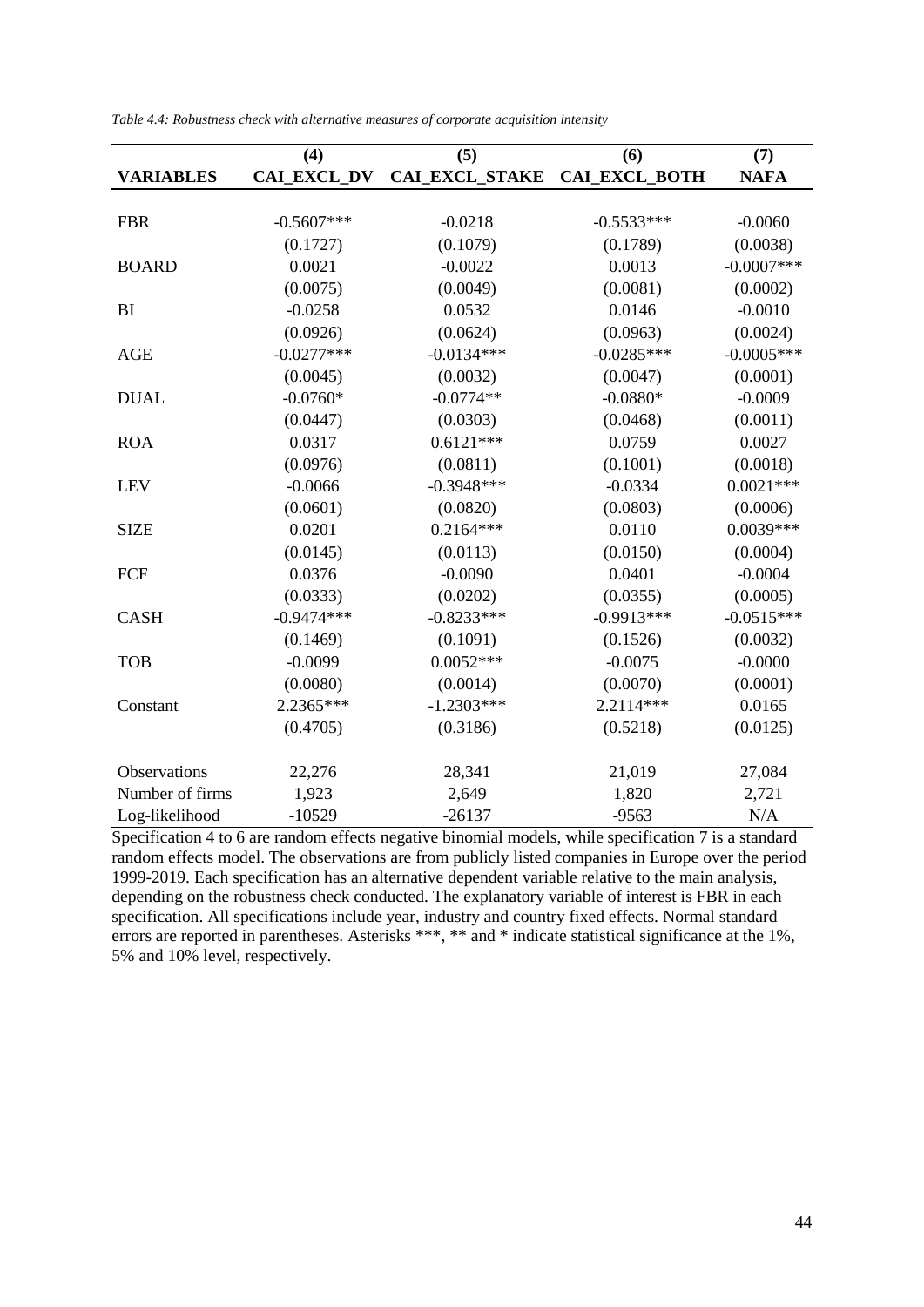|                  | (8)          | (9)          | (10)         |
|------------------|--------------|--------------|--------------|
| <b>VARIABLES</b> | <b>CAI</b>   | <b>CAI</b>   | <b>CAI</b>   |
|                  |              |              |              |
| TW_FBR           | $-0.2913***$ |              |              |
|                  | (0.1023)     |              |              |
| FD_3PLUS         |              | $-0.0321$    |              |
|                  |              | (0.0302)     |              |
| FD_2PLUS         |              |              | $-0.0590**$  |
|                  |              |              | (0.0266)     |
| <b>BOARD</b>     | 0.0011       | 0.0020       | 0.0029       |
|                  | (0.0045)     | (0.0045)     | (0.0045)     |
| BI               | $-0.0055$    | $-0.0136$    | $-0.0067$    |
|                  | (0.0577)     | (0.0577)     | (0.0578)     |
| <b>AGE</b>       | $-0.0110***$ | $-0.0104***$ | $-0.0108***$ |
|                  | (0.0029)     | (0.0029)     | (0.0029)     |
| <b>DUAL</b>      | $-0.0862***$ | $-0.0834***$ | $-0.0832***$ |
|                  | (0.0280)     | (0.0280)     | (0.0280)     |
| <b>ROA</b>       | $0.5563***$  | $0.5532***$  | $0.5548***$  |
|                  | (0.0778)     | (0.0777)     | (0.0777)     |
| <b>LEV</b>       | $-0.3725***$ | $-0.3658***$ | $-0.3678***$ |
|                  | (0.0757)     | (0.0757)     | (0.0756)     |
| <b>SIZE</b>      | $0.2316***$  | $0.2294***$  | $0.2310***$  |
|                  | (0.0105)     | (0.0105)     | (0.0106)     |
| FCF              | 0.0036       | 0.0040       | 0.0036       |
|                  | (0.0198)     | (0.0198)     | (0.0197)     |
| <b>CASH</b>      | $-0.7803***$ | $-0.7868***$ | $-0.7863***$ |
|                  | (0.1024)     | (0.1025)     | (0.1024)     |
| <b>TOB</b>       | $0.0052***$  | $0.0052***$  | $0.0052***$  |
|                  | (0.0014)     | (0.0014)     | (0.0014)     |
| Constant         | $-1.4635***$ | $-1.4731***$ | $-1.4819***$ |
|                  | (0.2969)     | (0.2971)     | (0.2970)     |
| Observations     | 29,072       | 29,079       | 29,079       |
| Number of firms  | 2,734        | 2,735        | 2,735        |
| Log-likelihood   | $-29164$     | $-29178$     | $-29177$     |

*Table 4.5: Robustness check with alternative measures of the independent variables*

Three specifications of the random effects negative binomial model including observations of publicly listed companies in Europe over the period 1999-2019. Each specification has an alternative independent variable relative to the main analysis, depending on the robustness check conducted. All specifications include year, industry and country fixed effects. Normal standard errors are reported in parentheses. Asterisks \*\*\*, \*\* and \* indicate statistical significance at the 1%, 5% and 10% level, respectively.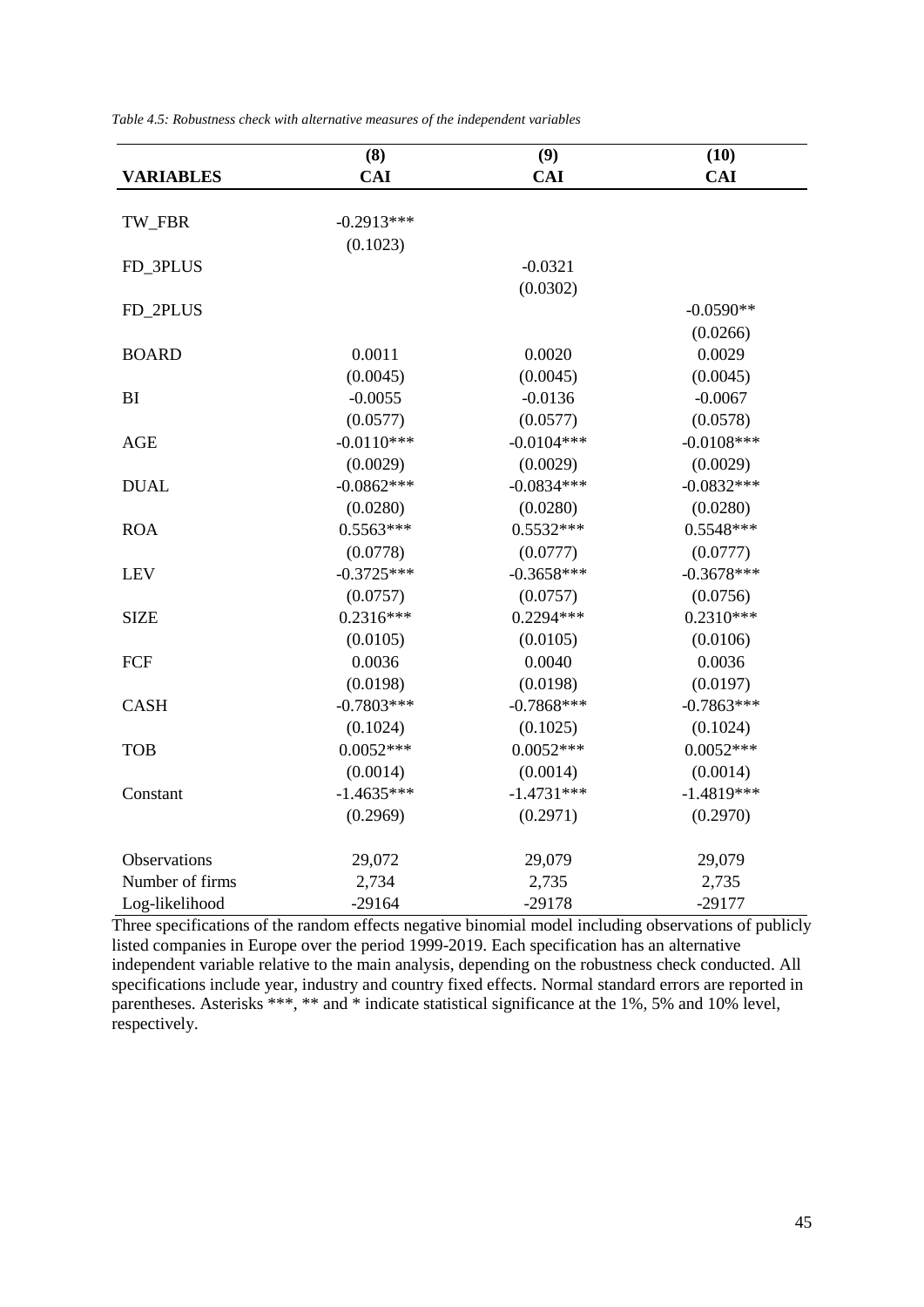|                  | (11)         | (12)         | (13)         | (14)         |
|------------------|--------------|--------------|--------------|--------------|
| <b>VARIABLES</b> | <b>CAI</b>   | <b>CAI</b>   | <b>CAI</b>   | <b>CAI</b>   |
|                  |              |              |              |              |
| <b>FBR</b>       | $-0.2934$    | $-0.0113$    | $-0.0636$    | $-0.1695$    |
|                  | (0.2457)     | (0.1735)     | (0.1385)     | (0.1746)     |
| <b>BOARD</b>     | $-0.0071$    | $-0.0160*$   | $-0.0077$    | 0.0056       |
|                  | (0.0093)     | (0.0096)     | (0.0071)     | (0.0060)     |
| BI               | 0.0970       | 0.0300       | 0.0758       | 0.0294       |
|                  | (0.1341)     | (0.1217)     | (0.0912)     | (0.0806)     |
| <b>AGE</b>       | $-0.0057$    | $-0.0128**$  | $-0.0111**$  | $-0.0124***$ |
|                  | (0.0066)     | (0.0056)     | (0.0043)     | (0.0043)     |
| <b>DUAL</b>      | 0.0576       | $-0.0299$    | 0.0064       | $-0.1080***$ |
|                  | (0.0701)     | (0.0586)     | (0.0459)     | (0.0381)     |
| <b>ROA</b>       | $1.1612***$  | $0.3020**$   | $0.4665***$  | $0.4712***$  |
|                  | (0.2285)     | (0.1255)     | (0.1102)     | (0.1203)     |
| <b>LEV</b>       | $-0.2345$    | $-0.2387*$   | $-0.3174***$ | $-0.3630***$ |
|                  | (0.1892)     | (0.1393)     | (0.1178)     | (0.1030)     |
| <b>SIZE</b>      | $0.3262***$  | $0.2419***$  | $0.2564***$  | $0.2216***$  |
|                  | (0.0238)     | (0.0195)     | (0.0154)     | (0.0144)     |
| <b>FCF</b>       | $-0.0516*$   | 0.0357       | 0.0057       | 0.0163       |
|                  | (0.0302)     | (0.0408)     | (0.0275)     | (0.0306)     |
| <b>CASH</b>      | $-0.6188**$  | $-1.0884***$ | $-0.9432***$ | $-0.7086***$ |
|                  | (0.2647)     | (0.1904)     | (0.1563)     | (0.1401)     |
| <b>TOB</b>       | $0.0867***$  | 0.0028       | $0.0038**$   | $0.0074***$  |
|                  | (0.0264)     | (0.0020)     | (0.0019)     | (0.0029)     |
| Constant         | $-3.3964***$ | $-1.0957**$  | $-1.5854***$ | $-0.7817*$   |
|                  | (0.6181)     | (0.5273)     | (0.4772)     | (0.4473)     |
|                  |              |              |              |              |
| Observations     | 5,307        | 9,670        | 14,977       | 14,102       |
| Number of firms  | 849          | 1,744        | 2,185        | 1,805        |
| Log-likelihood   | $-4703$      | $-9002$      | $-13738$     | $-15308$     |

|  |  |  |  | Table 4.6: Robustness check with sub-samples of binding, non-binding and no board gender quota countries |
|--|--|--|--|----------------------------------------------------------------------------------------------------------|
|  |  |  |  |                                                                                                          |

Four specifications of the random effects negative binomial model including observations of publicly listed companies in different sub-samples over the period 1999-2019. The sub-samples are only firms from countries with: (11) binding board gender quotas, (12) non-binding board gender quotas, (13) binding and non-binding board gender quotas and (14) no board gender quotas at all. All specifications use the main variables including year, industry and country fixed effects. Normal standard errors are reported in parentheses. Asterisks \*\*\*, \*\* and \* indicate statistical significance at the 1%, 5% and 10% level, respectively.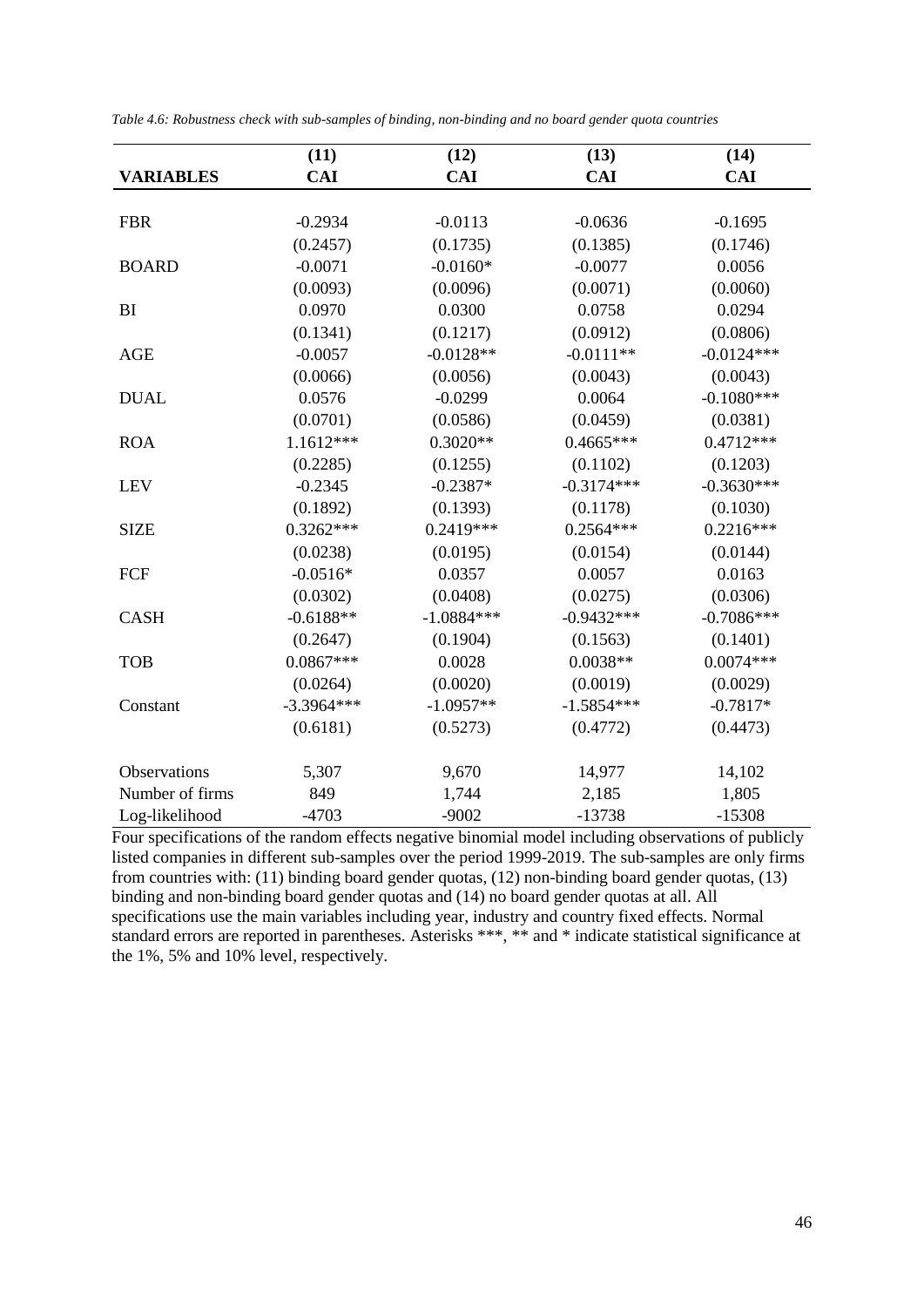|                       | (15)         | (16)         | (17)         | (18)         |
|-----------------------|--------------|--------------|--------------|--------------|
| <b>VARIABLES</b>      | <b>CAI</b>   | <b>CAI</b>   | <b>CAI</b>   | <b>CAI</b>   |
|                       |              |              |              |              |
| <b>FBR</b>            | 0.0059       | $-0.4169$    | $-0.2493$    | $-0.1482$    |
|                       | (0.2707)     | (0.4165)     | (0.1826)     | (0.1345)     |
| <b>BOARD</b>          | $-0.0032$    | $-0.0178$    | 0.0088       | 0.0032       |
|                       | (0.0098)     | (0.0112)     | (0.0117)     | (0.0058)     |
| BI                    | $0.3259**$   | $-0.2709$    | $-0.2645**$  | $-0.1304$    |
|                       | (0.1608)     | (0.1892)     | (0.1238)     | (0.0859)     |
| <b>AGE</b>            | $-0.0143**$  | $0.0201*$    | $-0.0265***$ | $-0.0147***$ |
|                       | (0.0067)     | (0.0104)     | (0.0055)     | (0.0039)     |
| <b>DUAL</b>           | $0.1344*$    | $-0.1200$    | $-0.1705***$ | $-0.0981***$ |
|                       | (0.0760)     | (0.0800)     | (0.0499)     | (0.0362)     |
| <b>ROA</b>            | 1.8084***    | 1.5853***    | $0.3468***$  | $0.4612***$  |
|                       | (0.3472)     | (0.4348)     | (0.1060)     | (0.0981)     |
| <b>LEV</b>            | $-0.0040$    | $-0.0572$    | $-0.5975***$ | $-0.4195***$ |
|                       | (0.1915)     | (0.2827)     | (0.1321)     | (0.1017)     |
| <b>SIZE</b>           | $0.3087***$  | $0.3263***$  | $0.1875***$  | $0.2248***$  |
|                       | (0.0266)     | (0.0406)     | (0.0193)     | (0.0142)     |
| FCF                   | $-0.3325***$ | $-0.2855**$  | 0.0303       | $-0.0102$    |
|                       | (0.1247)     | (0.1193)     | (0.0398)     | (0.0323)     |
| <b>CASH</b>           | $-0.1323$    | $-0.3885$    | $-0.6507***$ | $-0.4641***$ |
|                       | (0.3137)     | (0.3403)     | (0.1570)     | (0.1281)     |
| <b>TOB</b>            | 0.0268       | $0.0485**$   | $0.0031*$    | $0.0040**$   |
|                       | (0.0294)     | (0.0204)     | (0.0017)     | (0.0016)     |
| Constant              | $-2.4567***$ | $-3.1403***$ | 0.0098       | $-0.8146**$  |
|                       | (0.6382)     | (1.0308)     | (0.4451)     | (0.3521)     |
|                       |              |              |              |              |
| Observations          | 3,688        | 2,861        | 10,677       | 17,226       |
| Number of firms       | 324          | 278          | 930          | 1,532        |
| Log-likelihood        | $-3874$      | $-2832$      | $-9349$      | $-16218$     |
| Country fixed effects | No           | No           | No           | Yes          |

*Table 4.7: Robustness check with sub-samples of France, Germany, the UK and all three together*

Four specifications of the random effects negative binomial model including observations of publicly listed companies in different sub-samples over the period 1999-2019. The sub-samples are: (15) only French firms, (16) only German firms, (17) only UK firms and (18) firms from these three countries altogether. All specifications use the main variables including year and industry fixed effects. Normal standard errors are reported in parentheses. Asterisks \*\*\*, \*\* and \* indicate statistical significance at the 1%, 5% and 10% level, respectively.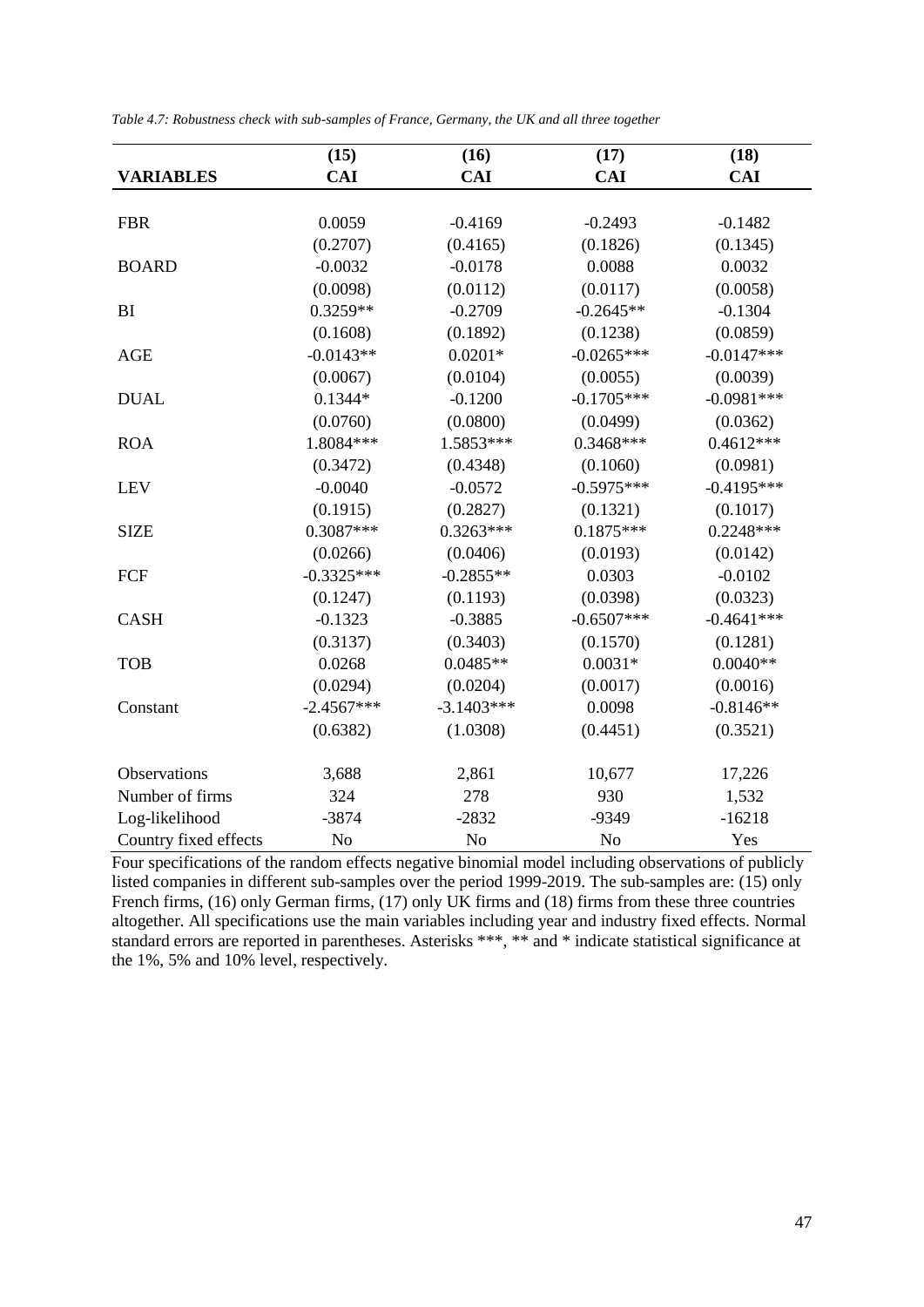# <span id="page-47-0"></span>**5. Conclusion and discussion**

1

Recent years have seen an increasing amount of attention devoted to female executives, directors and managers, both in the society and in the academic literature. Motivated by the psychological findings that men are more competitive, more (over)confident and less risk-averse than women, studies began investigating the effects of gender differences in corporate leadership on activities, policies, outcomes and decision making of firms. This includes studying the effects of female directors on corporate matters such as M&As, which is one of the most risky and impactful activities firms engage in. To my knowledge however, the relationship between female board representation and corporate acquisition intensity has not yet been studied in an European context. Hence, this thesis expands the existing literature by answering the following research question: *"What impact do female directors have on the acquisitiveness of publicly listed firms within Europe?"*.

Using a sample of 45,932 firm-year observations from 2,821 publicly listed companies in Europe during the period 1999 – 2019, this study has five main results. These results are found using a random effects negative binomial model<sup>23</sup> and controlling for board and financial characteristics of firms as well as for year, industry and country fixed effects. The first main results is that no significant relationship is found between the percentage of women on the board and the number of acquisition deals a firm engages in. The first hypothesis, which predicts that board gender diversity decreases the corporate acquisitiveness, must therefore be rejected. A potential explanation for not finding a significant relationship is the lack of within-firm variation in the percentage of female directors over time, which makes finding a statistically significant effect more difficult (Zhou, 2001). This result is robust to two alternative measures of corporate acquisition intensity: (1) excluding deals that do not lead to an increase of the target's shares held by the acquirer from below 50% prior to the acquisition to above 50% after the acquisition and (2) the net assets from acquisitions over total assets ratio. Also, this result is robust to various sub-samples. This finding does furthermore not support the social identity theory or the claim that women tend to be less overconfident and more risk-averse than men, nor is it in line with the results of related studies such as Chen et al. (2016), Levi et al. (2014) and Dowling and Aribi (2013), which all report a negative and significant relationship.

The second main result is that a negative and highly significant relationship is found between female board representation and corporate acquisitiveness when acquisition deals with a value below 5% of the acquirer's end-of-year market capitalization are excluded. It is demonstrated that the number of high value acquisition deals decreases by 5.45% when the proportion of female directors increases with 10%. A potential explanation for this result is that high value acquisition deals always require significant involvement of the board whereas low value deals might not. Hence by excluding the latter, it is assumed that the board and thus the directors are always involved in the acquisition

<sup>&</sup>lt;sup>23</sup> The only exception is the  $7<sup>th</sup>$  regression specification, which uses a standard random effects model as the dependent variable NAFA is continuous instead of discrete.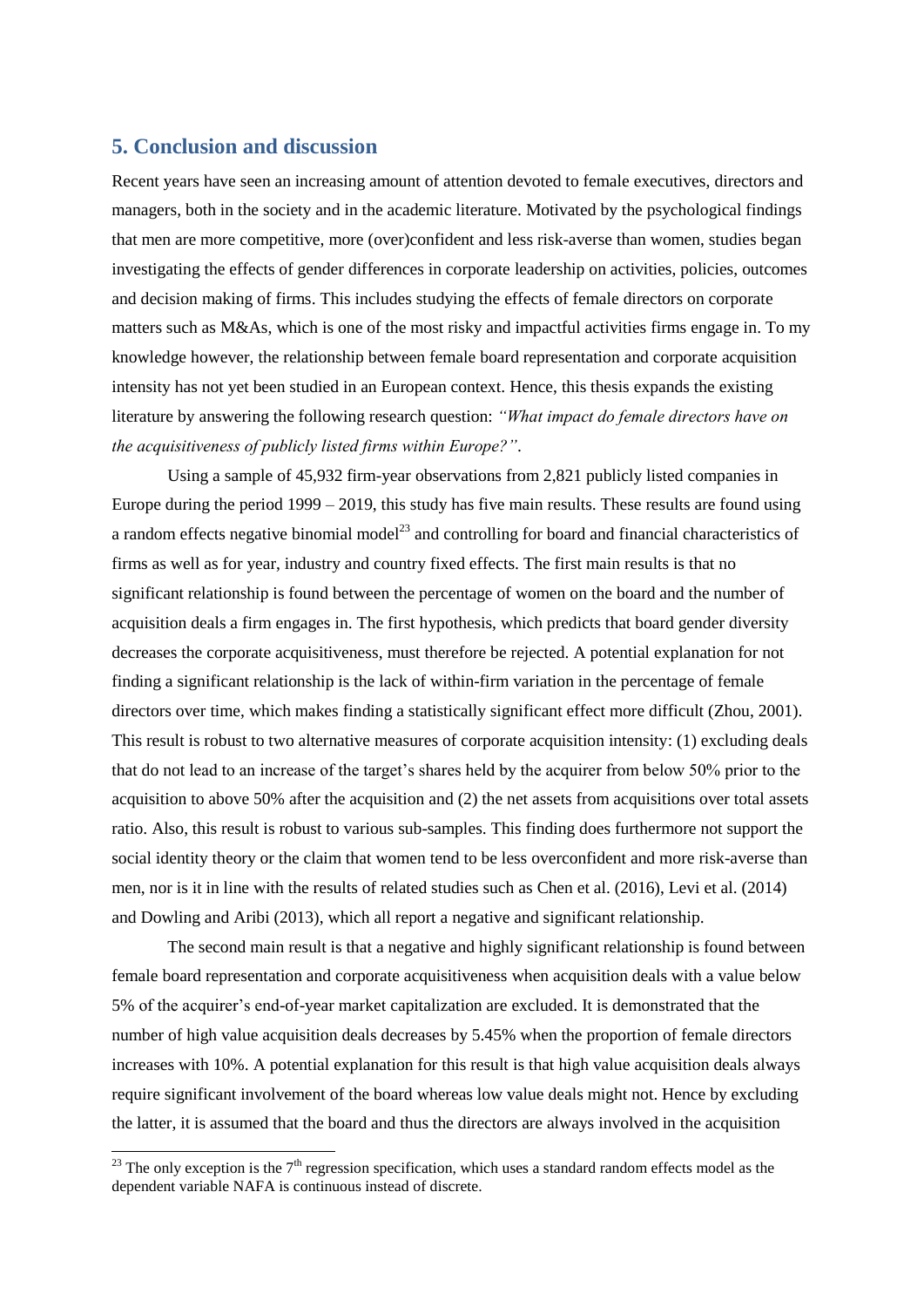decision of firms. Consequently, the lower overconfidence and higher risk-aversion of female directors can start playing a role which causes firms to be less acquisitive.

The third main result is that when the standard female director ratio is replaced by a tenureweighted female director ratio, a negative and highly significant effect on corporate acquisitiveness is found. It is demonstrated that the number of acquisition deals decreases by 2.87% when the proportion of tenure by female directors increases with 10%. This might be explained by the premise that it takes some time before newly appointed (female) directors have an actual impact on the decision making process of firms. As a result, the relatively higher overconfidence and lower riskaversion of the sitting male directors cause firms to be more acquisitive. This could explain why the relationship between the tenure-weighted female director ratio and corporate acquisitiveness is found to be both negative and highly significant while the standard female director ratio is not.

The fourth main result is that no significant difference in corporate acquisitiveness is found between firms with and without at least 30% or 3 women on the board. The second hypothesis, which states that firms with a critical mass of at least 30% female directors are relatively less acquisitive, must therefore be rejected. This result indicates that no support is found for the critical mass theory in either relative or absolute terms. Consequently, this result is not in line with papers such as Joecks et al. (2013) and Konrad et al. (2008), who both find that women on corporate boards influence the decision making of firms when they reach a critical mass of either 30% or 3.

The fifth and final main result is that firms with at least one women on the board are associated with 4.53% less acquisition deals. Hypothesis 3, which predicts that firms with at least one female director are significantly less acquisitive than firms without any female directors, must thus be accepted. Using an alternative measure, it is shown that this result is not driven by and thus robust to potential window dressing and tokenism of board gender diversity by firms. The same finding is reported by e.g. Chen et al. (2016) and Bazel-Shoham et al. (2017) and supports the social identity theory stating that the presence of one single female director can change the decision making and consequently the acquisitiveness of firms.

This thesis has both academic and practical implications. First, as mentioned before, it expands the literature by being the first to study the relationship between board gender diversity and corporate acquisitiveness for firms in Europe. This is academically relevant since differences in for example the institutional quality, corporate governance regime or type of financial system between European and non-European countries might cause the relationship to be different as well. Therefore, the findings of this thesis contribute to a clearer understanding of the impact of female directors on the acquisitiveness of European firms. The second academic implication is that, next to the main results, it is tested whether the relationship between female board representation and corporate acquisition intensity differs between firms from European countries with binding, non-binding and no board gender quotas. These additional results contribute to the existing literature regarding the impact of board gender quotas on M&A activity, which to my knowledge has only been studied twice in a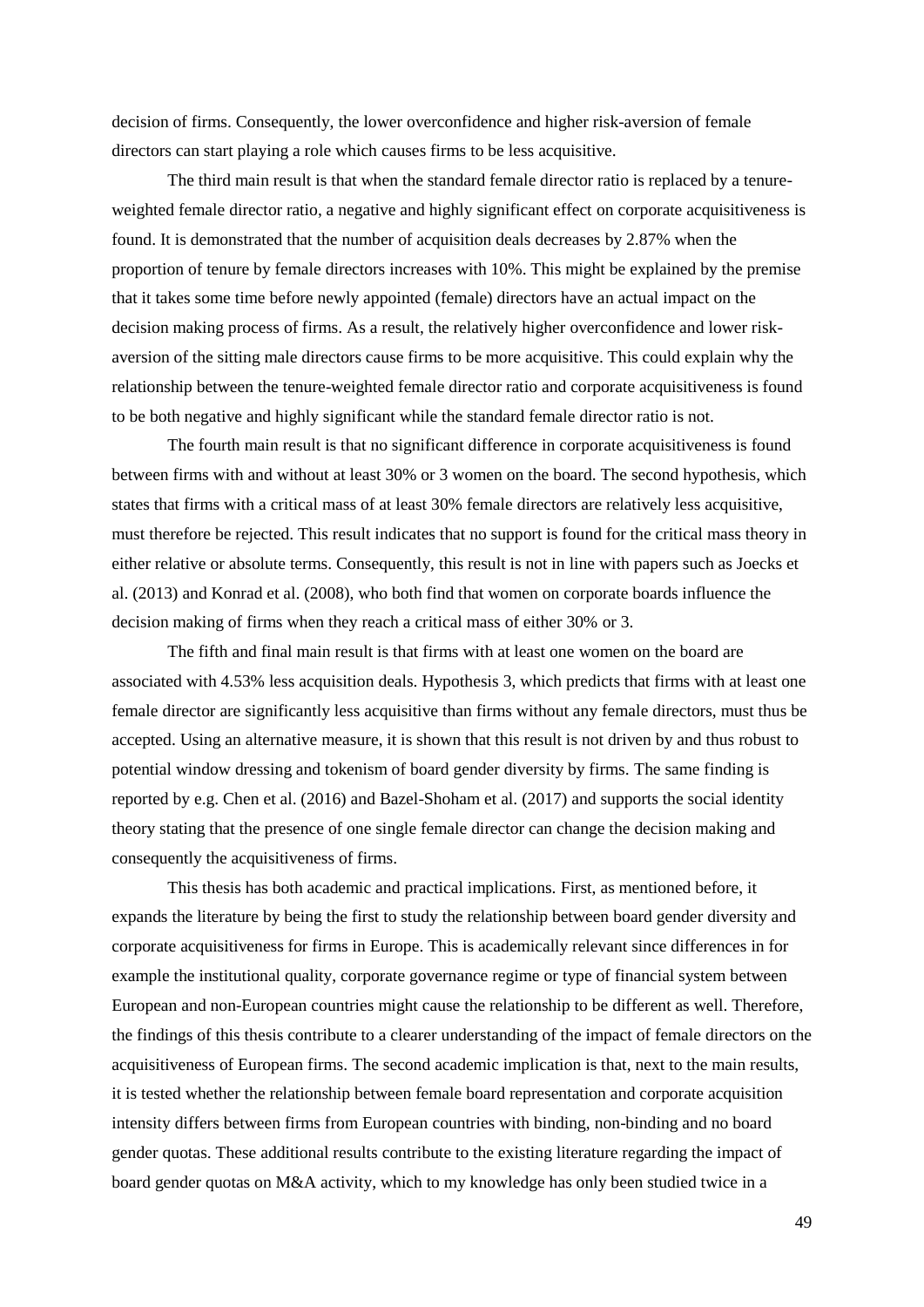relatively limited context: by Ahern and Dittmar (2012) for Norwegian firms and by Matsa and Miller (2013) for Scandinavian firms. With respect to practical implications, the findings of this thesis are relevant for all parties involved in the market of corporate control (M&As). These parties are predominantly companies, both acquirers and potential targets, but also legislators such as national governments. Examples of practical implications for these parties are provided in the introduction.

This thesis also has several limitations and shortcomings. Despite being already discussed in the method section, they are briefly summarized here including its cause and consequences. First, corporate acquisition intensity is measured by the number of announced, completed, pending and postponed acquisition deals a company makes within one year. This means that only accepted acquisition bids are taken into account and rejected bids are excluded. That is because the latter are usually not made public and hence its data is not available through Zephyr. Due to this shortcoming, the effect of interest is imperfectly measured since accepted acquisition bids do not just depend on the acquirer's (board) characteristics but often also on that of the target company. For instance when a firm completes relatively less acquisition deals, that could be due to a higher percentage of women on their board or due to e.g. target companies rejecting more offers. The former is the effect of interest, while the latter is a confounding bias which leads to both effects becoming indistinguishable.

Secondly, only publicly listed companies are incorporated in the sample and private/nonlisted companies are excluded. In contrast to publicly listed companies, private companies usually do not publicly disclose information about their M&A activities, board information and financials since they are not obligated to do so through mandatory disclosure regulations. As a consequence, the required data of these companies is rarely available. Moreover, Eikon only contains data of publicly listed companies. For these reasons only publicly listed companies are examined, which limits the generalizability of this study. Also, this might lead to different results compared to studies that take private firms into account.

Thirdly, all regression analyses in this thesis use normal instead of robust standard errors because the negative binomial model does not support the latter. In contrast to robust standard errors, normal standard errors are biased when the data is heteroscedastic. This may be problematic as biased standard errors could lead to inaccurate t- and p-values, despite yielding unbiased coefficient estimates.

As a recommendation, future research could explore whether the negative effect of female board representation on corporate acquisitiveness is due to gender differences in overconfidence, riskaversion or due to board diversity. Since this thesis does not measure either of these three potential causes directly and is thus unable to disentangle them, such research would provide a clearer and better understanding of why women in boardrooms lead to fewer acquisitions deals. Another recommendation for future studies is to solve and deal with the aforementioned limitations of this thesis. This means that they should try to measure corporate acquisitiveness by the number of acquisition bids rather than deals in order to rule out potential confounding biases and to better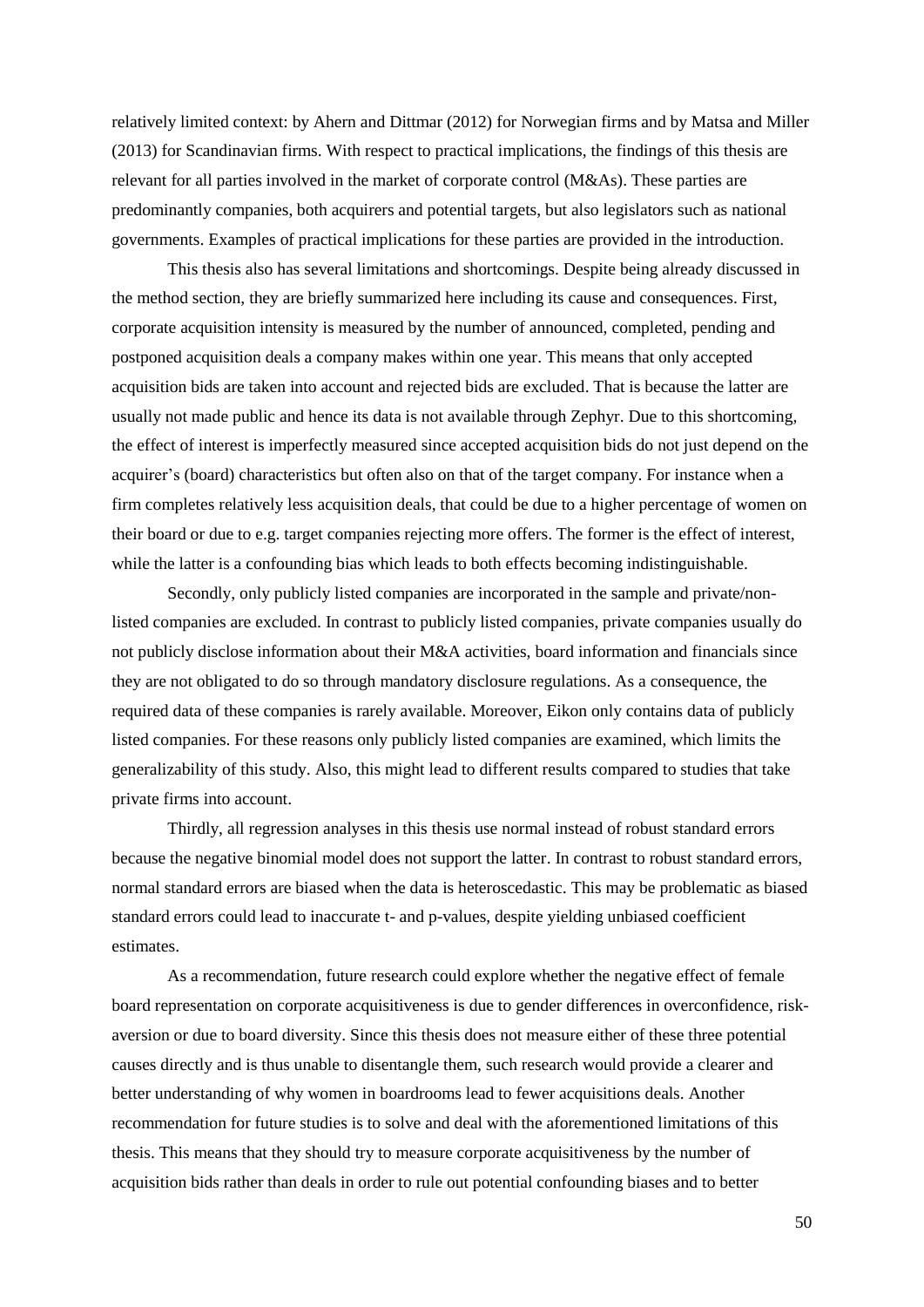capture the effect of interest. Levi et al. (2014) for example succeeds in this. Also, future studies should not solely examine publicly listed companies but also take private/non-listed companies into account. This would expand the generalizability of their results. Finally, further research could apply alternative statistical models such as the (zero-inflated) Poisson model or the zero-inflated negative binomial model and use robust or firm-clustered standard errors. This would enhance the robustness of the results.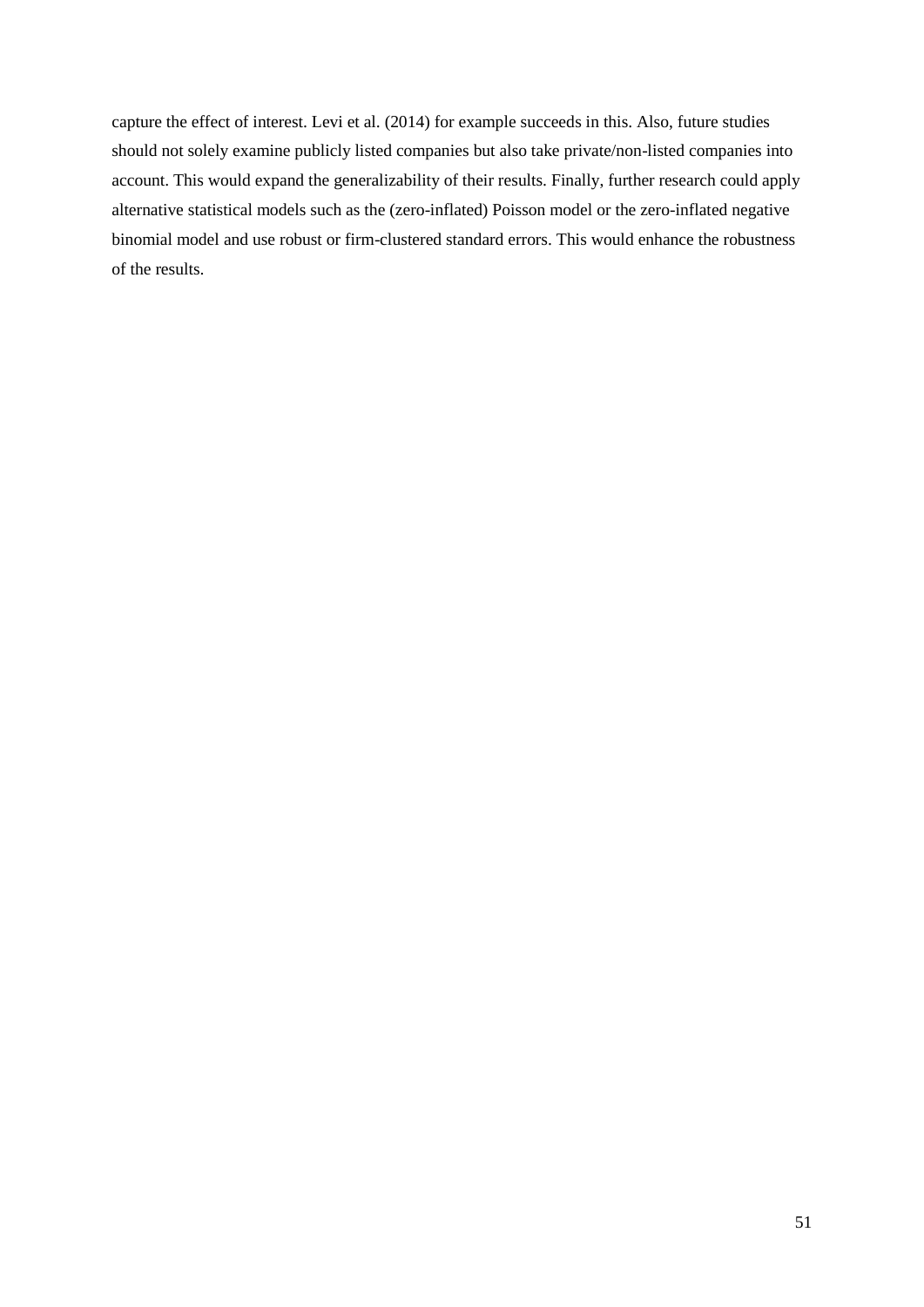# <span id="page-51-0"></span>**6. Bibliography**

Adams, R. B., & Ferreira, D. (2009). Women in the boardroom and their impact on governance and performance. *Journal of Financial Economics, 94*(2), 291-309.

Adams, R. B., & Funk, P. (2012). Beyond the glass ceiling: does gender matter? *Management Science*, *58*(2), 219-236.

Ahern, K. R., & Dittmar, A. K. (2012). The Changing of the Boards: The Impact on Firm Valuation of Mandated Female Board Representation. *The Quarterly Journal of Economics, 127*(1), 137-197.

Akbar, S., Kharabsheh, B., Poletti-Hughes, J., & Shah, S. Z. A. (2017). Board structure and corporate risk taking in the UK financial sector. *International Review of Financial Analysis*, *50*, 101-110.

Allison, P. D. (2005). *Causal Inference with Panel Data*. Paper presented at the Annual Meeting of the American Sociological Association, August, Philadelphia, PA.

Ashforth, B. E., & Mael, F. (1989). Social identity theory and the organization. *The Academy of Management Review, 14*(1), 20-39.

Barber, B. M., & Odean, T. (2001). Boys will be boys: gender, overconfidence, and common stock investment. *The Quarterly Journal of Economics*, *116*(1), 261-292.

Bazel-Shoham, O., Lee, S. M., Rivera, M. J., & Shoham, A. (2017). Impact of the female board members and gaps in linguistic gender marking on cross-border M&A. *Journal of World Business, 55*(2), 100909.

Billett, M., & Qian, Y. (2008). Are overconfident ceos born or made? evidence of self-attribution bias from frequent acquirers. *Management Science, 54*(6), 1037-1051.

Branscombe, N. R., Schmitt, M. T., & Harvey, R. D. (1999). Perceiving pervasive discrimination among African Americans: implications for group identification and well-being. *Journal of Personality and Social Psychology, 77*(1), 135-149.

Burgess, Z., & Tharenou, P. (2002). Women board directors: characteristics of the few. *Journal of Business Ethics*, *37*(1), 39-49.

Cameron, A. C., & Trivedi, P. K. (1998). *Regression Analysis of Count Data*. Cambridge, UK: Cambridge University Press.

Carter, D., Simkins, B., & Simpson, W. (2003). Corporate governance, board diversity, and firm value. *The Financial Review, 38*(1), 33-53.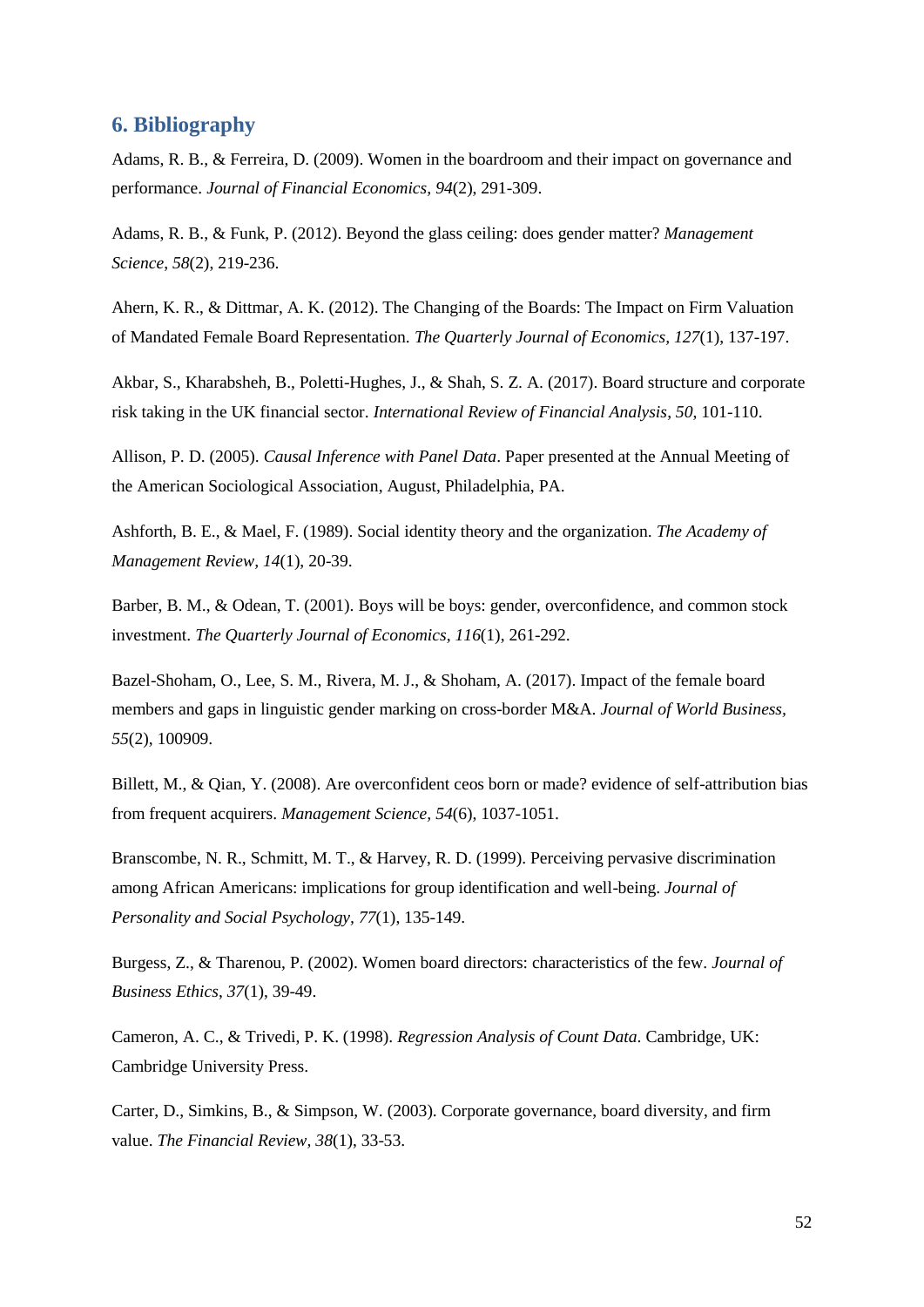Chen, G., Crossland, C., & Huang, S. (2016). Female board representation and corporate acquisition intensity. *Strategic Management Journal, 37*(2), 303-313.

Chen, L. H., Gramlich, J., & Houser, K. A. (2019). The effects of board gender diversity on a firm's risk strategies. *Accounting & Finance, 59*(2), 991-1031.

Cheng, S. (2008). Board size and the variability of corporate performance. *Journal of financial economics*, *87*(1), 157-176.

Coles, J. L., Daniel, N. D., & Naveen, L. (2014). Co-opted boards. *The Review of Financial Studies*, *27*(6), 1751-1796.

Croson, R., & Gneezy, U. (2009). Gender differences in preferences. *Journal of Economic Literature, 47*(2), 448-474.

Defrancq, C., Huyghebaert, N., & Luypaert, M. (2016). Influence of family ownership on the industry-diversifying nature of a firm's M&A strategy: empirical evidence from continental Europe. *Journal of Family Business Strategy, 7*(4), 210-226.

Di Giovanni, J. (2005). What drives capital flows? The case of cross-border M&A activity and financial deepening. *Journal of International Economics*, *65*(1), 127-149.

Doukas, J., & Petmezas, D. (2007). Acquisitions, overconfident managers and self-attribution bias. *European Financial Management, 13*(3), 531-577.

Dowling, M., & Aribi, Z. A. (2013). Female directors and UK company acquisitiveness. *International Review of Financial Analysis, 29*, 79-86.

Duchin, R. (2010). Cash holdings and corporate diversification. *The Journal of Finance*, *65*(3), 955- 992.

Eckel, C. C., & Grossman, P. J. (2008). Men, women and risk aversion: experimental evidence. *Handbooks in Economics, 28*(1), 1061-1076.

Ely, R. J. (1995). The power in demography: Women's social constructions of gender identity at work. *Academy of Management Journal, 38*(3), 589-634.

Erhardt, N., Werbel, J., & Shrader, C. (2003). Board of director diversity and firm financial performance. *Corporate Governance: An International Review, 11*(2), 102-111.

European Institute for Gender Equality. (2020). *Gender Statistics Database*. Retrieved from: https://eige.europa.eu/gender-statistics/dgs/indicator/wmidm\_bus\_bus\_\_wmid\_comp\_compbm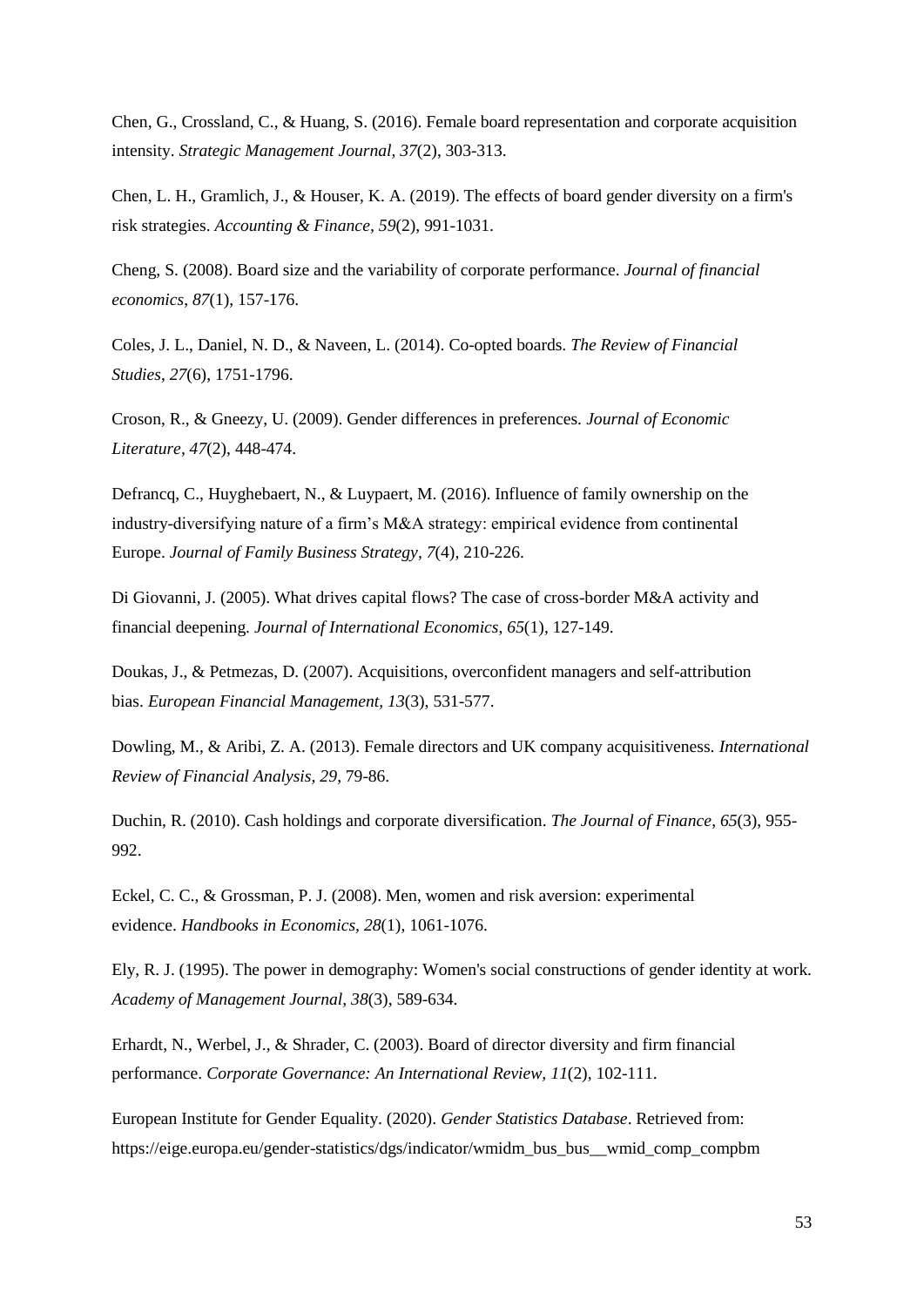Fama, E. F., & French, K. R. (1997). Industry costs of equity. *Journal of Financial Economics, 43*(2), 153-193.

Farrell, K. A., & Hersch, P. L. (2005). Additions to corporate boards: the effect of gender. *Journal of Corporate Finance*, *11*(1), 85-106.

Graham, J. R., Harvey, C. R., & Puri, M. (2013). Managerial attitudes and corporate actions. *Journal of Financial Economics, 109*(1), 103-121.

Haleblian, J., Devers, C. E., McNamara, G., Carpenter, M. A., & Davison, R. B. (2009). Taking stock of what we know about mergers and acquisitions: a review and research agenda. *Journal of Management, 35*(3), 469-502.

Harford, J. (1999). Corporate cash reserves and acquisitions. *The Journal of Finance, 54*(6), 1969- 1997.

Harford, J. (2005). What drives merger waves? *Journal of Financial Economics, 77*(3), 529-560.

Heider, F. (1958). *The psychology of interpersonal relations.* New York, NY: Wiley.

Hewstone, M., Rubin, M., & Willis, H. (2002). Intergroup bias. *Annual Review of Psychology, 53*(1), 575-604.

Hogg, M. A. (2006). Social identity theory. In P. J. Burke (Ed.), *Contemporary Social Psychological Theories* (pp. 111-136). Stanford, CA: Stanford University Press.

Hogg, M.A., & Terry, D. J. (2000). Social identity and self-categorization processes in organizational contexts. *The Academy of Management Review, 25*(1), 121-140.

Holt, C. A., & Laury, S. K. (2002). Risk aversion and incentive effects. *The American Economic Review, 92*(5), 1644-1655.

Hsiao, C. (2014). *Analysis of panel data*. Cambridge, UK: Cambridge University Press.

Huang, J., & Kisgen, D. J. (2013). Gender and corporate finance: Are male executives overconfident relative to female executives? *Journal of Financial Economics, 108*(3), 822-839.

Huse, M. (2008). Women directors and the 'black box' of board behavior. In S. Vinnicombe, V. Singh, R. J. Burke, D. Bilimoria, & M. Huse (Eds.), *Women on Corporate Boards of Directors: International Research and Practice* (pp. 140-151). Cheltenham, UK: Edward Elgar.

Hyun, H. J., & Kim, H. H. (2010). The determinants of cross border M&As: the role of institutions and financial development in the gravity model. *World Economy*, *33*(2), 292-310.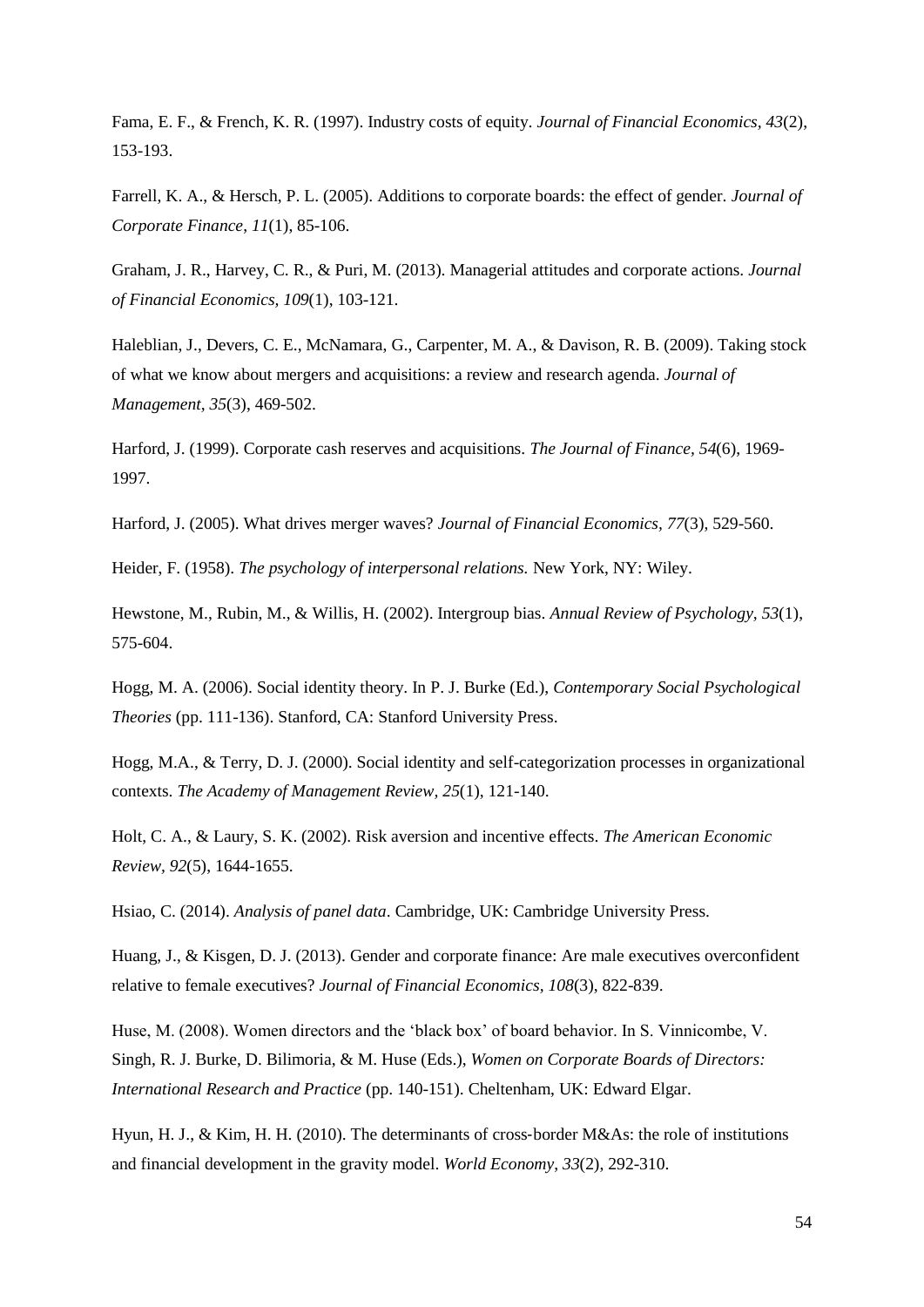Jackson, S. E. (1992). Consequences of group composition for the interpersonal dynamics of strategic issue processing. In J. Dutton, A. Huff, & P. Shrivastava (Eds.), *Advances in Strategic Management* (pp. 345-382).  $(8<sup>th</sup>$  volume). Greenwich, CT: JAI Press.

Jensen, M. (1986). Agency costs of free cash flow, corporate finance, and takeovers. *The American Economic Review, 76*(2), 323-329.

Jensen, M. (1988). Takeovers: their causes and consequences. *The Journal of Economic Perspectives, 2*(1), 21-48.

Jensen-Vinstrup, M., Rigamonti, D., & Wulff, J. (2018). European cross-border acquisitions: long-run stock returns and firm characteristics. *Journal of Multinational Financial Management, 47-48*, 31-45.

Joecks, J., Pull, K., & Vetter, K. (2013). Gender diversity in the boardroom and firm performance: what exactly constitutes a "critical mass?". *Journal of Business Ethics, 118*(1), 61-72.

Johnson, D. D. P., McDermott, R., Barrett, E. S., Cowden, J., Wrangham, R., McIntyre, M. H., Rosen, S. P. (2006). Overconfidence in war games: Experimental evidence on expectations, aggression, gender and testosterone. *Proceedings of the Royal Society B: Biological Sciences, 273*(1600), 2513- 2520.

Jovanovic, B., & Rousseau, P. (2002). The q-theory of mergers. *American Economic Review, 92*(2), 198-204.

Kahneman, D., & Tversky, A. (1979). Prospect theory: An analysis of decision under risk. *Econometrica, 47*(2), 263-291.

Kanter, R. M. (1977a). *Men and women of the organization* (pp. 206-242). New York, NY: Basic Books.

Kanter, R. M. (1977b). Some effects of proportions on group life: Skewed sex ratios and responses to token women. *American Journal of Sociology, 82*(5), 965-990.

Kim, D., & Starks, L. (2016). Gender diversity on corporate boards: Do women contribute unique skills? *The American Economic Review, 106*(5), 267-271.

Kolasinski, A., & Li, X. (2013). Can strong boards and trading their own firm's stock help ceos make better decisions? evidence from acquisitions by overconfident ceos. *The Journal of Financial and Quantitative Analysis, 48*(4), 1173-1206.

Konrad, A. M., & Kramer, V. (2006). How many women do boards need? *Harvard Business Review, 84*(12), 22-24.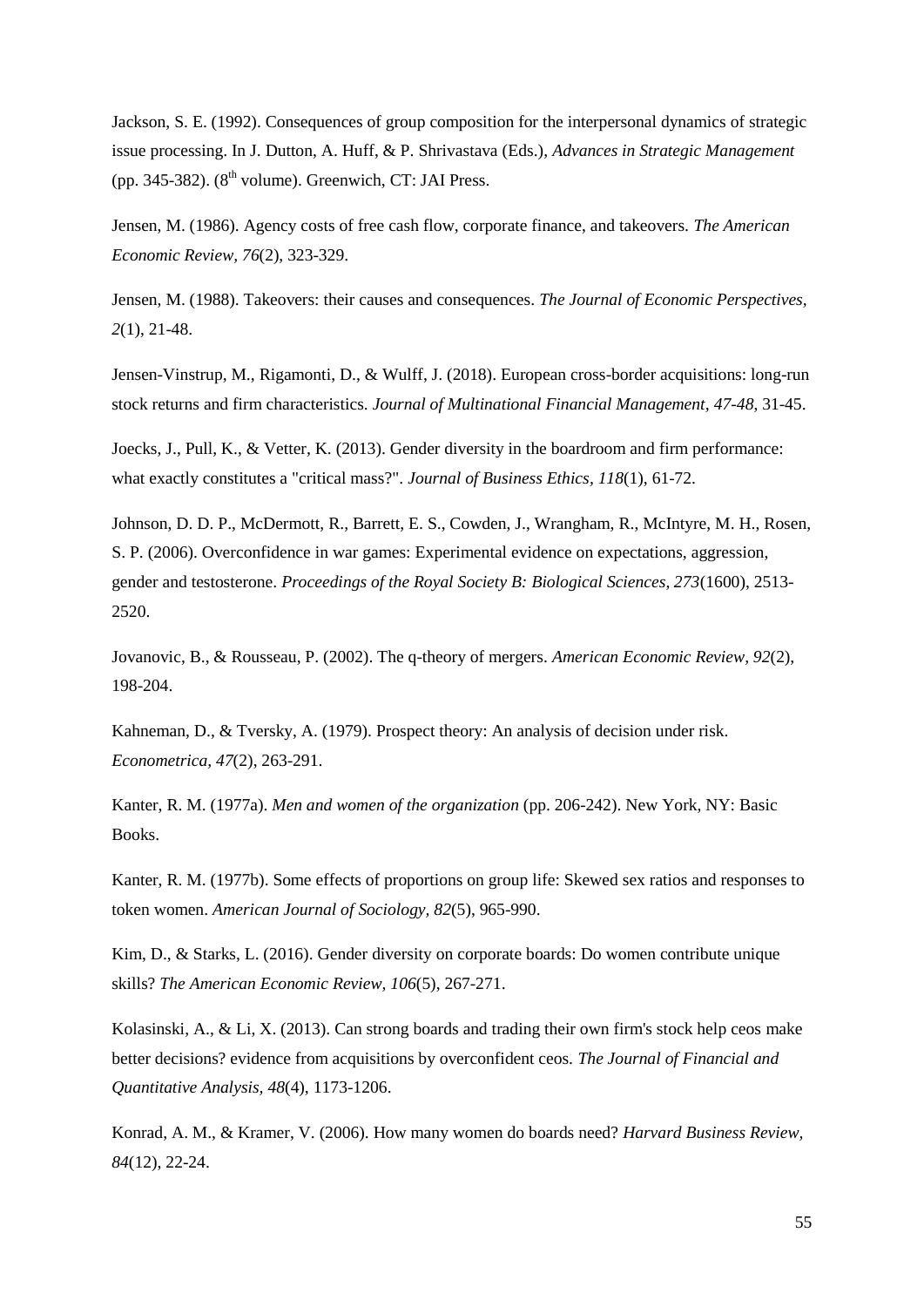Konrad, A. M., Kramer, V., & Erkut, S. (2008). Critical mass: The impact of three or more women on corporate boards. *Organizational Dynamics, 37*(2), 145-164.

Krishnan, G., & Parsons, L. (2008). Getting to the bottom line: An exploration of gender and earnings quality. *Journal of Business Ethics, 78*(1-2), 65-76.

Levi, M., Li, K., & Zhang, F. (2010). Deal or No Deal: Hormones and the Mergers and Acquisitions Game. *Management Science, 56*(9), 1462-1483.

Levi, M., Li, K., & Zhang, F. (2014). Director gender and mergers and acquisitions. *Journal of Corporate Finance, 28*, 185-200.

Lundeberg, M. A., Fox, P. W., & Punćcohaŕ, J. (1994). Highly confident but wrong: Gender differences and similarities in confidence judgments. *Journal of Educational Psychology, 86*(1), 114- 121.

Malmendier, U., & Tate, G. (2005). Ceo overconfidence and corporate investment. *Journal of Finance*, *60*(6), 2661-2700.

Malmendier, U., & Tate, G. (2008). Who makes acquisitions? ceo overconfidence and the market's reaction. *Journal of Financial Economics, 89*(1), 20-43.

Matsa, D. A., & Miller, A. R. (2013). A Female Style in Corporate Leadership? Evidence from Quotas. *American Economic Journal: Applied Economics, 5*(3), 136-169.

Milliken, F. J., & Martins, L. L. (1996). Searching for common threads: Understanding the multiple effects of diversity in organizational groups. *Academy of Management Review, 21*(2), 402-433.

Morck, R., Shleifer, A., & Vishny, R. (1990). Do Managerial Objectives Drive Bad Acquisitions? *The Journal of Finance, 45*(1), 31-48.

Moschieri, C., & Campa, J. (2009). The European M&A Industry: A Market in the Process of Construction. *Academy of Management Perspectives, 23*(4), 71-87.

Netter, J., Stegemoller, M., & Wintoki, M. (2011). Implications of data screens on merger and acquisition analysis: A large sample study of mergers and acquisitions from 1992 to 2009. *Review of Financial Studies, 24*(7), 2317-2357.

O'Brien, R. M. (2007). A Caution Regarding Rules of Thumb for Variance Inflation Factors. *Quality & Quantity, 41*(5), 673-690.

Peterson, R. S., & Nemeth, C. J. (1996). Focus versus flexibility: majority and minority influence can both improve performance. *Personality and Social Psychology Bulletin, 22*(1), 14-23.

56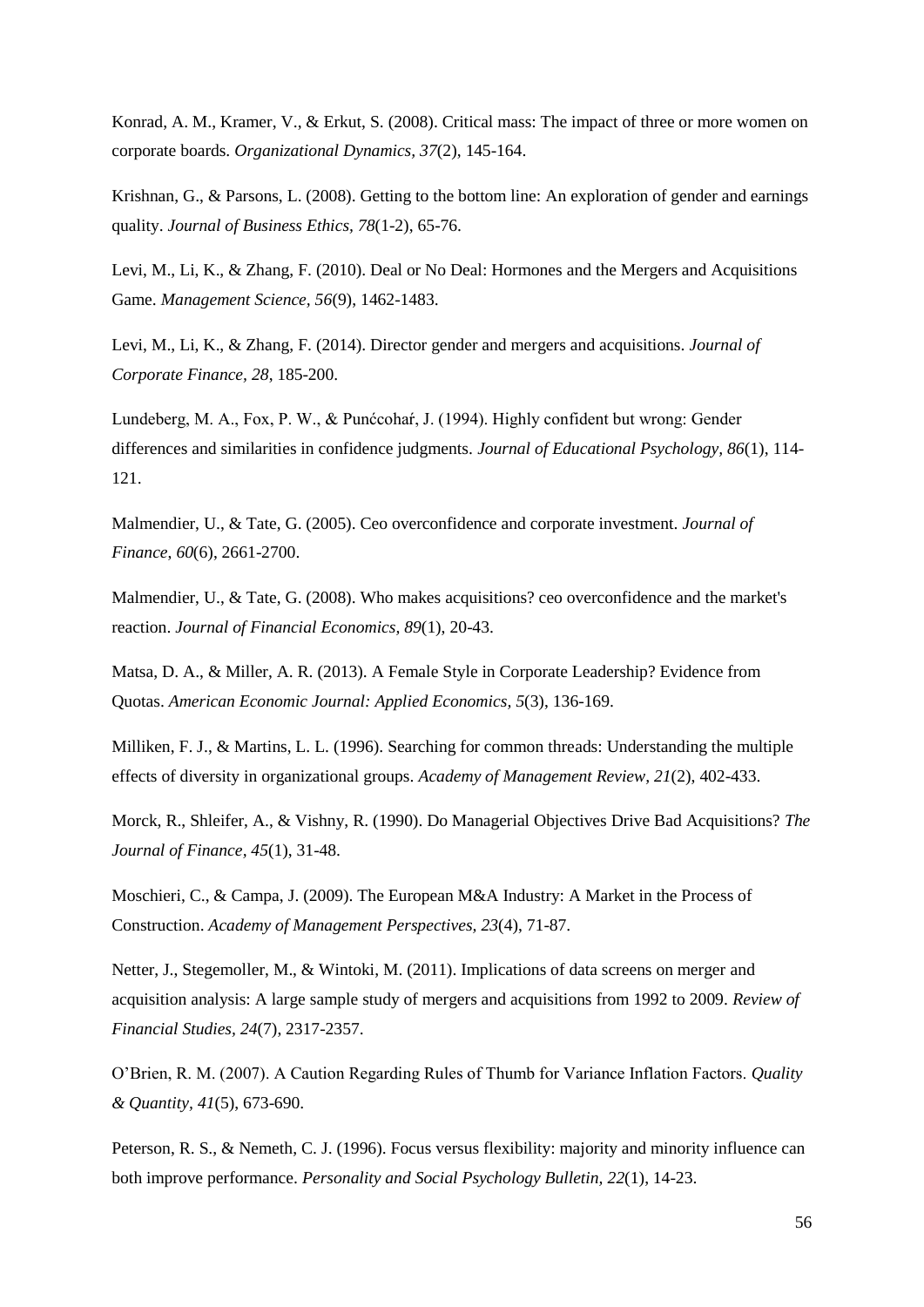Plaksina, Y., Gallagher, L., & Dowling, M. (2019). Ceo social status and m&a decision making. *International Review of Financial Analysis, 64*, 282-300.

Rossi, S., & Volpin, P. (2004). Cross-country determinants of mergers and acquisitions. *Journal of Financial Economics, 74*(2), 277-304.

Sapienza, P., Zingales, L., & Maestripieri, D. (2009). Gender differences in financial risk aversion and career choices are affected by testosterone. *Proceedings of the National Academy of Sciences, 106*(36), 15268-15273.

Schubert, R., Brown, M., Gysler, M., & Brachinger, H. W. (1999). Financial decision-making: are women really more risk-averse? *The American Economic Review*, *89*(2), 381-385.

Shi, W., Hoskisson, R. E., & Zhang, Y. A. (2017). Independent director death and CEO acquisitiveness: Build an empire or pursue a quiet life?. *Strategic Management Journal*, *38*(3), 780- 792.

Spencer Stuart. (2019). *2019 U.S. Spencer Stuart Board Index*. Retrieved from: https://www.spencerstuart.com/-/media/2019/ssbi-2019/us\_board\_index\_2019.pdf

Tajfel, H. (1978). The achievement of group differentiation. In H. Tajfel (Ed.), *Differentiation between social groups: Studies in the social psychology of intergroup relations* (pp. 77-98). London, UK: Academic Press.

Tajfel, H. (1982). *Social identity and intergroup relations.* Cambridge, England: University Press.

Tajfel, H., & Turner, J. C. (1979). An integrative theory of intergroup conflict. In W. G. Austin, & S. Worchel (Eds.), *The Social Psychology of Intergroup Relations* (pp. 33-47). Monterey, CA: Brooks/Cole.

Tajfel, H., & Turner, J. C. (1985). The social identity theory of intergroup behavior. In S. Worchel, & W. G. Austin (Eds.), *Psychology of intergroup relations* (pp. 7-24). (2<sup>nd</sup> edition). Chicago, IL: Nelson-Hall.

Torchia, M., Calabrò, A., & Huse, M. (2011). Women directors on corporate boards: From tokenism to critical mass. *Journal of Business Ethics, 102*(2), 299-317.

Turner, J. C. (1975). Social comparison and social identity: Some prospects for intergroup behaviour. *European Journal of Social Psychology, 5*(1), 1-34.

Turner, J. C. (1996). Henri Tajfel: an introduction. In W. P. Robinson (Ed.), *Social Groups and Identities: Developing the Legacy of Henri Tajfel* (pp. 1-23). Oxford, UK: Butterworth-Heinemann.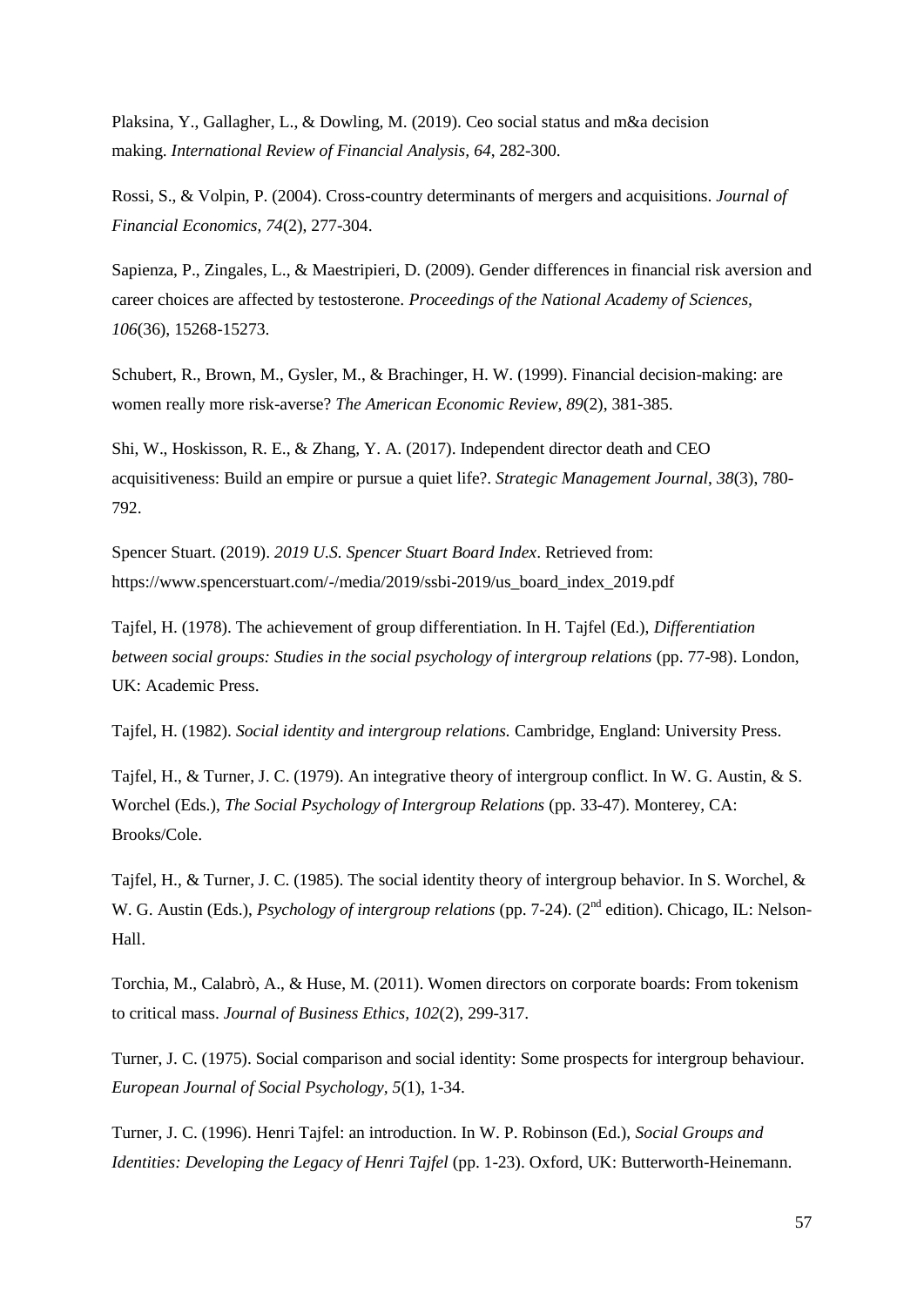Westphal, J. D., & Milton, L. P. (2000). How experience and network ties affect the influence of demographic minorities on corporate boards. *Administrative Science Quarterly, 45*(2), 366-398.

Wiersema, M. F., & Bantel, K. A. (1992). Top management team demography and corporate strategic change. *Academy of Management Journal, 35*(1), 91-121.

Wildschut, T., & Insko, C. A. (2007). Explanations of interindividual-intergroup discontinuity: a review of the evidence. *European Review of Social Psychology, 18*(1), 175-211.

Witt, J. L. B. (1994). The Gendered Division of Labor in Parental Caretaking: Biology or Socialization?. *The Journal of Women & Aging, 6*(1-2), 65-89.

Yim, S. (2013). The acquisitiveness of youth: CEO age and acquisition behavior. *Journal of financial economics*, *108*(1), 250-273.

Yzerbyt, V., & Demoulin, S. (2010). Intergroup relations. In S. T. Fiske, D. T. Gilbert, & G. Lindzey (Eds.), *Handbook of Social Psychology* (pp. 1024-1083). (2<sup>nd</sup> volume, 5<sup>th</sup> edition). New York, NY: Wiley.

Zhou, X. (2001). Understanding the determinants of managerial ownership and the link between ownership and performance: comment. *Journal of Financial Economics, 62*(3), 559-571.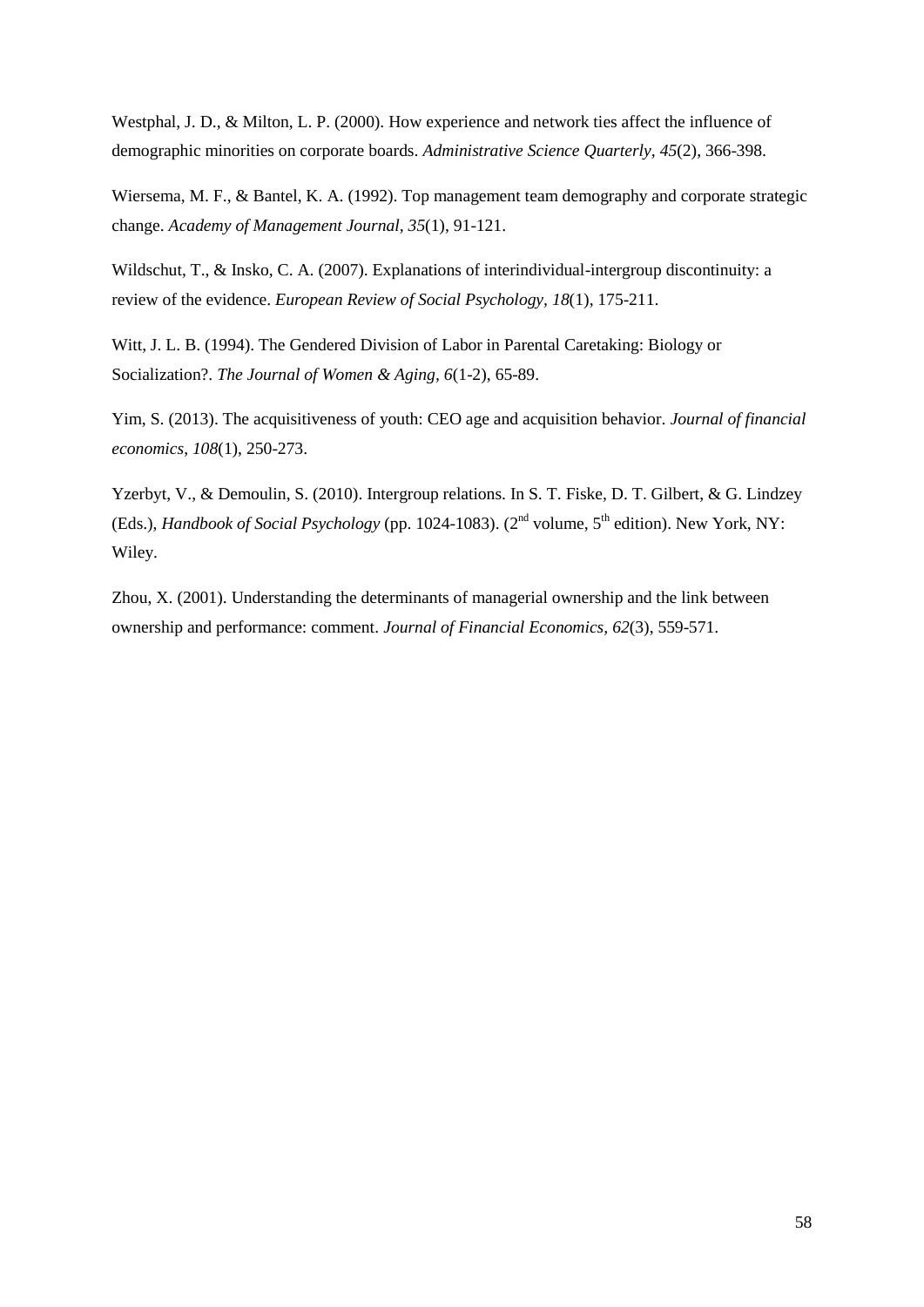# <span id="page-58-0"></span>**7. Appendix**

| <b>Country name</b>       | ISO 3166-1<br>alpha-2 code | ISO 3166-1<br>alpha-3 code | <b>Frequency</b> | Percentage | <b>Cumulative</b> |
|---------------------------|----------------------------|----------------------------|------------------|------------|-------------------|
| Austria                   | AT                         | <b>AUT</b>                 | 32               | 1.13       | 1.13              |
| Belgium                   | <b>BE</b>                  | <b>BEL</b>                 | 60               | 2.13       | 3.26              |
| Croatia                   | HR                         | <b>HRV</b>                 | $\overline{2}$   | 0.07       | 3.33              |
| Cyprus                    | <b>CY</b>                  | <b>CYP</b>                 | 12               | 0.43       | 3.76              |
| Czech Republic            | CZ                         | <b>CZE</b>                 | 3                | 0.11       | 3.86              |
| Denmark                   | DK                         | <b>DNK</b>                 | 43               | 1.52       | 5.39              |
| Faroe Islands             | FO                         | <b>FRO</b>                 | $\mathbf{1}$     | 0.04       | 5.42              |
| Finland                   | FI                         | <b>FIN</b>                 | 75               | 2.66       | 8.08              |
| France                    | ${\sf FR}$                 | <b>FRA</b>                 | 330              | 11.70      | 19.78             |
| Germany                   | DE                         | <b>DEU</b>                 | 283              | 10.03      | 29.81             |
| Gibraltar                 | GI                         | <b>GIB</b>                 | $\overline{4}$   | 0.14       | 29.95             |
| Greece                    | <b>GR</b>                  | <b>GRC</b>                 | 20               | 0.71       | 30.66             |
| Guernsey                  | GG                         | <b>GGY</b>                 | 15               | 0.53       | 31.19             |
| Hungary                   | HU                         | <b>HUN</b>                 | 5                | 0.18       | 31.37             |
| Iceland                   | <b>IS</b>                  | <b>ISL</b>                 | $\overline{4}$   | 0.14       | 31.51             |
| Ireland                   | IE                         | <b>IRL</b>                 | 70               | 2.48       | 34.00             |
| Isle Of Man               | IM                         | <b>IMN</b>                 | 14               | 0.50       | 34.49             |
| Italy                     | IT                         | <b>ITA</b>                 | 114              | 4.04       | 38.53             |
| Jersey                    | JE                         | <b>JEY</b>                 | 46               | 1.63       | 40.16             |
| Luxembourg                | LU                         | <b>LUX</b>                 | 27               | 0.96       | 41.12             |
| Malta                     | MT                         | <b>MLT</b>                 | 3                | 0.11       | 41.23             |
| Monaco                    | <b>MC</b>                  | <b>MCO</b>                 | $\mathbf{1}$     | 0.04       | 41.26             |
| Netherlands               | NL                         | <b>NLD</b>                 | 100              | 3.54       | 44.81             |
| Norway                    | NO                         | <b>NOR</b>                 | 86               | 3.05       | 47.86             |
| Poland                    | <b>PL</b>                  | <b>POL</b>                 | 31               | 1.10       | 48.95             |
| Portugal                  | PT                         | <b>PRT</b>                 | 29               | 1.03       | 49.98             |
| Romania                   | RO                         | <b>ROU</b>                 | $\overline{2}$   | 0.07       | 50.05             |
| <b>Russian Federation</b> | RU                         | <b>RUS</b>                 | 44               | 1.56       | 51.61             |
| Slovakia                  | SK                         | <b>SVK</b>                 | $\,1$            | 0.04       | 51.65             |
| Slovenia                  | <b>SI</b>                  | <b>SVN</b>                 | 1                | 0.04       | 51.68             |
| Spain                     | ES                         | <b>ESP</b>                 | 93               | 3.30       | 54.98             |
| Sweden                    | <b>SE</b>                  | SWE                        | 153              | 5.42       | 60.40             |
| Switzerland               | <b>CH</b>                  | <b>CHE</b>                 | 128              | 4.54       | 64.94             |
| Turkey                    | <b>TR</b>                  | <b>TUR</b>                 | 20               | 0.71       | 65.65             |
| <b>United Kingdom</b>     | <b>GB</b>                  | <b>GBR</b>                 | 969              | 34.35      | 100.00            |
| <b>Total</b>              |                            |                            | 2,821            | 100.00     |                   |
| Other                     | $\rm N/A$                  | $\rm N/A$                  | 27               | 0.96       | $\rm N/A$         |

7.1 Overview of all countries and number of companies per country included in the sample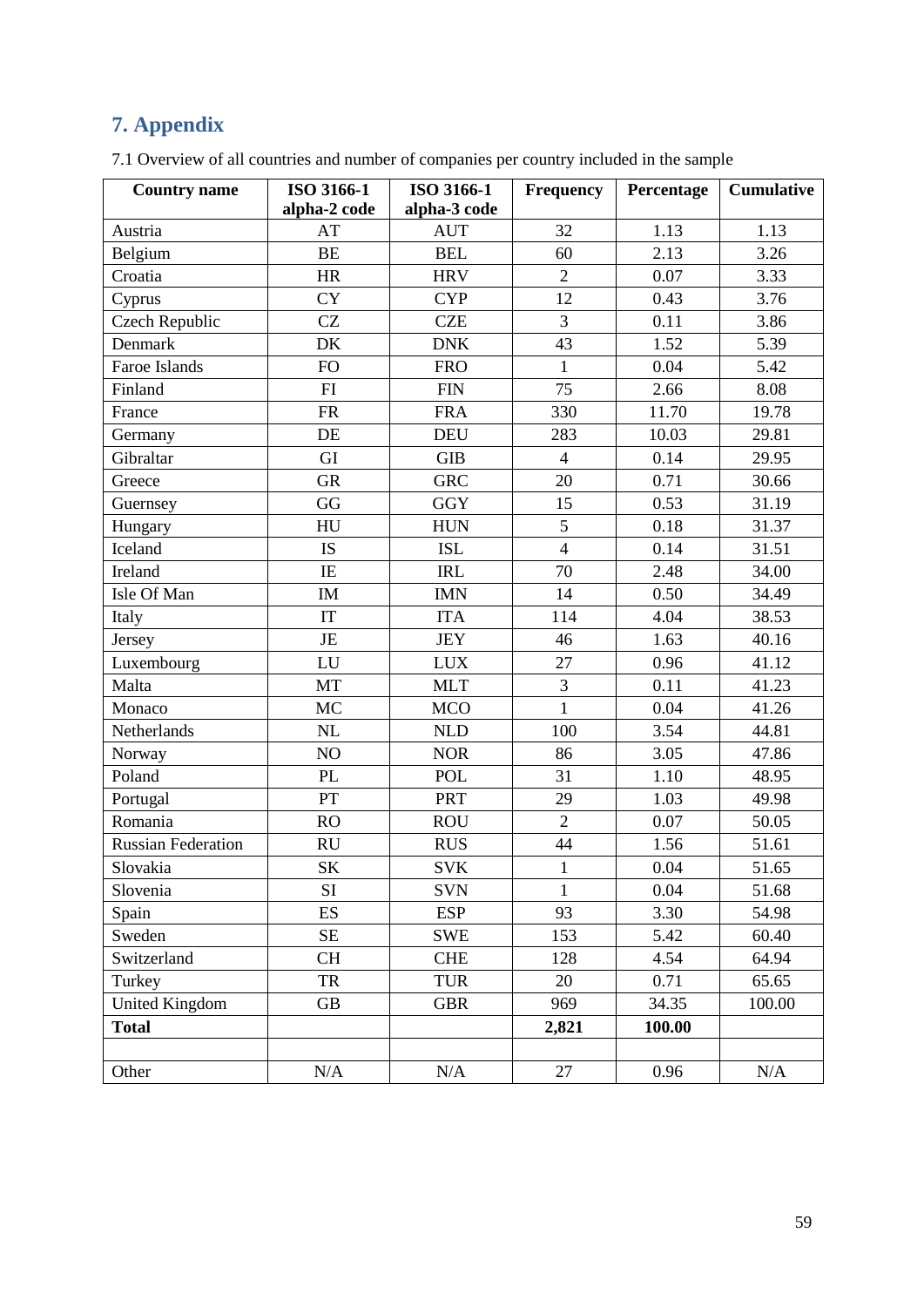7.2 Durbin-Wu-Hausman tests of the main study

| <b>Variables</b>   | CAI    | $\bf(2)$<br>CAI | $\mathcal{S}$<br>CAI |
|--------------------|--------|-----------------|----------------------|
| Chi-squared $(11)$ | 222.44 | 249.96          | 168.03               |
| Prob>Chi-squared   | 0.0000 | 0.0000          | 0.0000               |

Column: (1) testing of hypotheses 1 with FBR as independent variable, (2) testing of hypothesis 2 with FBR\_30PLUS as independent variable and (3) testing of hypothesis 3 with FD\_1PLUS as independent variable. All specifications are using the negative binomial model with CAI as dependent variable and include all control variables except the fixed effects.

7.3 Durbin-Wu-Hausman tests of the robustness checks

| <b>Variables</b>   | <b>CAI EX</b><br>CL DV | (2)<br>CAI EXC<br>L STAKE | (3)<br><b>CAI EXC</b><br>L BOTH | (4)<br><b>NAFA</b> | (5)<br><b>CAI</b> | (6)<br><b>CAI</b> | (7)<br><b>CAI</b> |
|--------------------|------------------------|---------------------------|---------------------------------|--------------------|-------------------|-------------------|-------------------|
| Chi-squared $(11)$ | 97.45                  | 168.03                    | 104.20                          | 253.28             | 252.42            | 231 17            | 221.92            |
| Prob>Chi-squared   | 0.0000                 | 0.0000                    | 0.0000                          | 0.0000             | 0.0000            | 0.0000            | 0.0000            |

Column: (1–3) excluding certain deals, (4) using NAFA instead of CAI as an alternative measure of corporate acquisition intensity, (5) using TW\_FBR instead of FBR as an alternative measure of female board representation, (6) using FD\_3PLUS instead of FBR\_30PLUS, as an alternative measure of the critical mass theory and (7) FD\_2PLUS instead of FD\_1PLUS as an alternative measure of the social identity theory. All specifications are using the negative binomial model except for the fourth specification which uses a standard random/fixed effects model. Each specification furthermore includes the relevant dependent or independent variables as well as all control variables except the fixed effects.

| Year | Average<br><b>CAI EXCL</b><br>DV | <b>Sum</b><br><b>CAI EXCL</b><br>DV | Average<br><b>CAI EXCL</b><br><b>STAKE</b> | <b>Sum</b><br><b>CAI EXCL</b><br><b>STAKE</b> | Average<br><b>CAI EXCL</b><br><b>BOTH</b> | <b>Sum</b><br><b>CAI EXCL</b><br><b>BOTH</b> |
|------|----------------------------------|-------------------------------------|--------------------------------------------|-----------------------------------------------|-------------------------------------------|----------------------------------------------|
| 1999 | 0.2364                           | 74                                  | 1.0186                                     | 383                                           | 0.1787                                    | 52                                           |
| 2000 | 0.3212                           | 150                                 | 1.0055                                     | 544                                           | 0.2831                                    | 124                                          |
| 2001 | 0.2113                           | 123                                 | 0.6999                                     | 485                                           | 0.1691                                    | 93                                           |
| 2002 | 0.1987                           | 126                                 | 0.6829                                     | 519                                           | 0.1457                                    | 87                                           |
| 2003 | 0.1476                           | 107                                 | 0.6342                                     | 553                                           | 0.1332                                    | 91                                           |
| 2004 | 0.1922                           | 162                                 | 0.7131                                     | 716                                           | 0.1902                                    | 152                                          |
| 2005 | 0.2616                           | 265                                 | 0.7712                                     | 944                                           | 0.2526                                    | 244                                          |
| 2006 | 0.2834                           | 316                                 | 0.7957                                     | 1,079                                         | 0.2762                                    | 293                                          |
| 2007 | 0.2760                           | 342                                 | 0.8343                                     | 1,269                                         | 0.2772                                    | 326                                          |
| 2008 | 0.1753                           | 224                                 | 0.6865                                     | 1,082                                         | 0.1697                                    | 205                                          |
| 2009 | 0.1143                           | 144                                 | 0.3784                                     | 585                                           | 0.1043                                    | 124                                          |
| 2010 | 0.1467                           | 187                                 | 0.5351                                     | 839                                           | 0.1364                                    | 164                                          |
| 2011 | 0.1565                           | 211                                 | 0.5860                                     | 991                                           | 0.1481                                    | 188                                          |
| 2012 | 0.1266                           | 173                                 | 0.5281                                     | 912                                           | 0.1163                                    | 149                                          |
| 2013 | 0.1215                           | 169                                 | 0.4698                                     | 832                                           | 0.1140                                    | 149                                          |

7.4 Overview dependent variables used as robustness checks per year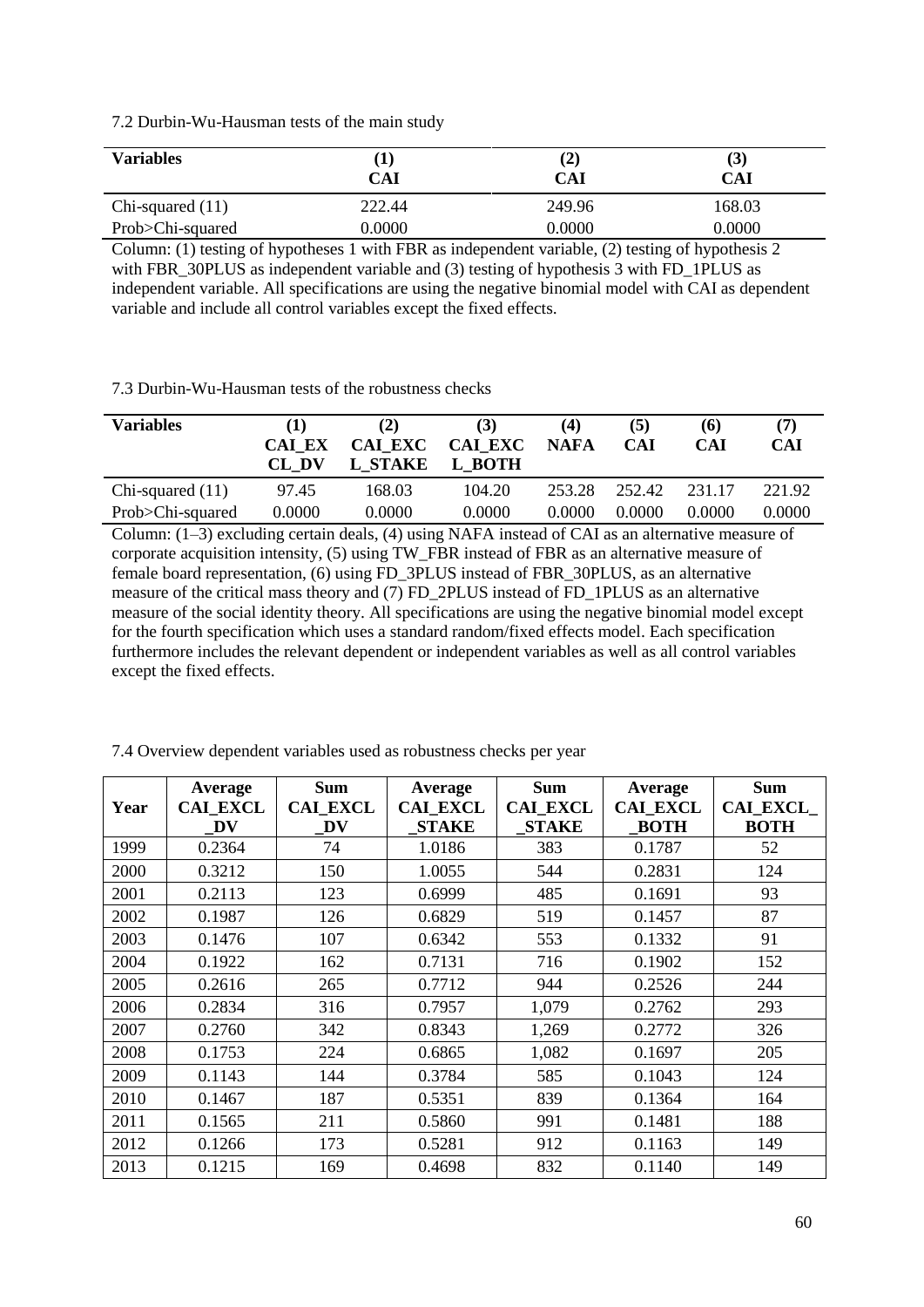| 2014         | 0.1703 | 250   | 0.5412 | 1,025  | 0.1647 | 227   |
|--------------|--------|-------|--------|--------|--------|-------|
| 2015         | 0.1742 | 273   | 0.5454 | 1,142  | 0.1741 | 257   |
| 2016         | 0.1402 | 222   | 0.4998 | 1,066  | 0.1408 | 210   |
| 2017         | 0.1338 | 220   | 0.5160 | 1,175  | 0.1320 | 205   |
| 2018         | 0.1557 | 255   | 0.4743 | 1,081  | 0.1548 | 239   |
| 2019         | 0.1174 | 192   | 0.3849 | 888    | 0.1133 | 175   |
| <b>Total</b> |        | 4,185 |        | 18,110 |        | 3,754 |

# 7.5 Overview board gender quotas per country

| Country                   | Type of board gender quota | Quota % | Passage year |
|---------------------------|----------------------------|---------|--------------|
| Austria                   | Non-binding quota          | n.s.    | 2008         |
| Belgium                   | <b>Binding</b> quota       | 33%     | 2011         |
| , ,                       | Non-binding quota          | 30%     | 2008         |
| Croatia                   | No quota                   | n.a.    | n.a.         |
| Cyprus                    | No quota                   | n.a.    | n.a.         |
| Czech Republic            | No quota                   | n.a.    | n.a.         |
| Denmark                   | Non-binding quota          | n.s.    | 2010         |
| Faroe Islands             | No quota                   | n.a.    | n.a.         |
| Finland                   | Non-binding quota          | n.s.    | 2008         |
| France                    | Binding quota              | 40%     | 2011         |
| , 2                       | Non-binding quota          | 20%     | 2010         |
| Germany                   | Binding quota              | 30%     | 2015         |
|                           | Non-binding quota          | n.s.    | 2010         |
| Gibraltar                 | No quota                   | n.a.    | n.a.         |
| Greece                    | No quota                   | n.a.    | n.a.         |
| Guernsey                  | No quota                   | n.a.    | n.a.         |
| Hungary                   | No quota                   | n.a.    | n.a.         |
| Iceland                   | Non-binding quota          | 40%     | 2010         |
| Ireland                   | No quota                   | n.a.    | n.a.         |
| Isle Of Man               | No quota                   | n.a.    | n.a.         |
| Italy                     | Binding quota              | 33%     | 2011         |
| Jersey                    | No quota                   | n.a.    | n.a.         |
| Luxembourg                | Non-binding quota          | n.s.    | 2009         |
| Malta                     | No quota                   | n.a.    | n.a.         |
| Monaco                    | No quota                   | n.a.    | n.a.         |
| Netherlands               | Non-binding quota          | n.s.    | 2008         |
| Norway                    | <b>Binding</b> quota       | 40%     | 2003         |
| Poland                    | Non-binding quota          | n.s.    | 2010         |
| Portugal                  | Binding quota              | 20%     | 2017         |
| Romania                   | No quota                   | n.a.    | n.a.         |
| <b>Russian Federation</b> | No quota                   | n.a.    | n.a.         |
| Slovakia                  | No quota                   | n.a.    | n.a.         |
| Slovenia                  | No quota                   | n.a.    | n.a.         |
| Spain                     | Non-binding quota          | 40%     | 2007         |
| Sweden                    | Non-binding quota          | n.s.    | 2010         |
| Switzerland               | No quota                   | n.a.    | n.a.         |